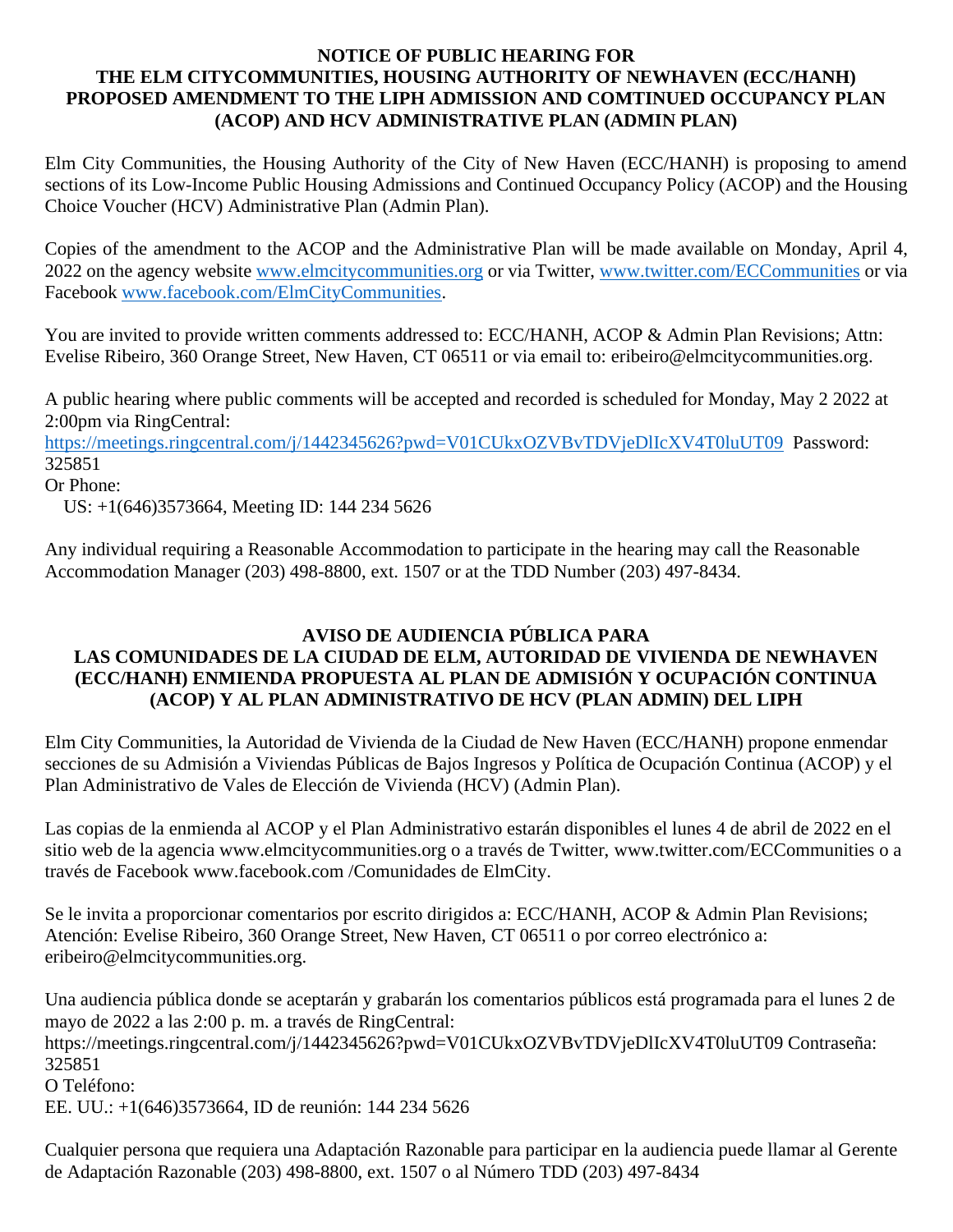|    |               | <b>ADMISSIONS</b>  |              |          |                                                  |                                                                                                                |                 |
|----|---------------|--------------------|--------------|----------|--------------------------------------------------|----------------------------------------------------------------------------------------------------------------|-----------------|
|    |               | <b>AND</b>         |              |          |                                                  |                                                                                                                |                 |
|    |               |                    |              |          |                                                  |                                                                                                                |                 |
|    |               | <b>CONTINUED</b>   |              |          |                                                  |                                                                                                                |                 |
|    |               | <b>OCCUPANCY</b>   |              |          |                                                  |                                                                                                                |                 |
|    |               | <b>POLICY</b>      |              |          |                                                  |                                                                                                                |                 |
|    | Chapt Section |                    | <b>Title</b> |          | Page # Current Policy/Language                   | <b>Suggested Policy/Language</b>                                                                               | <b>Comments</b> |
| er |               |                    |              |          |                                                  |                                                                                                                |                 |
|    |               |                    |              |          |                                                  |                                                                                                                |                 |
|    |               |                    |              |          |                                                  | Option 2<br>Each                                                                                               |                 |
|    |               |                    |              |          |                                                  | month, the Reasonable Accommodations Manager (RAM) or designee will                                            |                 |
|    |               |                    |              |          |                                                  | determine how many families were on the LIPH Transfer wait list for more than                                  |                 |
|    |               |                    |              |          |                                                  | 90 days. The RAM will then contact the HCV Manager or designee to determine                                    |                 |
|    |               |                    |              |          |                                                  | if non-EHV vouchers are available for said families.                                                           |                 |
|    |               |                    |              |          |                                                  | When vouchers are available, the RAM will contact families from the LIPH                                       |                 |
|    |               |                    |              |          | ECC will offer two relocation                    | transfer wait list who was on the list for more than 6 months with a VAWA                                      |                 |
|    |               |                    |              |          | options to resident families who                 | preference, did not receive and accept a unit transfer offer and not previously                                |                 |
|    |               |                    |              |          | experience new incidents of                      | contacted for a housing voucher option (using date of the approval for VAWA                                    |                 |
|    |               |                    |              |          | domestic violence and are approved protections). |                                                                                                                |                 |
|    |               |                    |              |          | for inclusion on the LIPH transfer               | These families will be invited to an informational session to discuss their option                             |                 |
|    |               |                    |              |          | list. Per Notice PIH 2021-15 (HA).               | of receiving a voucher or remaining on the transfer list awaiting a transfer unit                              |                 |
|    |               |                    |              |          | issued May 5, 2021. The                          | offer. Families will indicate their preference in writing within 10 business days                              |                 |
|    |               |                    |              |          | <b>Emergency Housing Voucher</b>                 | of the informational session by using the election form provided at the session.                               |                 |
|    |               |                    |              |          |                                                  | (EHV) program is available through The offer to opt for a Housing Choice Voucher will only occur once for each |                 |
|    |               |                    |              |          | the. American Rescue Plan Act of  family.        |                                                                                                                |                 |
|    |               |                    |              |          |                                                  | Those resident families choosing vouchers will be referred to HCV                                              |                 |
|    |               |                    |              |          | 2021 (P.L. 117-2) (ARP). The                     | department for inclusion on the HCV VAWA transfer list. The families will be                                   |                 |
|    |               |                    |              |          | U.S. Department of Housing and                   | invited to a briefing and voucher issuance by HCV. The family remains a LIPH                                   |                 |
|    |               |                    |              |          | Urban Development (HUD) has                      | family with no loss of rights until another unit is identified by the family, the unit                         |                 |
|    |               |                    |              |          | awarded 37 of Emergency Housing                  | is approved by ECC to lease and a HAP contract is executed by ECC and a                                        |                 |
|    |               |                    |              |          | Vouchers (EHVs) to the                           | property owner on behalf of the family. If a family chooses a voucher but later                                |                 |
|    |               |                    |              |          | ECC/HANH to be used to assist                    | opts to stay on the LIPH transfer list instead of using the voucher, the family will                           |                 |
|    |               | <b>LIPH</b> to HCV |              |          | individuals and families who are:                | be able to do so. The written notification by the family must occur prior to the                               |                 |
|    |               | <b>OPTIONS FOR</b> |              | $4.24 -$ | $(1)$ homeless; $(2)$ at risk of                 | lease signing with another property owner and execution of a Housing Assistance                                |                 |
|    | 4-IV          | <b>RESIDENTS</b>   |              | 4.25     | homelessness                                     | Contract by ECC/HANH HCV staff and property owner.                                                             |                 |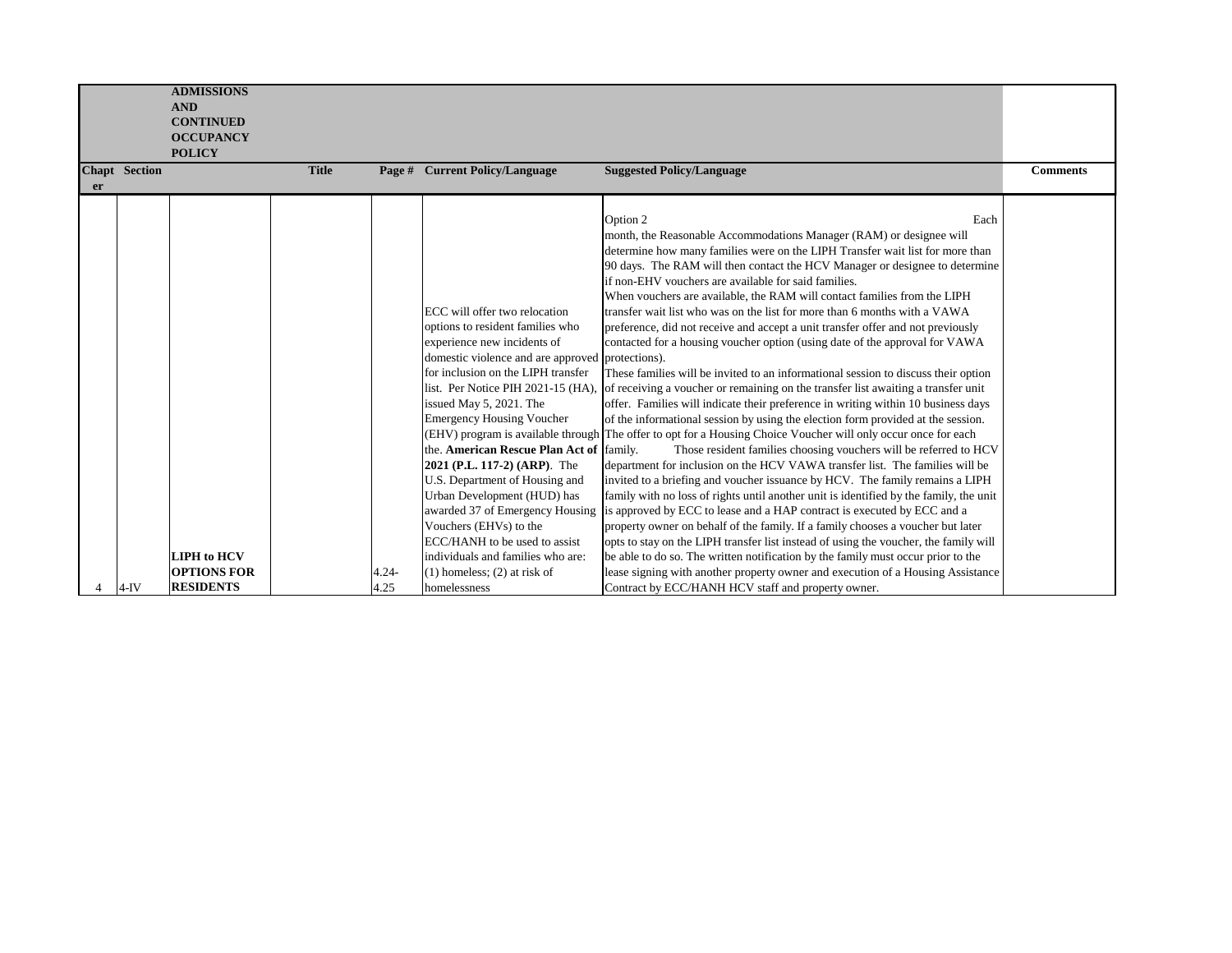| er             | <b>Chapt</b> Section | <b>Title</b>                                                                                                                        |      | Page # Current Policy/Language | <b>Suggested Policy/Language</b>                                                                                                                                                                                                                                                                                                                                                                                                                                                                                                                                                                                                                                                                                                                                                                                                                                                                                                                                                                                                                                                                                                                                                                                | <b>Comments</b> |
|----------------|----------------------|-------------------------------------------------------------------------------------------------------------------------------------|------|--------------------------------|-----------------------------------------------------------------------------------------------------------------------------------------------------------------------------------------------------------------------------------------------------------------------------------------------------------------------------------------------------------------------------------------------------------------------------------------------------------------------------------------------------------------------------------------------------------------------------------------------------------------------------------------------------------------------------------------------------------------------------------------------------------------------------------------------------------------------------------------------------------------------------------------------------------------------------------------------------------------------------------------------------------------------------------------------------------------------------------------------------------------------------------------------------------------------------------------------------------------|-----------------|
| 4              |                      | <b>INTERAGENCY</b><br><b>RELOCATION</b><br><b>AGREEMENT</b><br><b>WITH</b><br><b>COOPERATING</b><br>PHAS; VAWA<br><b>ADMISSIONS</b> | 4.25 |                                | ECC/HANH has executed agreements with a cooperating Connecticut PHAs to<br>house each PHA's residents who are victims of domestic violence. This would<br>occur after the initial PHA has unsuccessfully exercised all efforts to safely<br>relocate the family.<br><b>Families Referred to ECC</b><br>ECC/HANH will require a referring PHA, that has made several attempts to<br>relocate a family who is current victim of domestic violence to ECC/HANH.<br>ECC/HANH will require the referring PHA to submit a statement that outlines<br>what relocation attempts were made, including dates and outcomes.<br>Upon the receipt of a referral from the cooperating PHA, ECC will:<br>1. Add the referred applicant to the site-based waiting lists with a VAWA<br>preference<br>2. Offer a unit accordingly as the family reaches the top of the waiting list<br>ECC/HANH will advise the PHA and family of their status on the wait list and<br>that they will be housed accordingly.<br>Once the family reaches the top of the ECC/HANH site-based wait list,<br>ECC/HANH will advise the cooperating PHA and family, of the availability of a<br>unit and will proceed to house the family accordingly. |                 |
| $\overline{4}$ |                      | <b>INTERAGENCY</b><br><b>RELOCATION</b><br><b>AGREEMENT</b><br><b>WITH</b><br><b>COOPERATING</b><br>PHAS; VAWA<br><b>ADMISSIONS</b> | 4.26 |                                | ECC/HANH will follow the Eligibility Determination, Unit Offer and Lease Up<br>policy and procedures.<br>When the unit is ready to be leased by the Family, ECC/HANH and the referring<br>PHA will coordinate an End of Participation recertification by the referring PHA<br>and a New Admission recertification by ECC/HANH for PIC submission.<br>Each referred family will receive 1 unit offer from ECC/HANH unless mitigating<br>circumstances exist.<br><b>ECC</b> referrals to cooperating PHA<br>When an ECC/HANH resident family has experienced new incidents of domestic<br>violence and ECC has made several unsuccessful attempts to relocate the Family,<br>ECC/HANH will refer the family to the cooperating PHA for relocation. At the<br>time of the referral, ECC/HANH will provide a statement of all efforts made to<br>relocate the Family to a safe environment.<br>The cooperating PHA will house the ECC/HANH resident according to their<br>policies and procedures and admission criteria                                                                                                                                                                                            |                 |
| 12             | $12$ -I.C            | <b>EMERGENCY</b><br><b>TRANSFER</b><br><b>PROCEDURES</b>                                                                            | 12.3 |                                | In cases where ECC/HANH does not have a unit available for an emergency<br>transfer ECC/HANH can transfer the resident to one of its affiliated entities.<br>Emergency transfers from one LIHTC/RAD/PBV/LIPH development are<br>allowable for Emergencies that cannot be immediately mediated and are subject<br>to applicable LIHTC/LIPH income guidelines. Emergency transfers will be<br>placed on a centralized transfer list for LIHTC/RAD/PBV/LIPH residents.                                                                                                                                                                                                                                                                                                                                                                                                                                                                                                                                                                                                                                                                                                                                             |                 |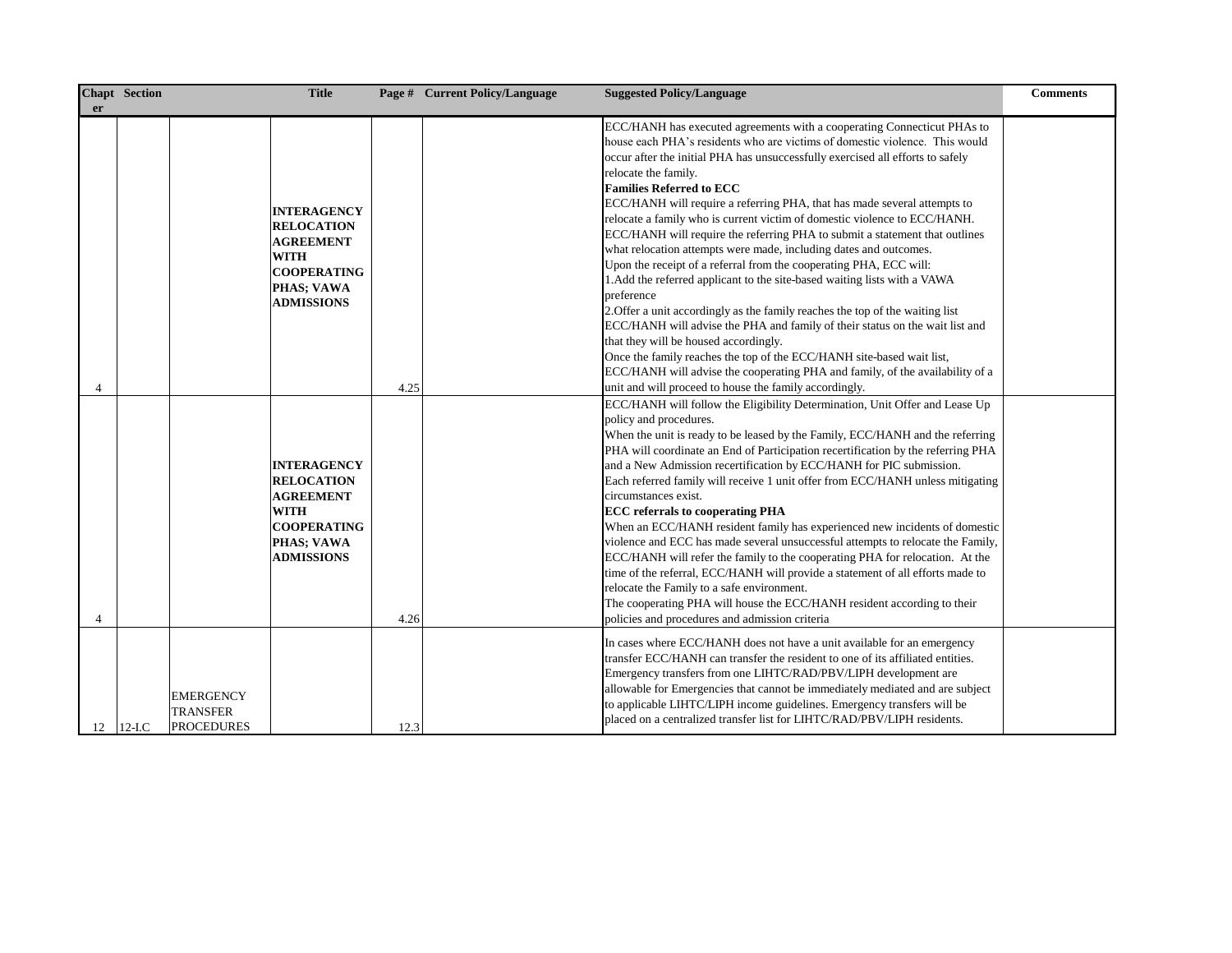|           | Chapt Section |                 | <b>Title</b>         |       | Page # Current Policy/Language | <b>Suggested Policy/Language</b>                                                    | <b>Comments</b> |
|-----------|---------------|-----------------|----------------------|-------|--------------------------------|-------------------------------------------------------------------------------------|-----------------|
| <b>er</b> |               |                 |                      |       |                                |                                                                                     |                 |
|           |               |                 |                      |       |                                |                                                                                     |                 |
|           |               |                 |                      |       |                                | Preferences for Resident Transfers are as follows:                                  |                 |
|           |               |                 |                      |       |                                | 1) Emergency                                                                        |                 |
|           |               |                 |                      |       |                                | 2) Reasonable Accommodation for Accessible Units                                    |                 |
|           |               |                 |                      |       |                                | 3) Reasonable Accommodation for other than those needing accessible units or        |                 |
|           |               |                 |                      |       |                                | units with accessible features                                                      |                 |
|           |               |                 | <b>PART IV:</b>      |       |                                | 4) Transfers mandated by modernization projects                                     |                 |
|           |               |                 | <b>TRANSFER</b>      |       |                                | 5) VAWA transfers                                                                   |                 |
|           |               |                 | <b>PROCESSING</b>    |       |                                | 6) Urgent-Non-VAWA Crime and Safety related transfers                               |                 |
|           |               | TRANSFER        | $12$ -IV.B.          |       |                                | 7) Transfers due to over and under housing by more than two degrees                 |                 |
| 12        | liv           | <b>POLICY</b>   | <b>TRANSFER LIST</b> | 12.13 |                                | 8) Other administrative transfers                                                   |                 |
|           |               |                 |                      |       |                                | Transfers from an LIPH development to another LIPH development or a                 |                 |
|           |               |                 |                      |       |                                | LIHTC ACC, PBV or RAD/PBV development are allowable for all                         |                 |
|           |               |                 |                      |       |                                | preferences, subject to LIHTC income guidelines and applicable Tenant               |                 |
|           |               |                 |                      |       |                                | <b>Selection Plans.</b><br>The                                                      |                 |
|           |               |                 |                      |       |                                | transfer list is an agency-wide transfer list and not a site-based list. One out of |                 |
|           |               |                 | <b>PART IV:</b>      |       |                                | every ten offers will be made to a resident-requested transfer.                     |                 |
|           |               |                 | <b>TRANSFER</b>      |       |                                | Per the development Resident Selection Plan, a resident who resides in a            |                 |
|           |               |                 | <b>PROCESSING</b>    |       |                                | development and requires a different unit size or type will have a priority over    |                 |
|           |               | <b>TRANSFER</b> | $12$ -IV.B.          |       |                                | other households on the Site based Waitlist for the unit that has become vacant in  |                 |
| 12        | IV            | <b>POLICY</b>   | <b>TRANSFER LIST</b> | 12.13 |                                | that Development                                                                    |                 |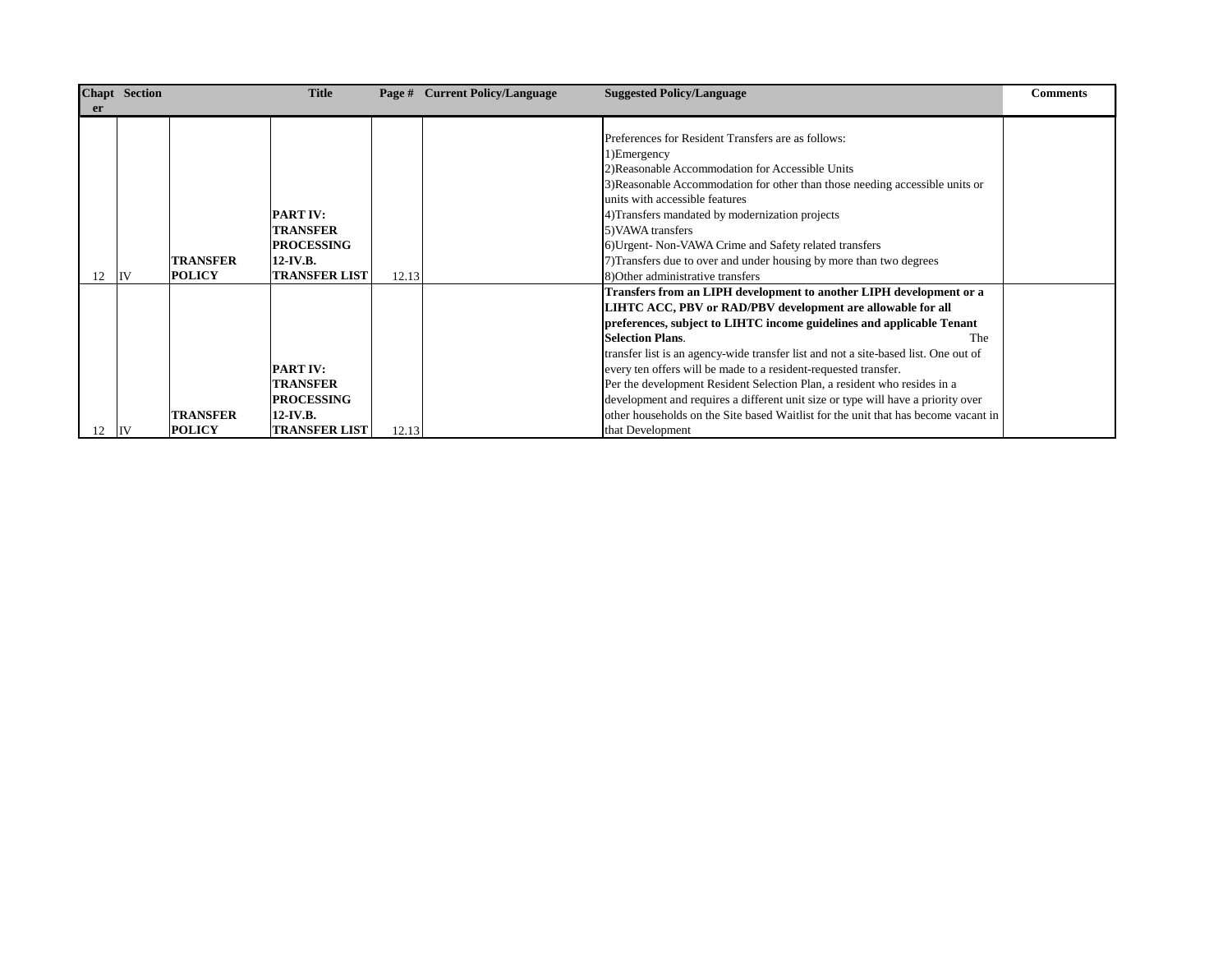# **Chapter 4**

# **APPLICATIONS, WAITING LIST AND TENANT SELECTION**

## **INTRODUCTION**

When a family wishes to reside in public housing, the family must submit an application that provides ECC/HANH with the information needed to determine the family's eligibility. HUD requires ECC/HANH to place all eligible families that apply for public housing on a waiting list. When a unit becomes available, ECC/HANH must select families from the waiting list in accordance with HUD requirements and ECC/HANH policies as stated in its Admissions and Continued Occupancy Policy (ACOP) and the Annual Plan.

ECC/HANH is required to adopt clear policies and procedures for accepting applications, placing families on the waiting list, and selecting families from the waiting list, and must follow these policies and procedures consistently. The actual order in which families are selected from the waiting list can be affected if a family has certain characteristics designated by HUD or ECC/HANH that justify their selection. Examples of this are the selection of families for income targeting and the selection of families that qualify for targeted funding.

HUD regulations require that ECC/HANH comply with all equal opportunity requirements and it must affirmatively further fair housing goals in the administration of the program [24 CFR 960.103, PH Occ GB p. 13] (see chapter 2).

This chapter describes ECC/HANH policies for accepting applications, managing the waiting list and selecting families from the waiting list. Policies for assigning unit size and making unit offers are contained in Chapter 5. Together, Chapters 4 and 5 of the ACOP comprise ECC/HANH's Tenant Selection and Assignment Plan (TSAP).

The policies outlined in this chapter are organized into three sections, as follows:

Part I: The Application Process. This part provides an overview of the application process and discusses how applicants can obtain and submit applications. It also specifies how ECC/HANH will handle the applications it receives.

Part II: Managing the Waiting List. This part presents the policies that govern how ECC/HANH's waiting list is structured, when it is opened and closed, and how the public is notified of the opportunity to apply for public housing. It also discusses the process ECC/HANH will use to keep the waiting list current.

Part III: Tenant Selection. This part describes the policies that guide ECC/HANH in selecting families from the waiting list as units become available. It also specifies how interviews will be used to ensure that ECC/HANH has the information needed to make a final eligibility determination.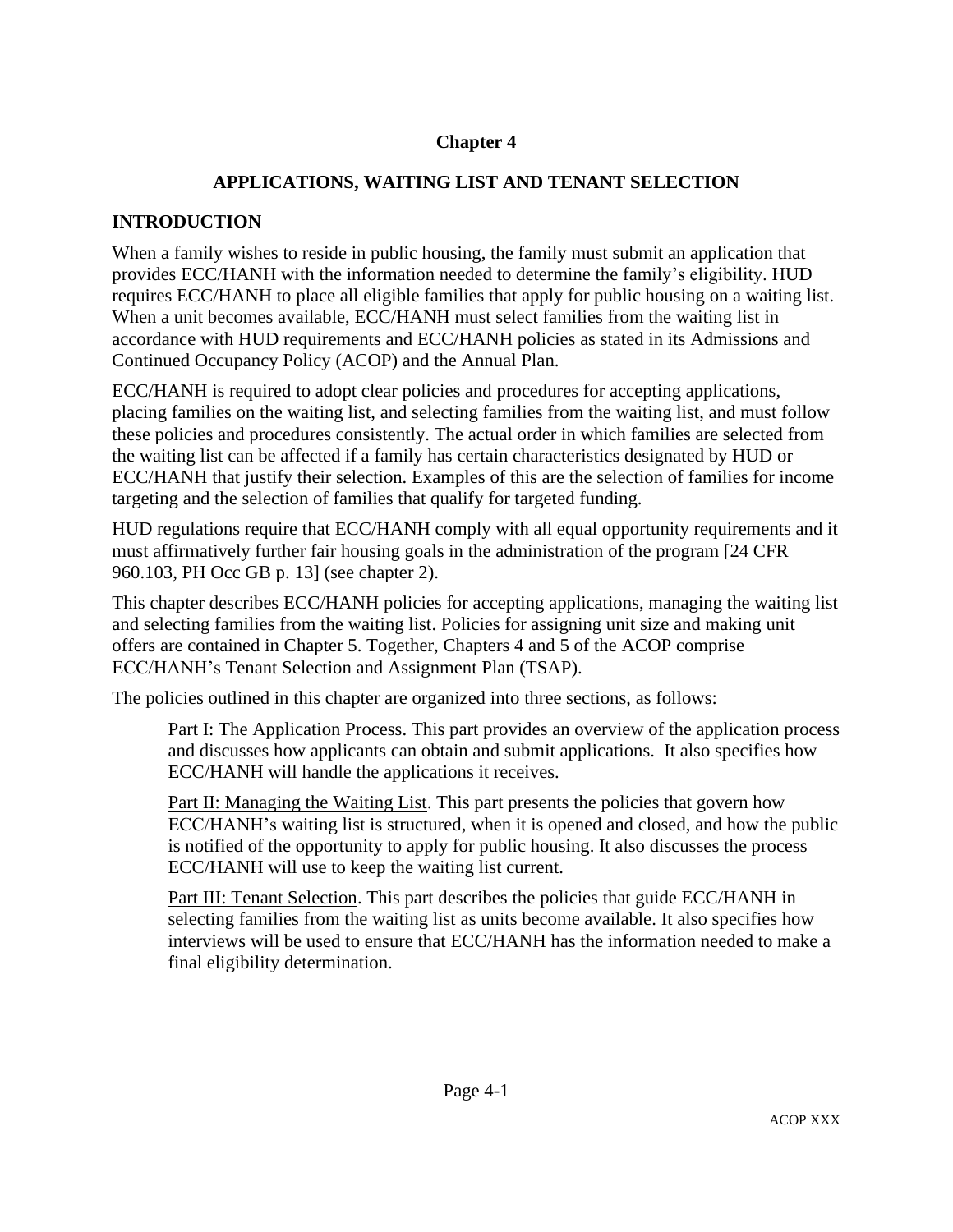## **PART I: THE APPLICATION PROCESS**

### **4-I.A. OVERVIEW**

This part contains policies guiding ECC/HANH's efforts to distribute and accept applications, and to make preliminary determinations of applicant family eligibility that affect placement on the waiting list. Included is ECC/HANH's obligation to ensure accessibility of the application process.

## **4-I.B. APPLYING FOR ASSISTANCE**

Any family that wishes to reside in public housing must apply for admission to the program when the waiting list for the specific site-based development is open.

HUD permits ECC/HANH to determine the format and content of LIPH applications, as well how such applications will be made available to interested families and how applications will be accepted by ECC/HANH. ECC/HANH must include Form HUD-92006, Supplement to Application for Federally Assisted Housing, as part of ECC/HANH's application.

### ECC/HANH Policy

When opening the waiting list, ECC/HANH will publicly announce the accepting of applications (see Section 4-II-C).

Families may apply for the wait list through the ECC/HANH Applicant portal at [https://ecc.myhousing.com.](https://ecc.myhousing.com/) If the applicant needs a reasonable accommodation to complete the pre-application, the applicant may contact the Reasonable Accommodation Manager at 203-498-8800 x1507. Application forms can also be obtained at the ECC/HANH website at [www.elmcitycommunities.org](http://www.elmcitycommunities.org/) or United Way's 211 Info line at [http://www.cthcvp.org.](http://www.http/www.cthcvp.org)

A family may request to pick up an application form at the agency offices or to have the application mailed to them as a reasonable accommodation.

All applications received via mail will be date and time stamped. Mailed applications will be added to the waitlist based on the date and time that they are stamped as received.

Only one application will be accepted per family; duplicate applications will be discarded.

Applications received after the published deadline date will be rejected.

Completed applications must be submitted via the Wait List portal. Applications must be complete in order to be accepted by the ECC/HANH for processing.

The Applicant Portal does not allow incomplete applications to be submitted through the portal. If a pre-application submitted in any way other than the portal is incomplete, the ECC/HANH will not accept the application but will instead notify the applicant by mail or email, if applicable, that the application is incomplete and has been denied.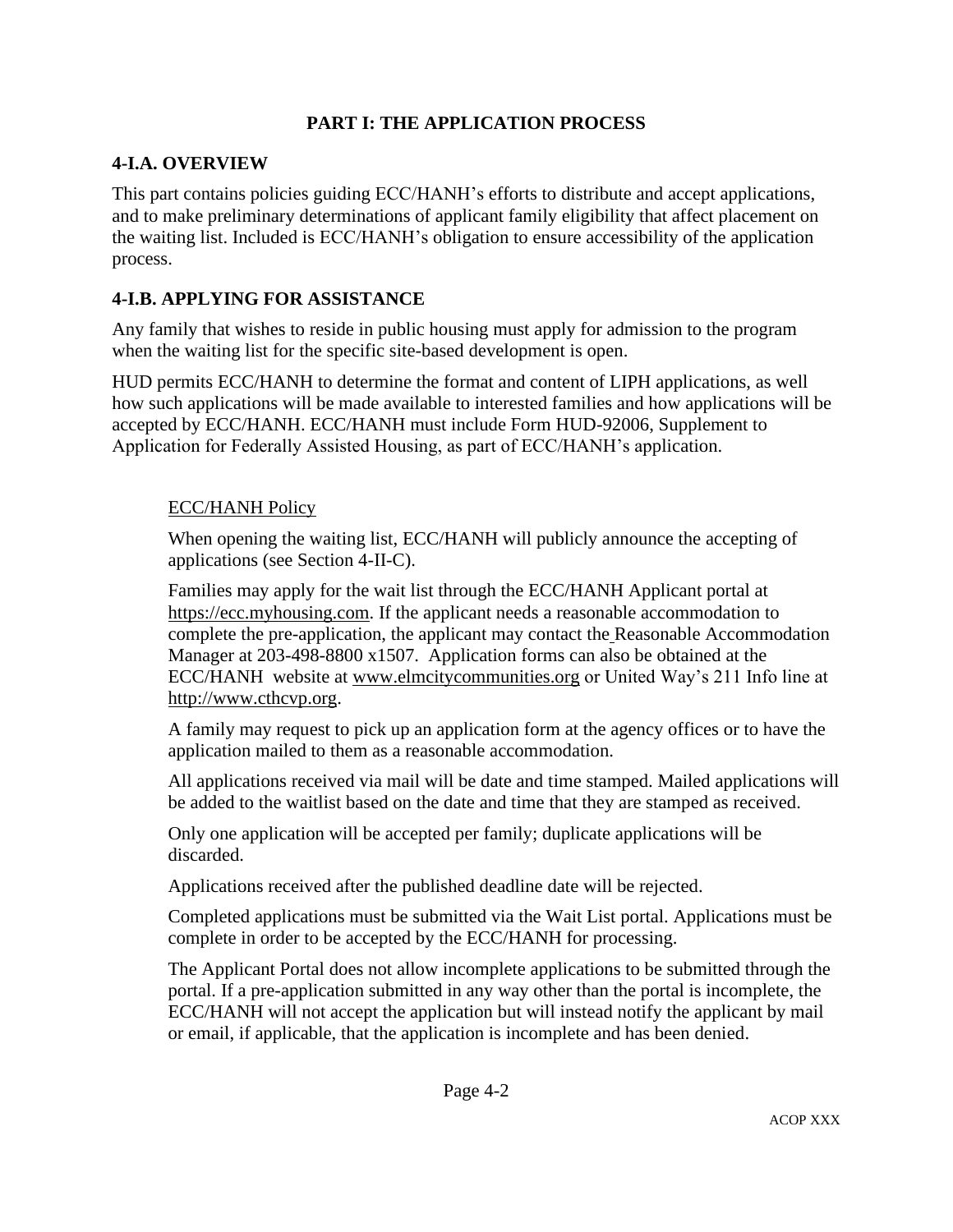An applicant whose application has been denied for not meeting the published application criteria will be provided with the opportunity to appeal ECC/HANH's decision that the application did not meet the published application criteria within 10 business days of the notice of application denial.

## **4-I.C. ACCESSIBILITY OF THE APPLICATION PROCESS**

ECC/HANH must take a variety of steps to ensure that the pre-application process is accessible to those people who might have difficulty complying with the standard ECC/HANH preapplication process.

## **Disabled Populations [24 CFR 8; PH Occ GB, p. 68]**

ECC/HANH must provide reasonable accommodation as needed for persons with disabilities to make the pre-application process fully accessible. The facility where pre-applications are accepted and the pre-application process must be fully accessible, or ECC/HANH must provide an alternate approach that provides equal access to the program (see chapter 2).

## **Limited English Proficiency**

ECC/HANH is required to take reasonable steps to ensure meaningful access to our programs and activities by persons with limited English proficiency [24 CFR 1] (see chapter 2).

## **4-I.D. PLACEMENT ON THE WAITING LIST**

### **Ineligible for Placement on the Waiting List**

### ECC/HANH Policy

The Applicant Portal does not allow incomplete applications to be submitted. If an application is incomplete, the applicant will not be able to submit the application until the application is completed with all required information. If a pre-application submitted in any way other than the portal is incomplete, ECC/HANH will not accept the application but will instead notify the applicant by mail or email, if applicable, that the application is incomplete and give an opportunity to complete the application.

Applicants will not be screened for ineligibility at the pre-application stage. Screening for ineligibility will occur at the time of tenant selection at the full application stage.

### **Eligible for Placement on the Waiting List**

### ECC/HANH Policy

Applicants will be placed on the waiting list according to ECC/HANH preference(s) and the date and time their complete application is received by ECC/HANH.

ECC/HANH will assign families on the waiting list according to the bedroom size for which a family qualifies as established in its occupancy standards (see Chapter 5). Families may request to be placed on the waiting list for a unit size smaller than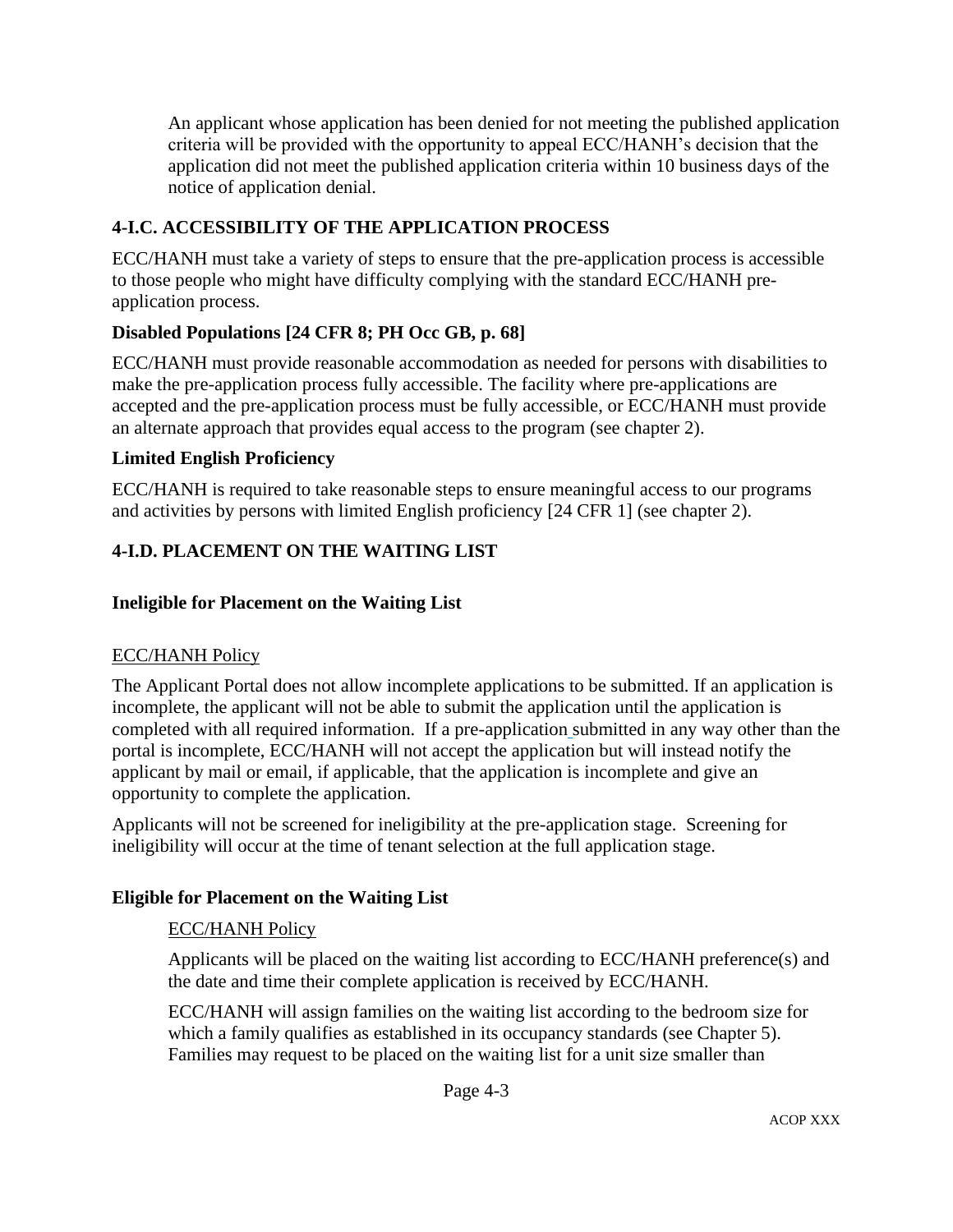designated by the occupancy guidelines (as long as the unit is not overcrowded according to ECC/HANH standards and local codes). However, in these cases, the family must agree not to request a transfer for one year after admission, unless they have a change in family size or composition.

Placement on the waiting list does not indicate that the family is, in fact, eligible for admission. When the family is selected from the waiting list, ECC/HANH will verify any preference(s) claimed and determine eligibility and suitability for admission to the program.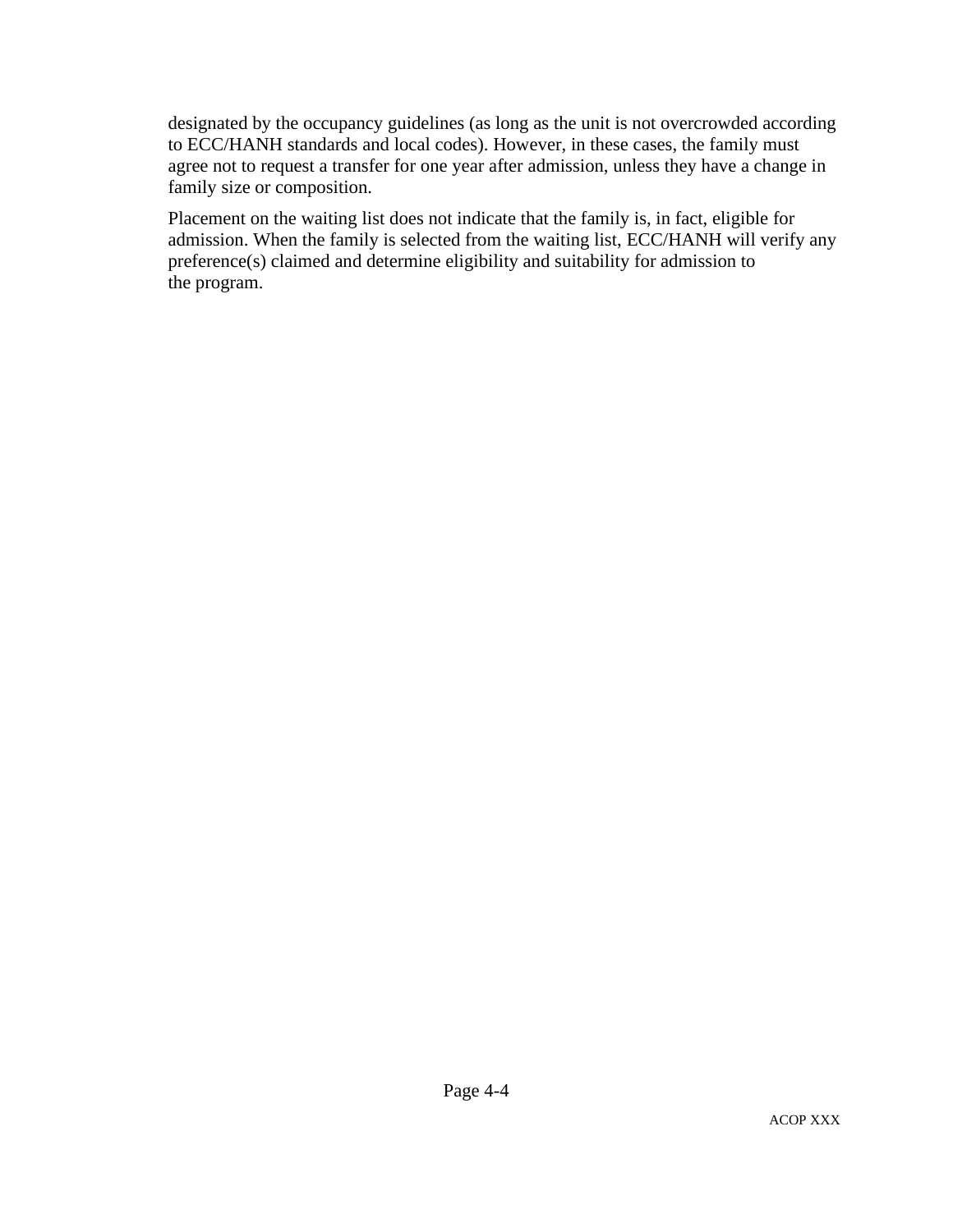## **PART II: MANAGING THE WAITING LIST**

### **4-II.A. OVERVIEW**

ECC/HANH must have policies regarding the type of waiting list it will utilize as well as how the waiting list will be organized and managed.

## **4-II.B. ORGANIZATION OF THE WAITING LIST**

ECC/HANH's public housing waiting list must be organized in such a manner to allow ECC/HANH to accurately identify and select families in the proper order, according to its admissions policies.

#### ECC/HANH Policy

The waiting list will contain the following information for each applicant listed:

Entity ID number

Name and social security number of head of household

Date of Birth

Unit size required (number of family members)

Amount and source of annual income

Accessibility requirement, if any

Household type (family, elderly, disabled)

Admission preference, if any

Race and ethnicity of the head of household

Gender

The specific site(s) selected

Date and time of application or application

ECC/HANH may adopt one community-wide waiting list or site-based waiting lists. Site-based waiting lists allow families to select the development where they wish to reside and must be consistent with all applicable civil rights and fair housing laws and regulations [24 CFR 903.7(b)(2)].

### ECC/HANH Policy

ECC/HANH has adopted a system of site-based waiting lists.

HUD requires that public housing applicants must be offered the opportunity to be placed on the waiting list for any tenant-based or project-based voucher or moderate rehabilitation program that the ECC/HANH operates if 1) the other programs' waiting lists are open, and 2) the family is qualified for the other programs  $[24 \text{ CFR } 982.205(a)(2)(i)].$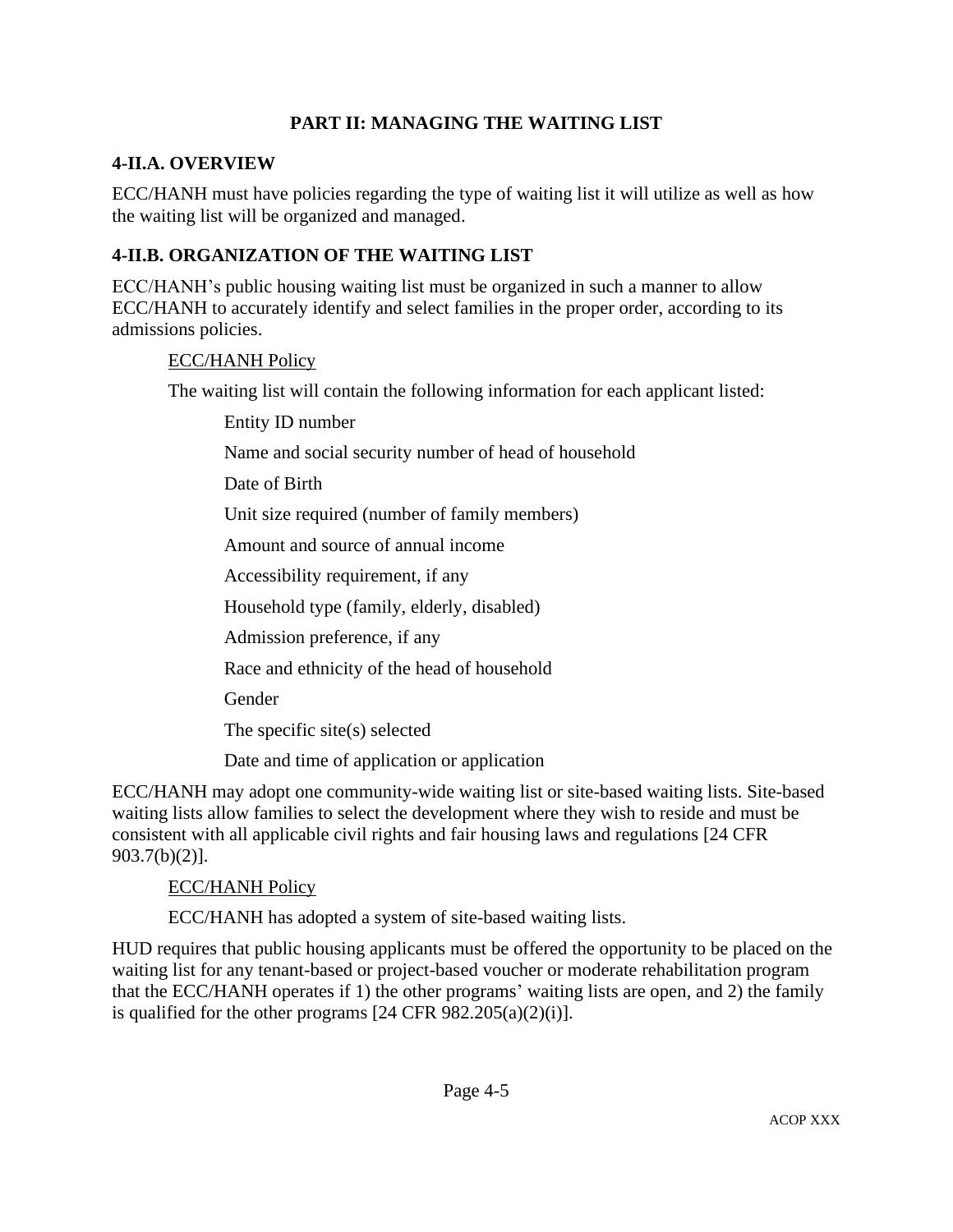ECC/HANH must manage its site-based waiting list in a manner that is consistent with the ECC/HANH's activities to affirmatively further fair housing, such as marketing to groups least likely to apply for public housing

ECC/HANH must have a system for regular review of the results of its site-based waiting list operation to examine any changes in the racial and ethnic makeup of each site through steps described below.

- Each year, as part of its Annual Plan preparation, ECC/HANH must assess any changes in the racial and ethnic make-up of sites with site-based waiting lists, based on data that has been determined to be accurate by ECC/HANH's Independent Public Accountant.
- At least every three years ECC/HANH must use independent testers, or some other method approved by HUD to ensure that applicants are not treated differently based upon their race or ethnicity, and that no patterns or practices of discrimination exist; and
- ECC/HANH must make changes in its site-based waiting list system, as needed, based on the data and methods above to affirmatively further fair housing.

# **4-II.C. OPENING AND CLOSING THE WAITING LIST**

## **Closing the Waiting List**

ECC/HANH is permitted to close the waiting list, in whole or in part, if it has an adequate pool of families to fully lease units in all of its developments. ECC/HANH may close the waiting list completely, or restrict intake by preference, type of project, or by size and type of dwelling unit. [PH Occ GB, p. 31].

## ECC/HANH Policy

ECC/HANH may close the waiting list when the estimated waiting period for housing applicants on the list reaches 48 months for the most current applicants. Where ECC/HANH has particular preferences or other criteria that require a specific category of family, ECC/HANH may elect to continue to accept applications from these applicants while closing the waiting list to others.

### **Reopening the Waiting List**

If the waiting list has been closed, it may be reopened at any time.

## ECC/HANH Policy

ECC/HANH will announce the reopening of the waiting list at least 10 business days prior to the date applications will first be accepted. If the list is only being reopened for certain categories of families, this information will be contained in the notice. The notice will specify where, when, and how applications are to be received.

ECC/HANH will give public notice by publishing the relevant information in suitable media outlets including, but not limited to: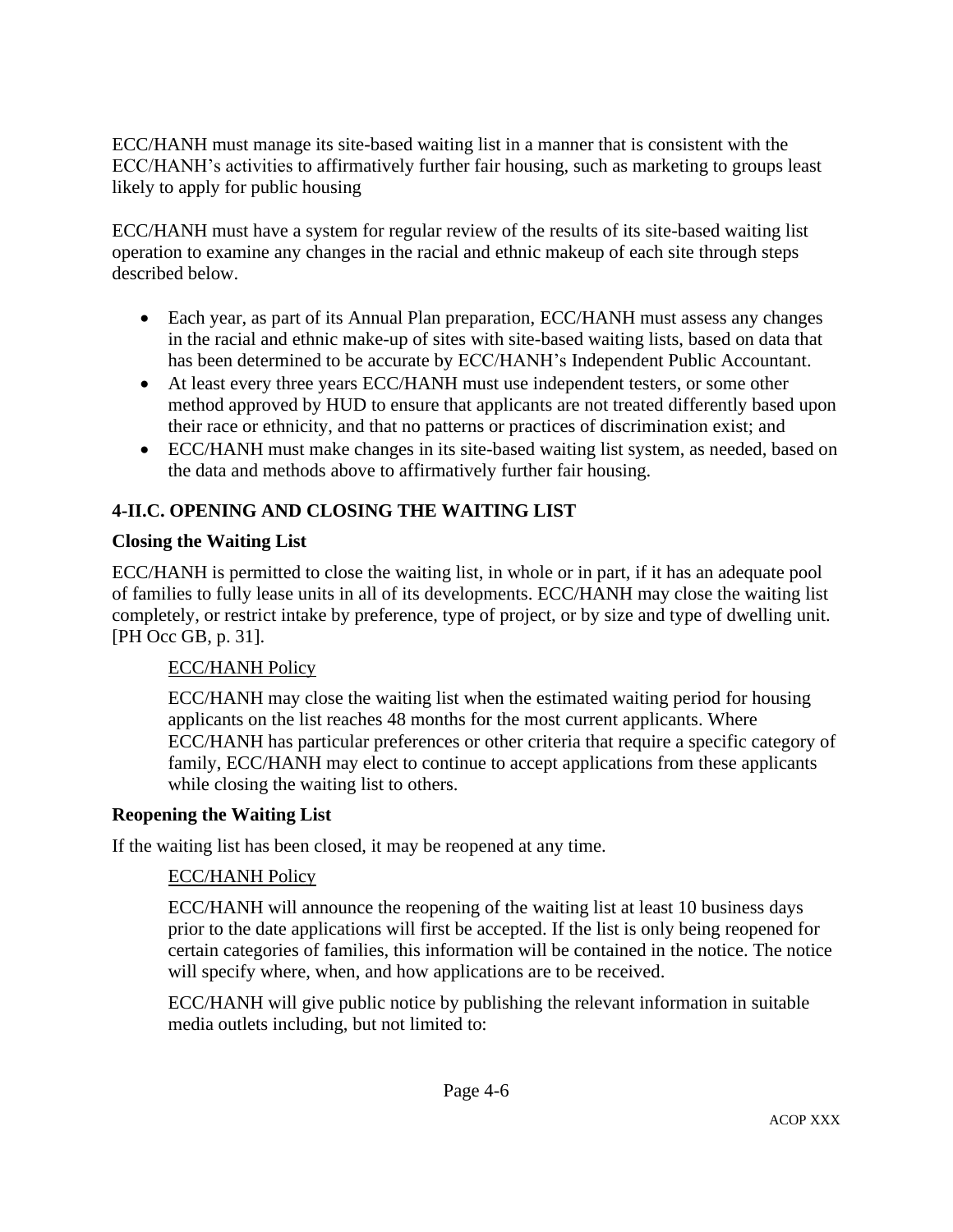New Haven Register, Inner City, La Voz, The City of New Haven's Office on Disabilities, Facebook, Twitter, other social media, and the State of Connecticut website

### **4-II.D. FAMILY OUTREACH [24 CFR 903.2(d); 24 CFR 903.7(a) and (b)]**

ECC/HANH should conduct outreach as necessary to ensure that ECC/HANH has a sufficient number of applicants on the waiting list to fill anticipated vacancies and to assure that ECC/HANH is affirmatively furthering fair housing and complying with the Fair Housing Act.

ECC/HANH outreach efforts must comply with fair housing requirements. This includes:

- Analyzing the housing market area and the populations currently being served to identify underserved populations
- Ensuring that outreach efforts are targeted to media outlets that reach eligible populations that are underrepresented in the program
- Avoiding outreach efforts that prefer or exclude people who are members of a protected class

ECC/HANH outreach efforts must be designed to inform qualified families about the availability of units under the program.

#### ECC/HANH Policy

ECC/HANH will monitor the characteristics of the population being served and the characteristics of the population as a whole in ECC/HANH's jurisdiction. Targeted outreach efforts will be undertaken if a comparison suggests that certain populations are being underserved.

### **4-II.E. REPORTING CHANGES IN FAMILY CIRCUMSTANCES**

### ECC/HANH Policy

While the family is on the waiting list, the family must inform ECC/HANH of changes in family size or composition, preference status, or contact information, including current residence, mailing address, and phone number. The changes must be submitted in writing.

Changes in an applicant's circumstances while on the waiting list may affect the family's qualification for a particular bedroom size or entitlement to a preference. When an applicant reports a change that affects their placement on the waiting list, the waiting list will be updated accordingly.

### **4-II.F. UPDATING THE WAITING LIST**

HUD requires ECC/HANH to establish policies that describe the circumstances under which applicants will be removed from the waiting list  $[24 \text{ CFR } 960.202(a)(2)(iv)].$ 

### **Purging the Waiting List**

The decision to remove an applicant family that includes a person with disabilities from the waiting list is subject to reasonable accommodation (see Chapter 2).

Page 4-7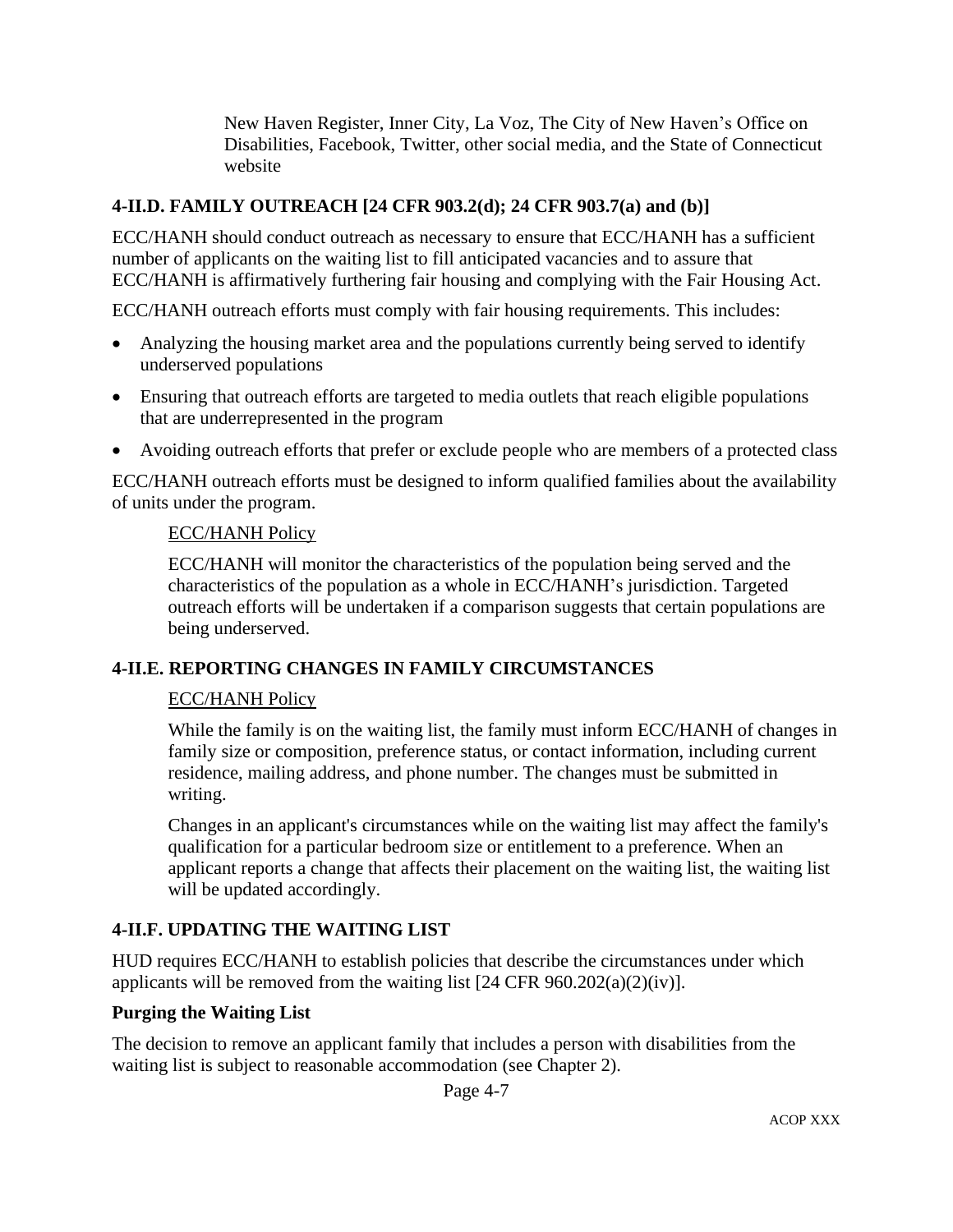### ECC/HANH Policy

The waiting list will be updated as needed, at least annually, to ensure that all applicant information is current and timely.

ECC/HANH will consider the following factors when deciding to purge/update the waiting list and may decide to purge individual site-based Waiting List at a given time.

To purge the waiting list, ECC/HANH will send a purge letter via first class mail to each family on the waiting list to determine whether the family continues to be interested in, and to qualify for, the LIPH program.

This purge letter will be sent to the last address that ECC/HANH has on record for the family. The purge letter will provide a deadline by which the family must respond and will state that failure to respond will result in the applicant's name being removed from the waiting list.

Applicants must complete a new preliminary application providing all the information needed for placement on the waiting list, such as address, phone number, household composition, income, and email address if applicable.

If no response is received by the deadline, the applicant is removed from the Waiting List and a copy of the original letter shall be maintained in the file with a note indicating the date and reason for removing the applicant from the Waiting List.

The family's response must be in writing and may be delivered in person or by mail. Responses should be postmarked or received by ECC/HANH not later than 15 business days from the date of ECC/HANH's letter.

If the family fails to respond within 15 business days, the family will be removed from the waiting list without further notice.

If the notice is returned by the post office marked undeliverable or with no forwarding address, the applicant will be removed from the waiting list without further notice.

If the notice is returned by the post office with a forwarding address, the notice will be resent to the address indicated. The address will be updated accordingly. The family will have 15 business days to respond from the date the letter was re-sent. If the family fails to respond within this time frame, the family will be removed from the waiting list without further notice.

When a family is removed from the waiting list during the purge process for failure to respond, no informal hearing will be offered. Such failures to act on the part of the applicant prevent ECC/HANH from making an eligibility determination; therefore, no informal hearing is required.

If a family is removed from the waiting list for failure to respond, ECC/HANH may reinstate the family if the lack of response was due to ECC/HANH error, or to circumstances beyond the family's control to include but limited to, hospitalization, delayed mail delivery, or other reasonable accommodation circumstances.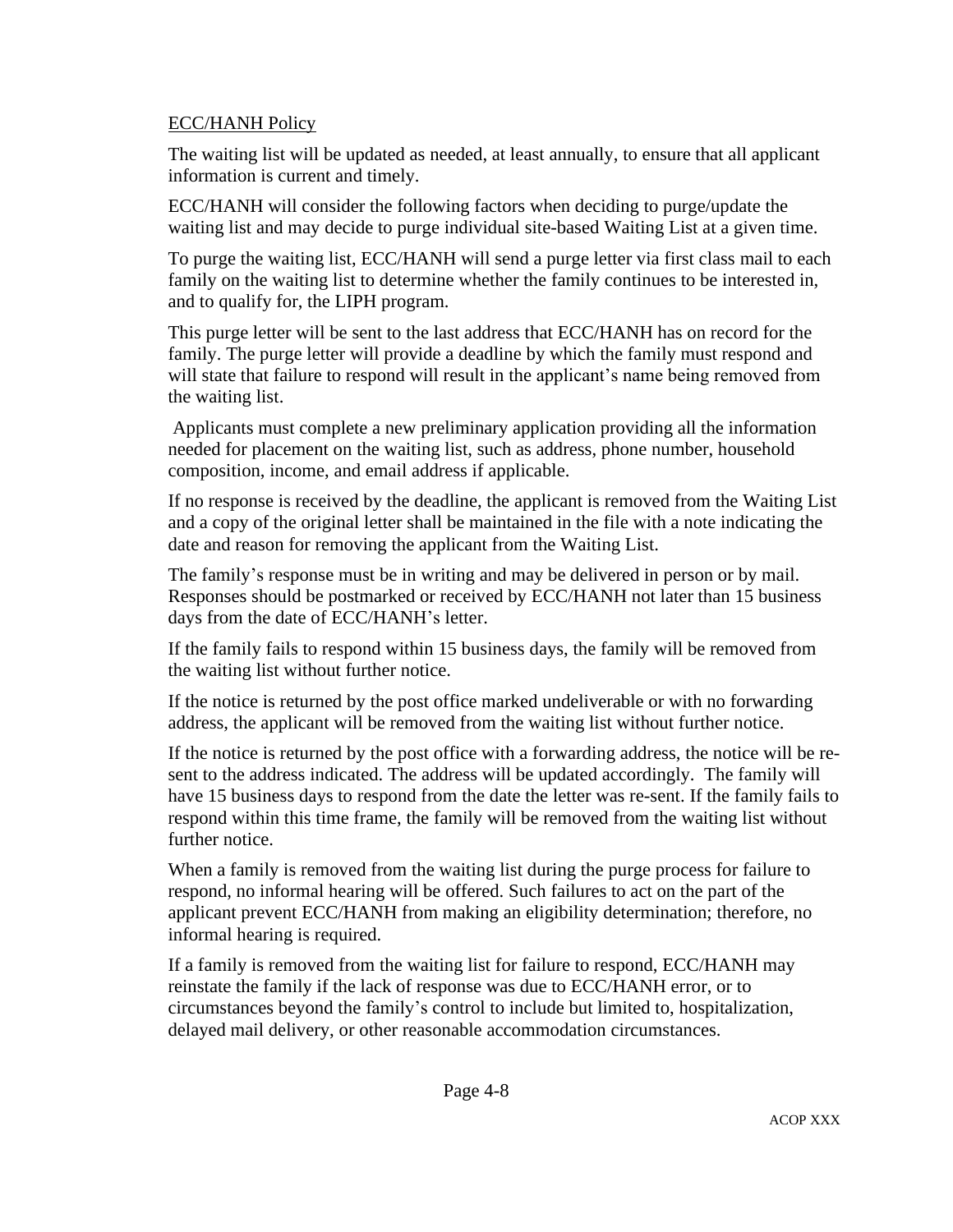### **Removal from the Waiting List**

### ECC/HANH Policy

ECC/HANH will remove an applicant from the waiting list upon request by the applicant family. In such cases no informal hearing is required. Such requests must be submitted in writing.

If ECC/HANH determines that the family is not eligible for admission (see Chapter 3) at any time while the family is on the waiting list the family will be removed from the waiting list.

If a family is removed from the waiting list because ECC/HANH has determined the family is not eligible for admission, a notice will be sent to the family's address of record as well as to any alternate address provided on the initial application. The notice will state the reasons the family was removed from the waiting list and will inform the family how to request an informal hearing regarding ECC/HANH's decision (see Chapter 14) [24 CFR 960.208(a)].

Page 4-9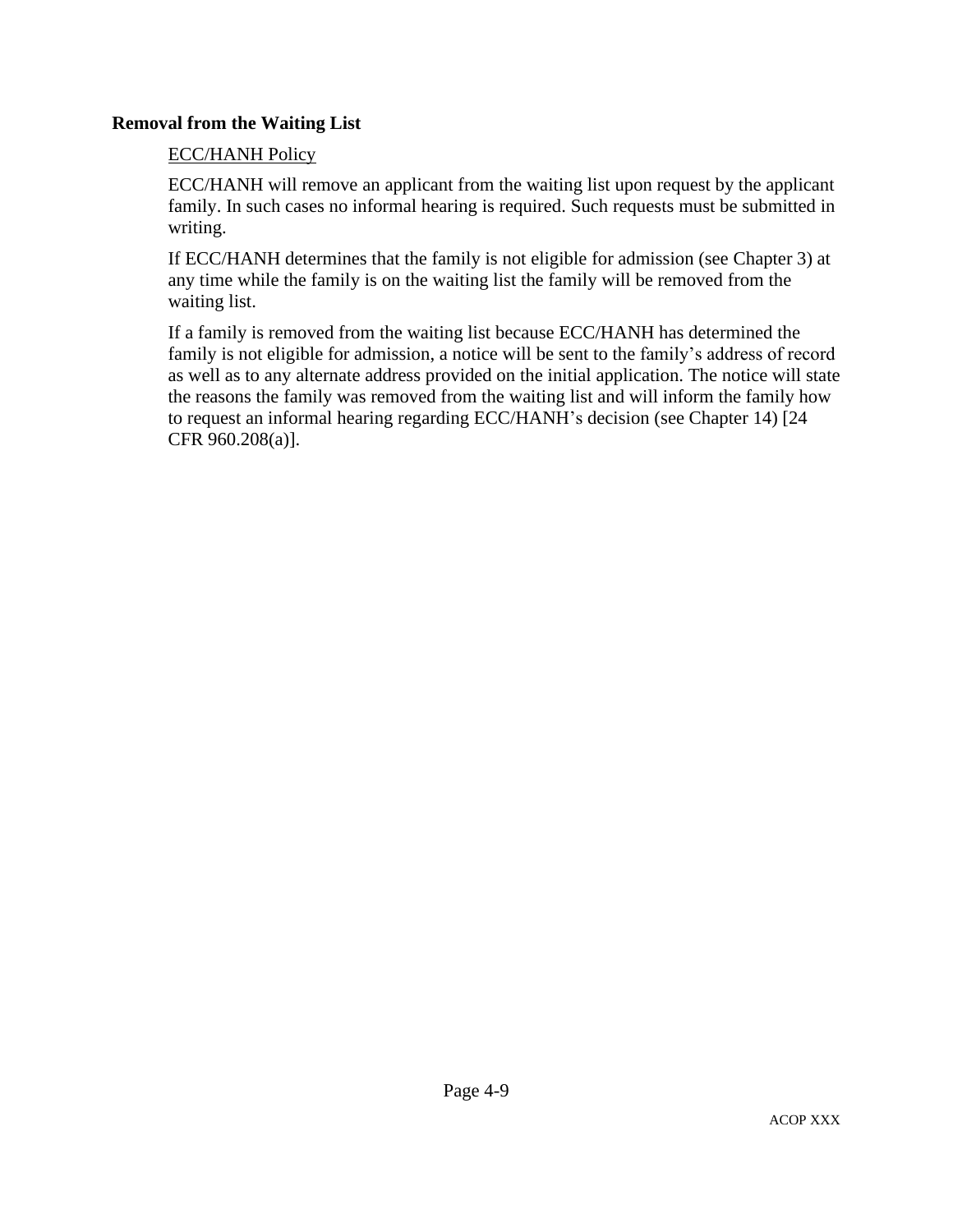### **PART III: TENANT SELECTION**

## **4-III.A. OVERVIEW**

ECC/HNH must establish tenant selection policies for families being admitted to public housing [24 CFR 960.201(a)]. ECC/HANH must not require any specific income or racial quotas for any developments [24 CFR 903.2(d)]. ECC/HANH must not assign persons to a particular section of a community or to a development or building based on race, color, religion, sex, disability, familial status or national origin for purposes of segregating populations [24 CFR 1.4(b)(1)(iii) and 24 CFR 903.2(d)(1)].

The order in which families will be selected from the waiting list depends on the selection method chosen by ECC/HANH and is impacted in part by any selection preferences that the family qualifies for. The availability of units also may affect the order in which families are selected from the waiting list.

ECC/HANH must maintain a clear record of all information required to verify that the family is selected from the waiting list according to ECC/HANH's selection policies [24 CFR 960.206(e)(2)]. ECC/HANH's policies must be posted any place where the ECC/HANH receives applications. ECC/HANH must provide a copy of its tenant selection policies upon request to any applicant or tenant. ECC/HANH may charge the family for providing a copy of its tenant selection policies  $[24 \text{ CFR } 960.202(c)(2)].$ 

### ECC/HANH Policy

ECC/HANH will provide copies of tenant selection policies free of charge, upon request.

### **4-III.B. SELECTION METHOD**

### **Local Preferences [24 CFR 960.206]**

ECC/HANH is permitted to establish local preferences and to give priority to serving families that meet those criteria. HUD specifically authorizes and places restrictions on certain types of local preferences. HUD also permits ECC/HANH to establish other local preferences, at its discretion. Any local preferences established must be consistent with the ECC/HANH plan and the consolidated plan and must be based on local housing needs and priorities that can be documented by generally accepted data sources [24 CFR 960.206(a)].

### ECC/HANH Policy

ECC/HANH will use the following local ranking preference system for admission into the LIPH program:1) Persons displaced by government action, or a person whose dwelling has been extensively damaged or destroyed as a result of a disaster declared or formally recognized pursuant to Federal disaster relief laws. 24 CFR 5.403(b). This preference will be prioritized in the following Tiers:

> **a) Tier I**: Displaced by Government Action, In-house redevelopment Displacement as the result of ECC/HANH planned development/demolition/disposition activity, including from buildings

> > Page 4-10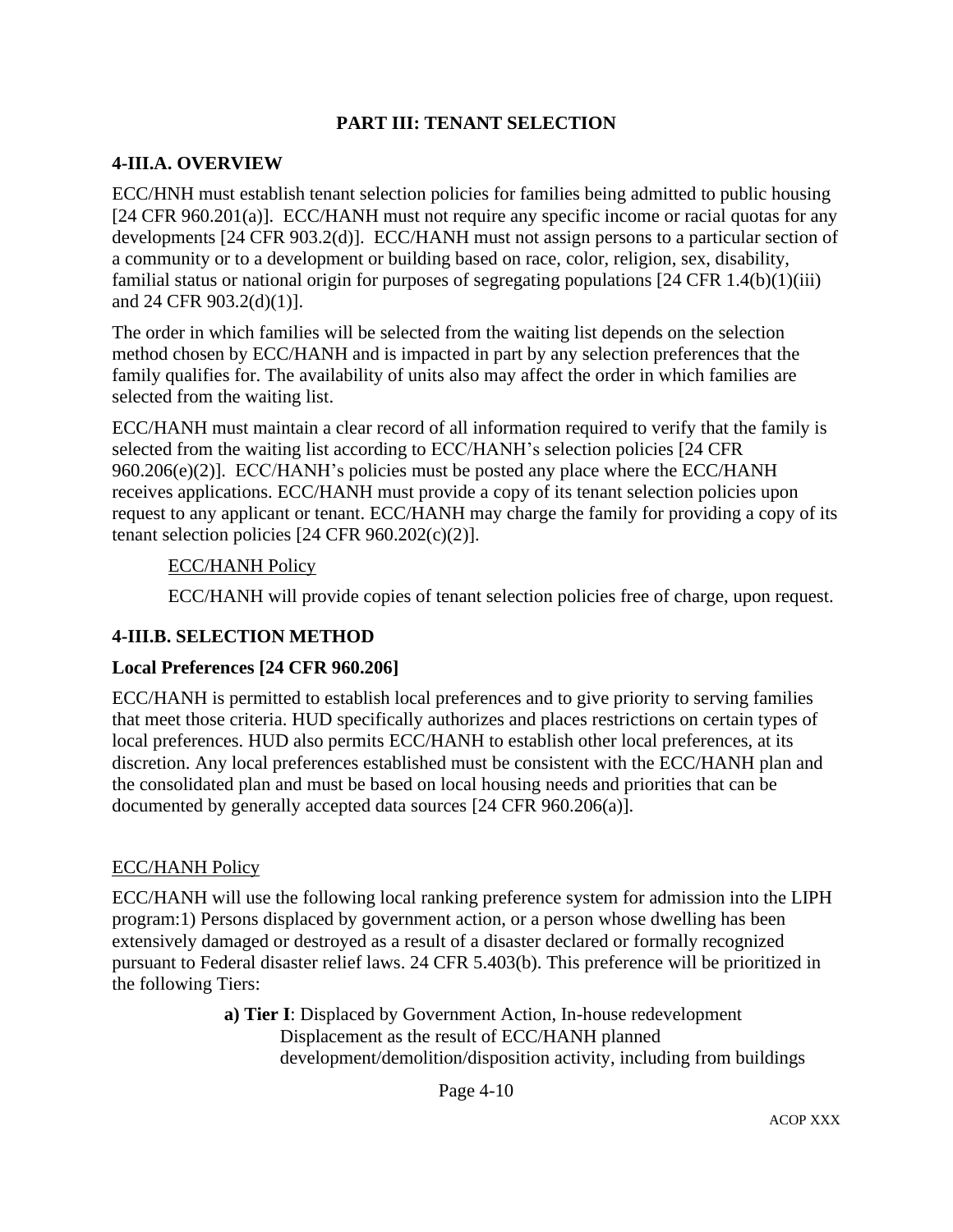condemned for health and safety reasons, and including from ECC/HANH public housing units undergoing demolition/disposition, if such action is under a Uniform Relocation Act (URA)

**b) Tier II**: Displaced by Government Action, I.e. Local Natural Disaster or Building condemnation

Displacement as the result of a local natural disaster and/or condemnation of a property or dwelling for health and safety reasons.

**c) Tier III**: Displaced by Government Action, As defined by US Department of Housing

Displacement as defined by US Department of Housing and Urban Development as the result of a natural disaster or event defined Emergency event resulting in the displacement of persons needing housing assistance.

Documented victims of domestic violence, sexual assault, dating violence or stalking. Violence Against Women Act (VAWA) for applicants who are victims of domestic violence, dating violence, sexual assault or stalking including LIPH resident and applicant families claiming protections under the Violence Against Women Act (VAWA), See the VAWA preference policy for more information.

To qualify for the VAWA preference, the incident must have taken place no more than 90 calendar days prior to date of ECC/HANH's receipt of the VAWA application.3) Local Preference based on Income Targeting 24 CFR 960.202. Applicants will be grouped as follows

> **a) Tier I:** Families with incomes between 0% and 30% of area median income (this group **must** constitute at least 40% of all admissions in any year). This preference is required by Federal law.

**b) Tier II:** Families with incomes from 31% to 50% of area median income (the target for this group is 30% of all admissions in any year). **c) Tier III:**  Families with incomes from 51% to 80% of area median income (the target for this group is 30% of all admissions in any year).

Within income Tiers, applications are sorted by wait list position number (date and time of application).

## **Designated Housing**

- a. Elderly/Disabled (Mixed Population) Projects designated for Elderly and Disabled families**: <sup>1</sup>** Elderly families and disabled families receive equal preference. Applicants must apply to a site-based waiting list.
- b. ECC/HANH's Self-Sufficiency Scattered Sites Sites consisting of small developments and scattered single family homes are designated self-

<sup>&</sup>lt;sup>1</sup> Buildings or portions of buildings designated for elderly persons and persons with disabilities. The definition of an elderly family is one in which the head, spouse or cohead is 62 or older. The definition of a disabled family is one in which the head, spouse or cohead is a person with disabilities.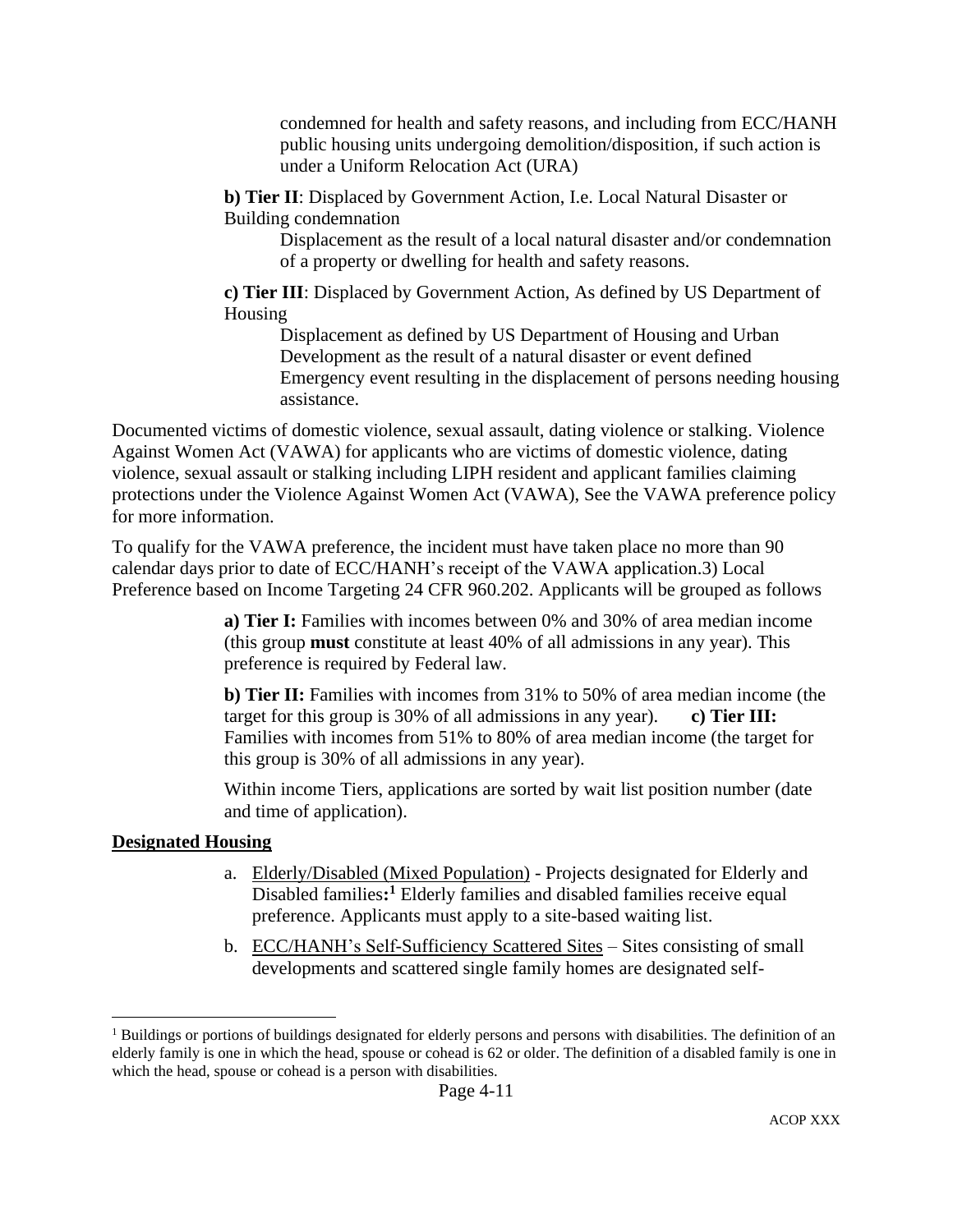sufficiency housing, with eligibility targeted to Tier III applicants and transfers. These sites are designated for families between 51% to 80% AMI.

- c. Accessible Housing ECC/HANH maintains a percentage of units in its portfolio that are UFAS-compliant (i.e., wheelchair accessible, mobilityimpaired accessible units, hearing-impaired accessibility, sight-impaired accessible units, etc.). Priority for these units shall be given to families with one or more members who require such features. Applicants may apply to the Accessible Housing waiting list as well as to the general waiting list.
- d. Supportive Housing Matching Program ECC/HANH is authorized under its Moving to Work status to develop and adopt a voluntary program for its properties that matches housing with health, social services and/or economic development programs tailored to each resident's opportunity to become selfsufficient. In carrying out this program, a certain number of sites are designated a specific number of units for applicants, and a certain number of sites are designated a specific number of units for residents. Priority of units designated under this program will be given to eligible ECC/HANH residents and eligible applicants referred by supportive service agencies pursuant to an agreement with ECC/HANH to provide such supportive services. Applicants must apply to the site-based Supportive Housing waiting list for these designated sites.
- e. Community Re-entry & Community Reunification Program ECC/HANH was authorized under its Moving to Work Annual Plan to develop and implement a program to increase housing choice and support family selfsufficiency. Under the Community Reentry program**,** ECC/HANH serves individuals who have reentered society after completing a prison sentence through Project Fresh Start, as well as individuals looking to be added to a current ECC/HANH household under the Family Reunification program. Ten percent (10%) of the new admissions each year will be allocated to applicants on Reentry waitlist. Residents under the family reunification program do not count toward the number of units allocated to reentry each year as they are individuals being added to existing LIPH households. Additionally, under family reunification, all new admissions to households under the family reunification program will be referred to the team at the partner agency Project Fresh Start.

A preference does not guarantee admission to the program. Preferences are used to establish eligibility for placement on the Community Re-Entry housing waiting list. Every applicant must meet the ECC/HANH's eligibility and Selection Criteria as defined in this policy.

## **Income Targeting Requirement [24 CFR 960.202(b)]**

HUD requires that extremely low-income (ELI) families make up at least 40 percent of the families admitted to public housing during ECC/HANH's fiscal year. ELI families are those with annual incomes at or below the federal poverty level or 30 percent of the area median income,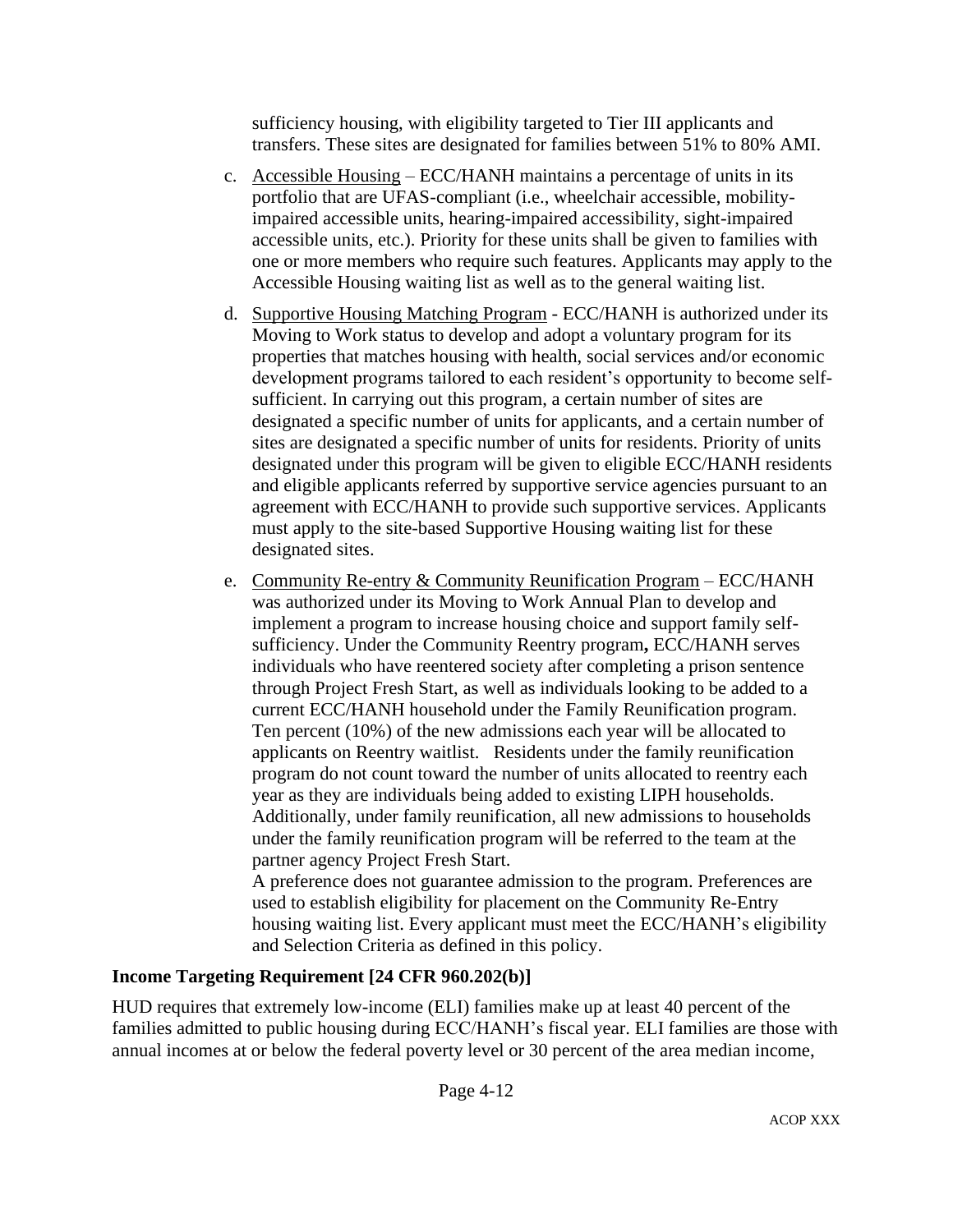whichever number is higher [*Federal Register* notice 6/25/14]. To ensure this requirement is met, ECC/HANH may skip non-ELI families on the waiting list in order to select an ELI family.

## ECC/HANH Policy

ECC/HANH's Tiered preference system described in this Section, above, ensures compliance with HUD's income targeting requirement.

## **Organization of ECC/HANH's Site-Based Waiting Lists**

ECC/HANH maintains a system of site-based waiting lists. Applications are accepted via the Wait List Application web portal, at ECC/HANH's central office at 360 Orange Street and at each site. Every reasonable action will be taken by ECC/HANH to assure that applicants can make informed choices regarding the developments in which they wish to reside. ECC/HANH will disclose information to applicants regarding the location of available sites, housing type, number, and size of units, including accessible units. ECC/HANH will also include basic information relative to amenities such as day care, security, transportation, training programs, and an estimate of the period of time the applicant will likely have to wait to be admitted to units of different types.

ECC/HANH maintains separate site-based waiting lists for applicants for the following:

# **Site Based (Family) Developments**

McConaughey Terrace Westville Manor Essex Townhouses Valley Townhouses

Scattered Sites

## **Elderly/Disabled Developments [24 CFR 960.407]**

Robert T. Wolfe

George Crawford Manor

An elderly/disabled development is a public housing development or portion of a development that was reserved for elderly families and disabled families at its inception (and has retained that character) or ECC/HANH at some point after its inception obtained HUD approval to give preference in tenant selection for all units in the development (or portion of a development) to elderly and disabled families [24 CFR 960.102].

Elderly family means a family whose head, spouse, cohead, or sole member is a person who is at least 62 years of age.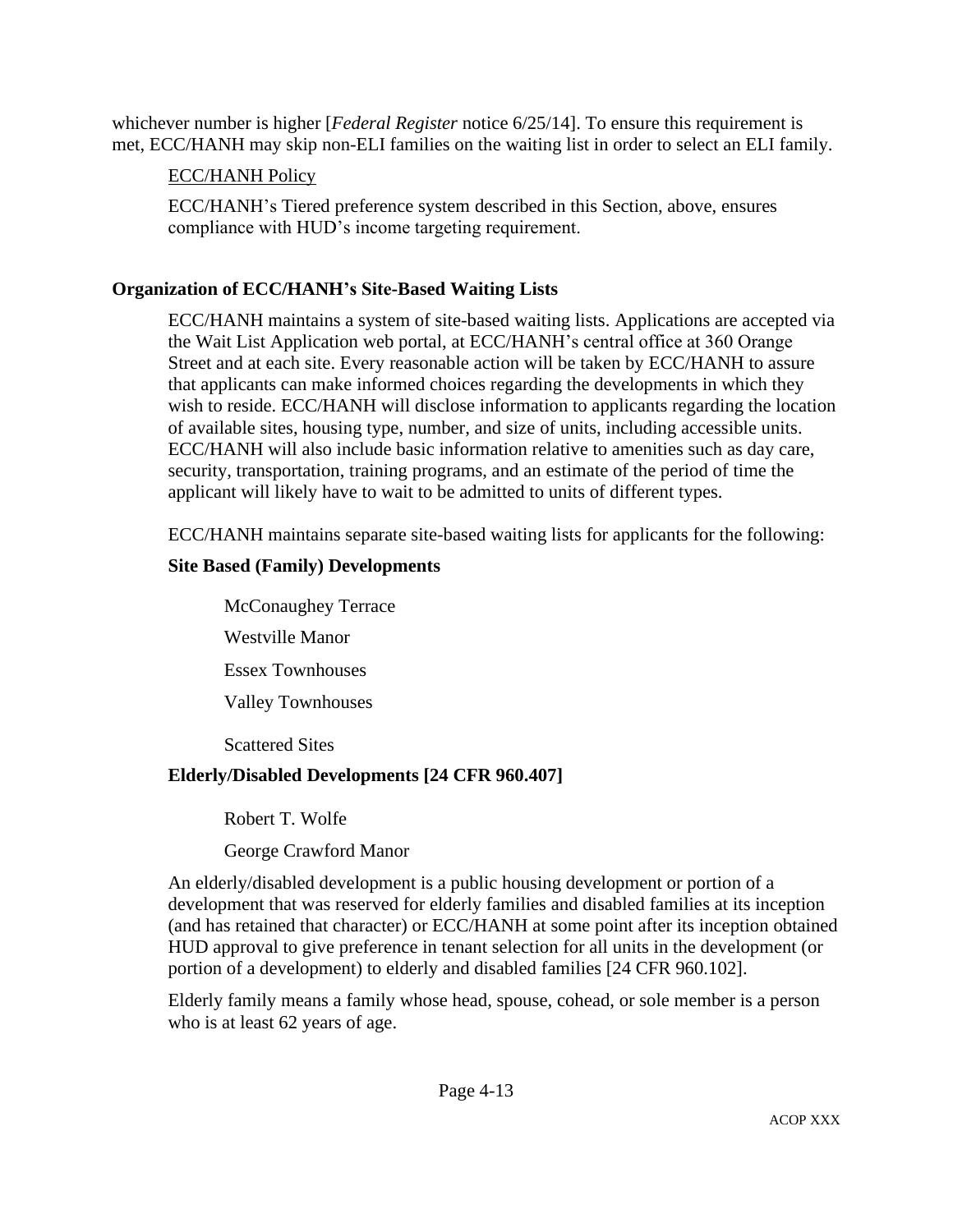Disabled family means a family whose head, spouse, cohead, or sole member is a person with disabilities [24 CFR 5.403].

ECC/HANH must give elderly and disabled families equal preference in selecting these families for admission to mixed population developments. ECC/HANH may not establish a limit on the number of elderly or disabled families that may occupy a mixed population development. In selecting elderly and disabled families to fill these units, ECC/HANH must first offer the units that have accessibility features for families that include a person with a disability and require the accessibility features of such units. ECC/HANH may not discriminate against elderly or disabled families that include children (Fair Housing Amendments Act of 1988).

# **Scattered Site Developments (General Occupancy) (For Tier III Transfers and Applicants)**

Scattered sites are ECC/HANH designated self-sufficiency units and are available for Tier III transfer residents and applicants, e.g., families at 51% to 80% of AMI. Scattered sites are located throughout the jurisdiction ECC/HANH serves.

Transfer policy for scattered sites residents is found in Chapter 12, Transfers.

## **Supportive Services for Persons and Families Approved for Such Services by ECC/HANH Designated Supportive Services Agencies (for Applicants and Residents)**

Robert T. Wolfe

George Crawford Manor

The site-based supportive housing waiting lists are open to applicants who have indicated a preference for and who qualify for the supportive services associated with that waiting list. Applicants may demonstrate their eligibility by providing a standard form, "Preference Form for ECC/HANH-Assisted Supportive Housing Programs," signed by both the applicant and the service provider or its authorized representative. A preference does not guarantee admission to the program. Preferences are used to establish eligibility for placement on a supportive housing waiting list. Every applicant must meet ECC/HANH's eligibility and Selection Criteria as defined in this policy.

All applicants must be able to meet any property-specific admissions requirements at the time of admission.

# **Deconcentration of Poverty and Income-Mixing [24 CFR 903.1 and 903.2]**

ECC/HANH's admission policy must be designed to provide for deconcentration of poverty and income-mixing by bringing higher income tenants into lower income projects and lower income tenants into higher income projects. A statement of ECC/HANH's deconcentration policies must be in included in its annual plan [24 CFR 903.7(b)].

ECC/HANH's deconcentration policy must comply with its obligation to meet the income targeting requirement  $[24 \text{ CFR } 903.2(c)(5)]$ .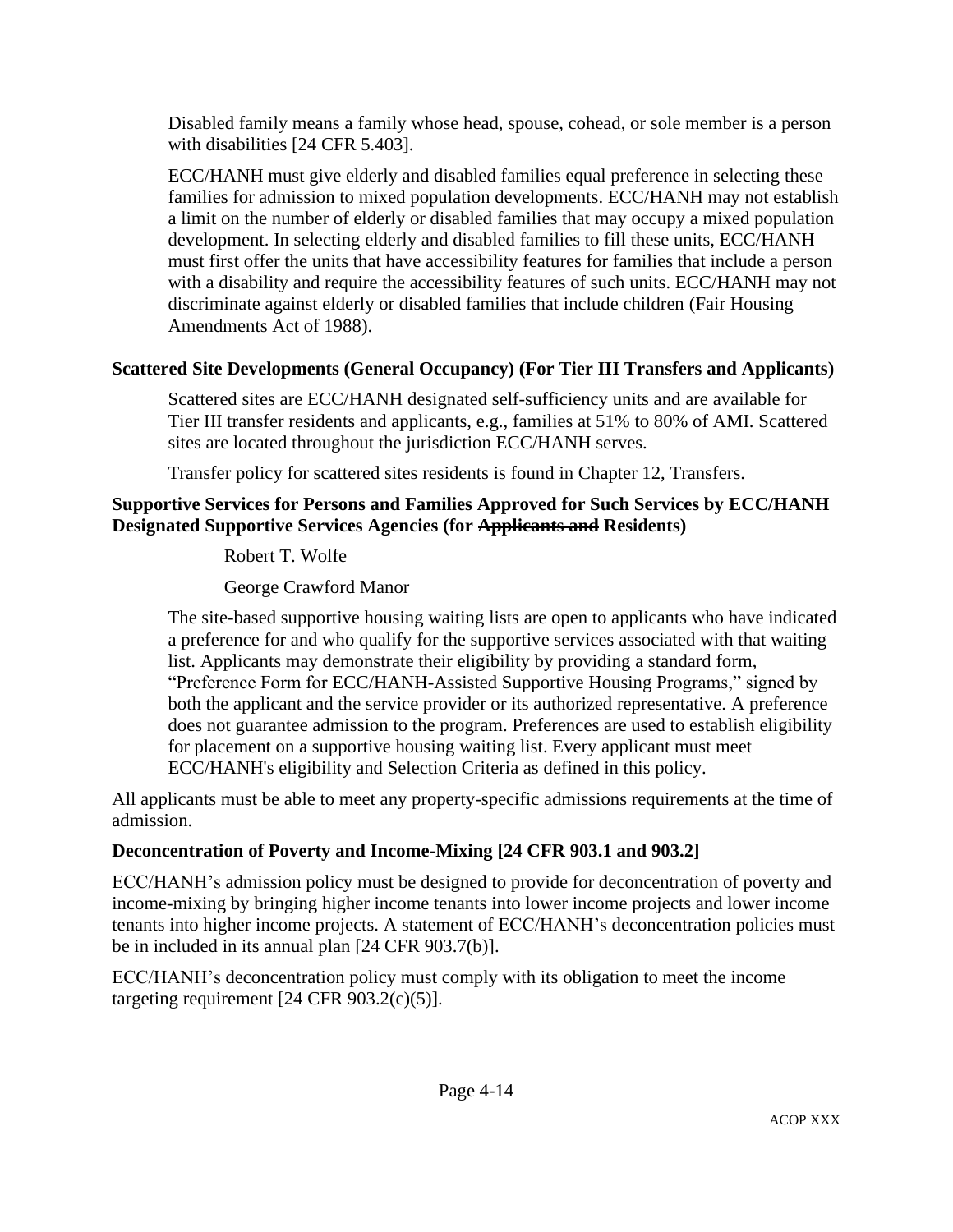Developments subject to the deconcentration requirement are referred to as 'covered developments' and include general occupancy (family) public housing developments. The following developments are not subject to deconcentration and income mixing requirements:

- developments operated by a PHA with fewer than 100 public housing units
- mixed population or developments designated specifically for elderly or disabled families
- developments operated by a PHA with only one general occupancy development
- developments approved for demolition or for conversion to tenant-based public housing
- developments approved for a mixed-finance plan using HOPE VI or public housing funds [24 CFR 903.2(b)]

# *Steps for Implementation [24 CFR 903.2(c)(1)]*

To implement the statutory requirement to deconcentrate poverty and provide for income mixing in covered developments, ECC/HANH must comply with the following steps:

Step 1. ECC/HANH must determine the average income of all families residing in all ECC/HANH's covered developments. ECC/HANH may use the median income, instead of average income, provided that ECC/HANH includes a written explanation in its annual plan justifying the use of median income.

# ECC/HANH Policy

ECC/HANH will determine the average income of all families in all general occupancy (family) developments on a periodic basis.

Step 2. ECC/HANH must determine the average income (or median income, if median income was used in Step 1) of all families residing in each covered development. In determining average income for each development, ECC/HANH has the option of adjusting its income analysis for unit size in accordance with procedures prescribed by HUD.

# ECC/HANH Policy

ECC/HANH will determine the average income of all families residing in each general occupancy (family) development (not adjusting for unit size) on a periodic basis.

Step 3. ECC/HANH must then determine whether each of its covered developments falls above, within, or below the established income range (EIR), which is from 85% to 115% of the average family income determined in Step 1. However, the upper limit must never be less than the income at which a family would be defined as an extremely low-income family (federal poverty level or 30 percent of median income, whichever number is higher).

Step 4. ECC/HANH with covered developments having average incomes outside the EIR must then determine whether or not these developments are consistent with its local goals and annual plan.

Step 5. Where the income profile for a covered development is not explained or justified in the annual plan submission, ECC/HANH must include in its admission policy its specific policy to provide for deconcentration of poverty and income mixing.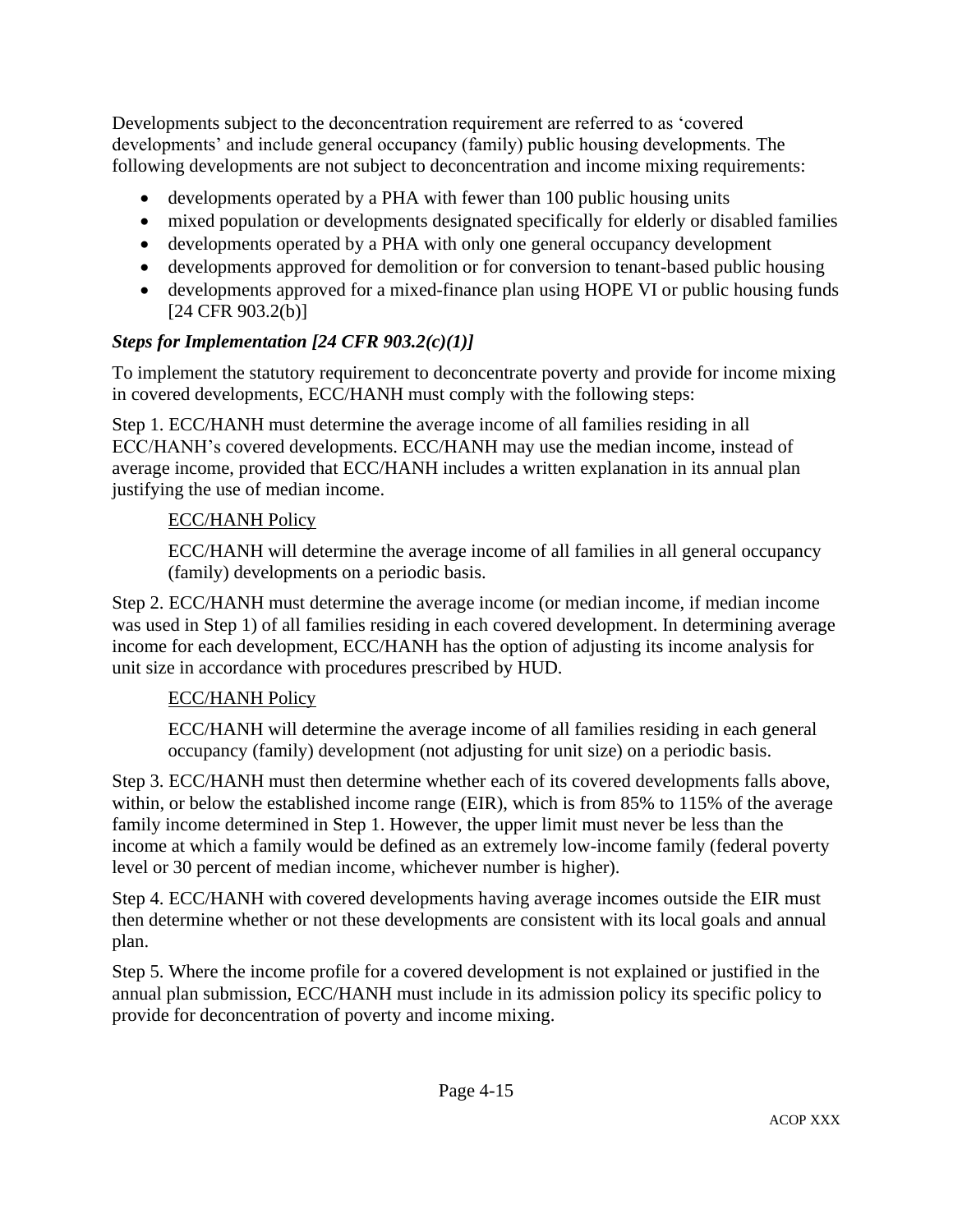ECC/HANH's deconcentration policy may include, but is not limited to the following:

- Providing incentives to encourage families to accept units in developments where their income level is needed, including rent incentives, affirmative marketing plans, or added amenities
- Targeting investment and capital improvements toward developments with an average income below the EIR to encourage families with incomes above the EIR to accept units in those developments
- Establishing a preference for admission of working families in developments below the EIR
- Skipping a family on the waiting list to reach another family in an effort to further the goals of deconcentration
- Providing other strategies permitted by statute and determined by ECC/HANH in consultation with the residents and the community through the annual plan process to be responsive to local needs and ECC/HANH strategic objectives

A family has the sole discretion whether to accept an offer of a unit made under ECC/HANH's deconcentration policy. ECC/HANH must not take any adverse action toward any eligible family for choosing not to accept an offer of a unit under ECC/HANH's deconcentration policy [24 CFR 903.2(c)(4)].

If, at annual review, the average incomes at all general occupancy developments are within the EIR, ECC/HANH will be considered to be in compliance with the deconcentration requirement and no further action is required.

## ECC/HANH Policy

If, at annual review, there are found to be development(s) with average income above or below the EIR, and where the income profile for a site based family development above or below the EIR is not explained or justified in the ECC/HANH MTW Plan, ECC/HANH shall list these covered developments in the ECC/HANH Annual Plan and shall develop a policy for deconcentration of poverty and income mixing in applicable developments. ECC/HANH's policies for implementing deconcentration may include:

Targeting investment and capital improvements toward covered developments below the EIR to encourage applicant families whose income is above the EIR to accept units in those developments.

Offering incentives to families with incomes above the EIR willing to move into a development with average income below the EIR and/or to families with incomes below the EIR willing to move into a development with average income above the EIR. These incentives are described in the MTW Annual Plan.

### **Deconcentration Compliance**

If, at annual review, the average incomes at all site-based family developments are within the Established Income Range, ECC/HANH will be considered to be in compliance with the deconcentration requirement.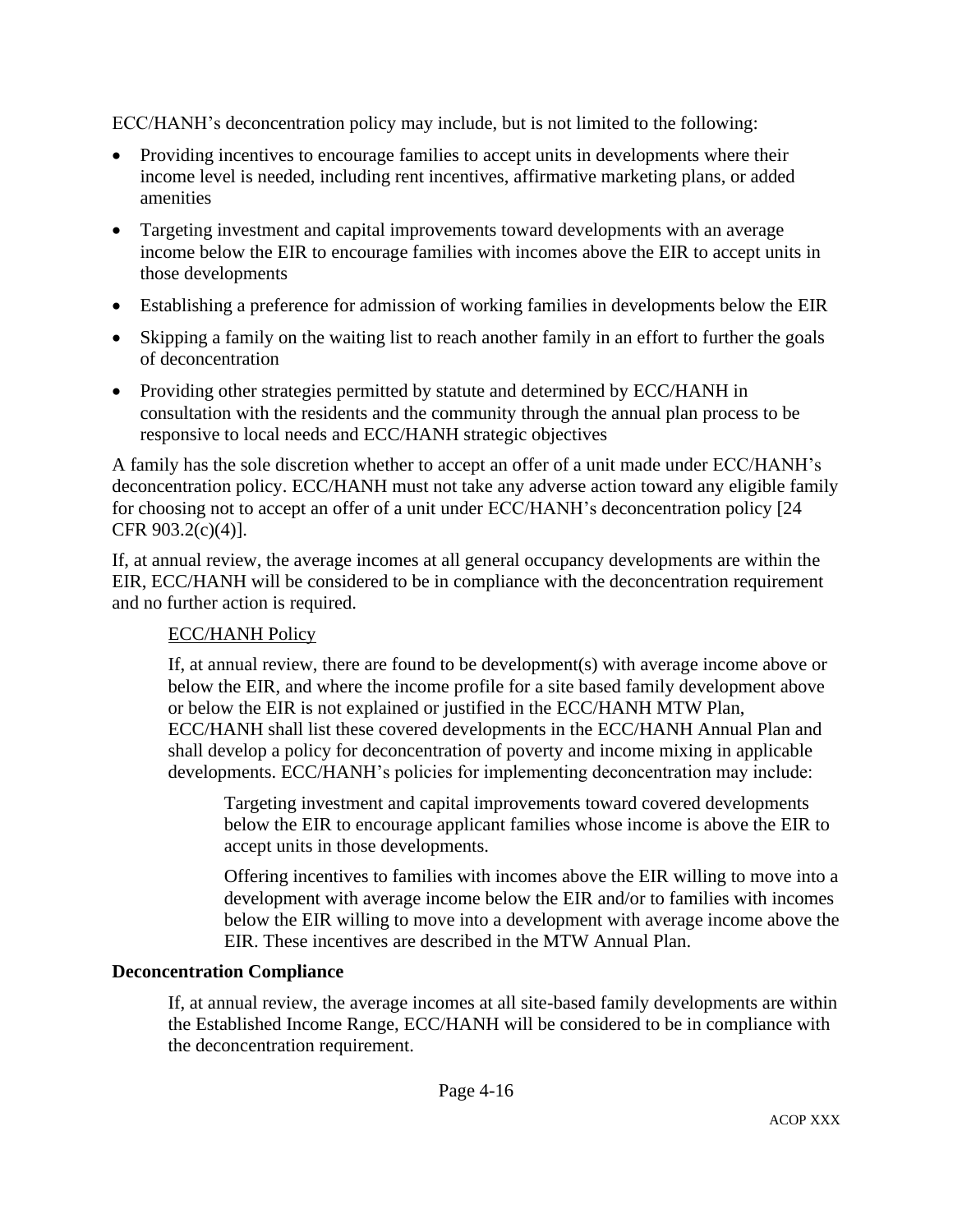#### **Promotion of Integration**

Beyond the basic requirement of nondiscrimination, ECC/HANH shall affirmatively further fair housing to reduce racial and national origin concentrations. ECC/HANH shall not require any specific income or racial quotas for any development or developments.

ECC/HANH shall not assign families to a particular section of a community or to a development or building based on race, color, religion, sex, disability, familial status or national origin.

### **Order of Selection [24 CFR 960.206(e)]**

ECC/HANH's system of preferences may select families either according to the date and time of application or by a random selection process.

#### ECC/HANH Policy

Families will be selected from the waiting list based on preference. Among applicants with the same preference, families will be selected on a first-come, first-served basis according to the date and time their complete application is received by ECC/HANH.

When selecting applicants from the waiting list, ECC/HANH will match the characteristics of the available unit (unit size, accessibility features, unit type) to the applicants on the waiting lists. ECC/HANH will offer the unit to the highest-ranking applicant who qualifies for that unit size or type, or that requires the accessibility features.

By matching unit and family characteristics, it is possible that families who are lower on the waiting list may receive an offer of housing ahead of families with an earlier date and time of application or higher preference status.

Factors such as deconcentration or income mixing and income targeting will also be considered in accordance with HUD requirements and ECC/HANH policy.

### **4-III.C. NOTIFICATION OF SELECTION**

When the family has been selected from the waiting list, ECC/HANH must notify the family.

#### ECC/HANH Policy

ECC/HANH will notify the family by first class mail, or email if applicable, when it is selected from the waiting list.

The notice will inform the family of the following:

Date, time, and location of the scheduled briefing interview, including any procedures for rescheduling the interview

Who is required to attend the interview

Documents that must be provided at the interview to document the legal identity of household members, including information about what constitutes acceptable documentation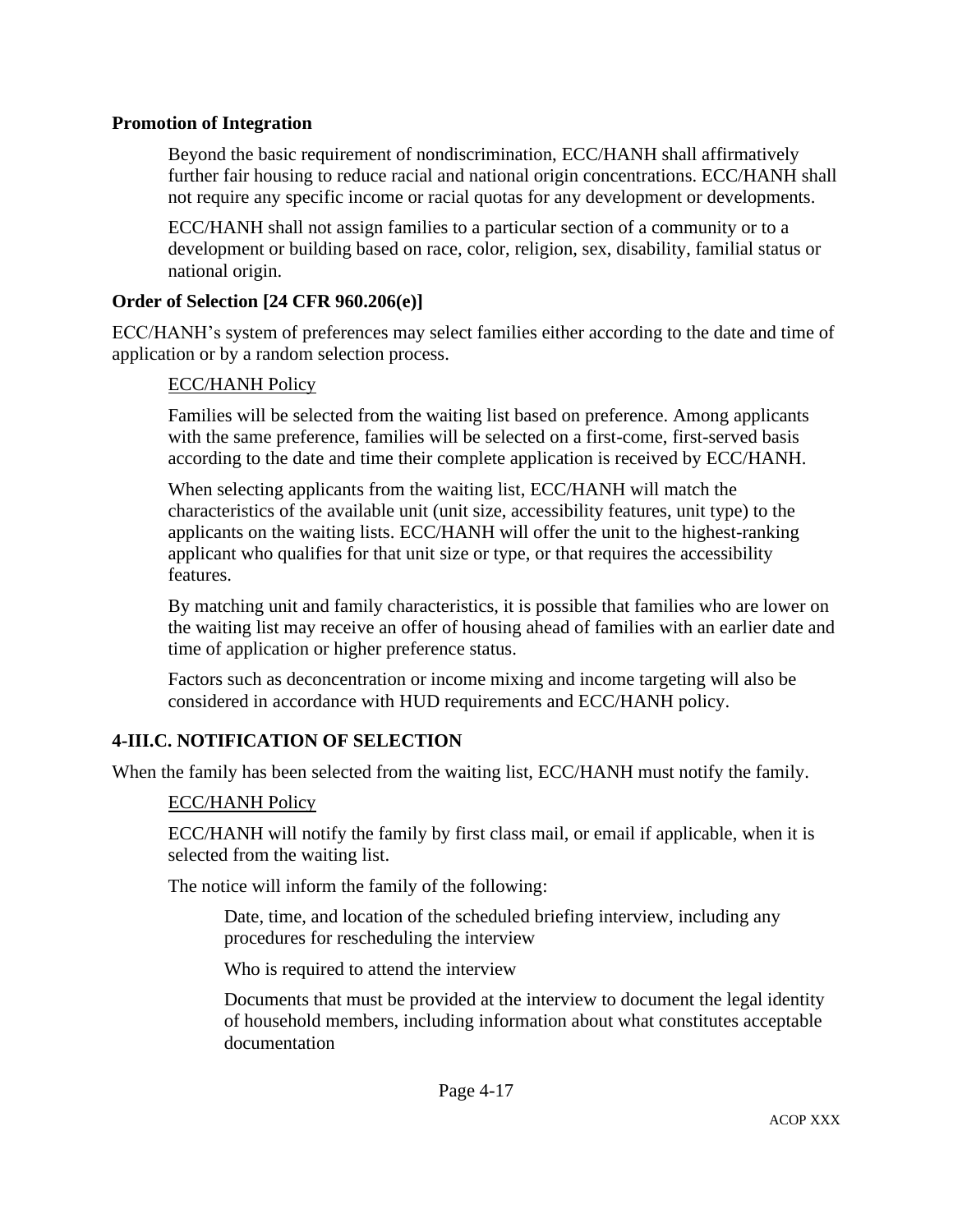Documents that must be provided at the interview to document eligibility for a preference, if applicable

Other documents and information that should be brought to the interview

If a notification letter is returned to ECC/HANH with no forwarding address, the family will be removed from the waiting list without further notice.

If the family fails to attend the eligibility/briefing interview, ECC/HANH will make one additional attempt to schedule the family for an eligibility briefing interview. If the family is unable to attend a scheduled interview, the family should contact ECC/HANH in advance of the interview to schedule a new appointment, and the first eligibility/briefing interview will not count as a missed appointment.

In all circumstances, if a family does not attend a scheduled interview, ECC/HANH will send another notification letter with a new interview appointment time. Applicants who fail to attend two scheduled interviews without ECC/HANH approval will be removed from the waiting list based on the family's failure to supply information needed to determine eligibility, subject to reasonable accommodation for people with disabilities.

Such failure to act on the part of the applicant prevents ECC/HANH from making an eligibility determination; therefore, no informal hearing will be offered.

# **4-III.D. THE APPLICATION INTERVIEW**

HUD recommends that ECC/HANH obtain the information and documentation needed to make an eligibility determination through a private interview. Being invited to attend an interview does not constitute admission to the program.

Assistance cannot be provided to the family until all SSN documentation requirements are met. However, if ECC/HANH determines that an applicant family is otherwise eligible to participate in the program, the family may retain its place on the waiting list for a period of time determined by ECC/HANH [Notice PIH 2012-10].

Reasonable accommodation must be made for persons with disabilities who are unable to attend an interview due to their disability [24 CFR 8.4(a) and 24 CFR 100.204(a)].

# ECC/HANH Policy

Families selected from the waiting list are required to participate in an eligibility briefing interview.

All adult family members are required to attend the interview. ECC/HANH may waive this requirement on a case-by-case basis for students attending school out of state and/or members for whom attendance would present a hardship. Verification of information pertaining to adult members of the household not present at the interview will not begin until signed release forms are returned to ECC/HANH.

All adults who did not attend the original eligibility briefing, and requirement to attend has not been waived by ECC/HANH, will then be required to attend an interview within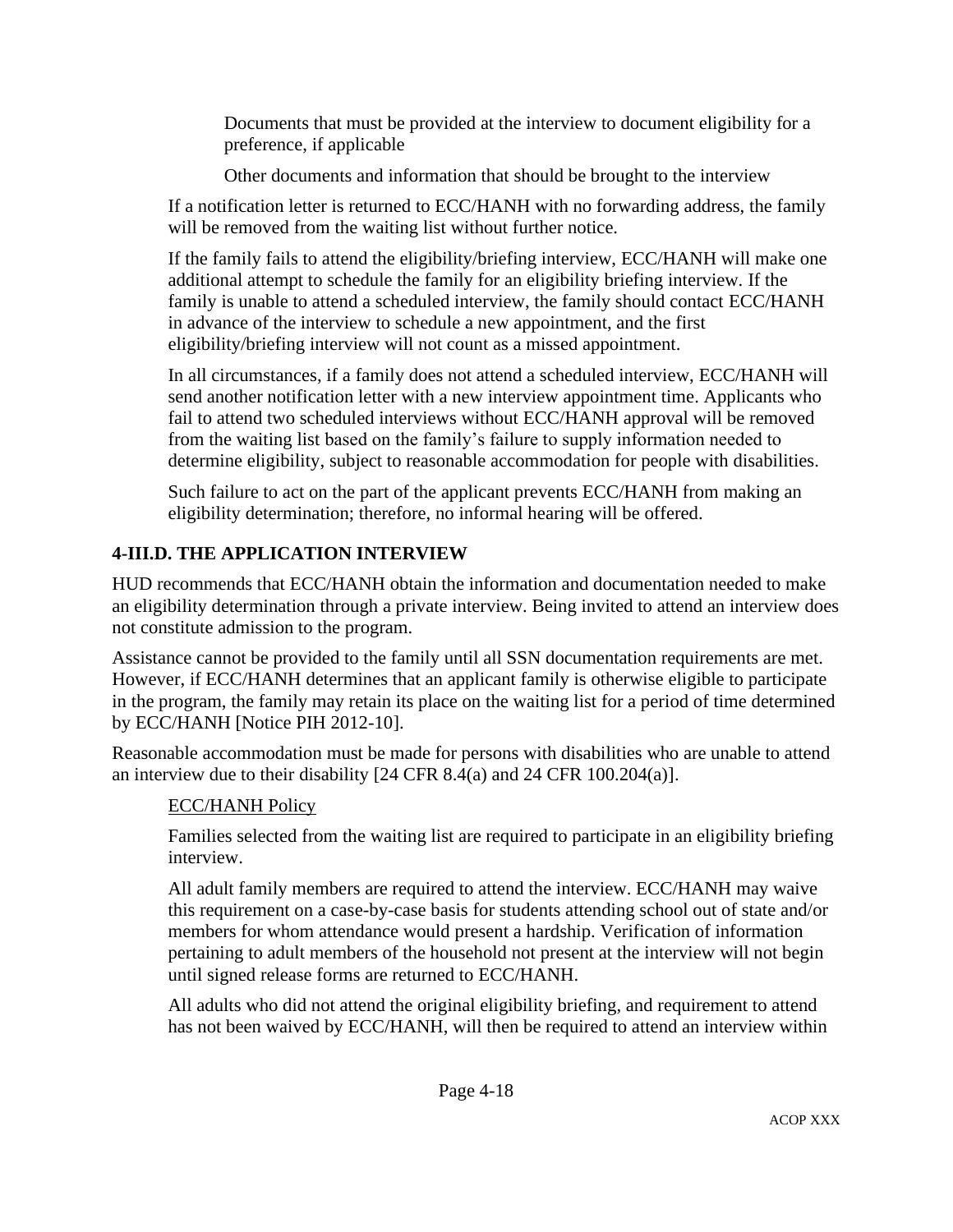10 business days of the originally-scheduled eligibility briefing to review all provided information and to certify as to the accuracy and completeness of the information.

The interview will be conducted only if the head of household or spouse/cohead provides appropriate documentation of legal identity (Chapter 7 provides a discussion of proper documentation of legal identity). If the family representative does not provide the required documentation within 10 business days, the appointment will be rescheduled when the proper documents have been obtained.

Pending disclosure and documentation of social security numbers, ECC/HANH will allow the family to retain its place on the waiting list for 90 days.

If all household members have not disclosed their SSNs at the next time a unit becomes available, ECC/HANH will offer a unit to the next eligible applicant family on the waiting list.

If the family is claiming a waiting list preference, the family must provide documentation to verify their eligibility for a preference (see Chapter 7). If the family is verified as eligible for the preference, ECC/HANH will proceed with the interview.

ECC/HANH typically keeps some waiting lists continuously open for certain specific categories, e.g., Displaced Persons, Victims of Domestic Violence, Elderly-Only sites, Elderly/Disabled sites, Accessible units, and/or four- and five-bedroom units. If ECC/HANH determines the family applying for a targeted waiting list is not eligible for the category, the interview will not proceed, and the family will be denied. However, the applicant will be invited to apply when the waiting list is open in any category for which the family appears to be eligible.

If ECC/HANH determines the family is not eligible for a preference claimed, but the family is still eligible to be on the waiting list, the interview will not proceed and the family will be placed back on the waiting list according to the date and time of their application.

The family must provide the information necessary to establish the family's eligibility, including suitability, and to determine the appropriate amount of rent the family will pay. The family must also complete required forms, provide required signatures, and submit required documentation. If any materials are missing, ECC/HANH will provide the family with a written list of items that must be submitted.

Any required documents or information that the family is unable to provide at the interview must be provided within 10 business days of the interview (Chapter 7 provides details about longer submission deadlines for particular items, including documentation of Social Security numbers and eligible noncitizen status). If the family is unable to obtain the information or materials within the required time frame, the family may request an extension. A 10-day extension will be granted if the family can demonstrate inability to receive documentation prior to the scheduled interview, or hardship. Further extensions may be granted on a case-by-case basis by ECC/HANH operations management. If the required documents and information are not provided within the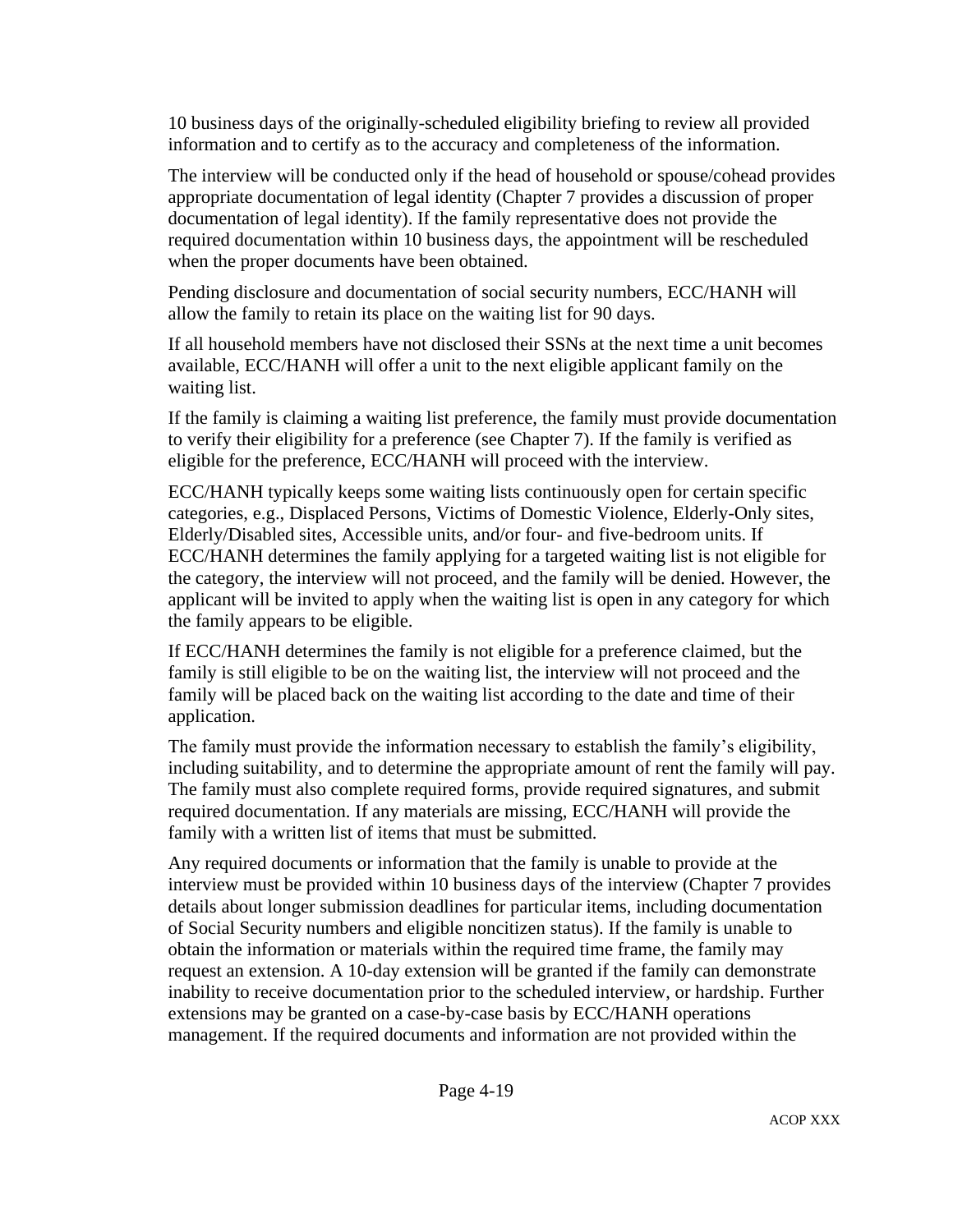required time frame (plus any extensions), the family will be sent a notice of denial (see Chapter 3).

Interviews will be conducted in English. ECC/HANH will provide competent oral interpretation, free of charge, upon request, to Limited English proficient (LEP) applicants.

When ECC/HANH denies eligibility due to failure to supply information needed to determine eligibility, a notice of denial will be issued in accordance with policies contained in Chapter 3, informing the applicant of the right to an informal hearing.

# **4-III.E. FINAL ELIGIBILITY DETERMINATION [24 CFR 960.208]**

ECC/HANH must verify all information provided by the family (see Chapter 7). Based on verified information related to the eligibility requirements, including ECC/HANH suitability standards, ECC/HANH must make a final determination of eligibility (see Chapter 3).

When a determination is made that a family is eligible and satisfies all requirements for admission, including tenant selection criteria, the applicant must be notified of the approximate date of occupancy insofar as that date can be reasonably determined [24 CFR 960.208(b)].

# ECC/HANH Policy

ECC/HANH will notify a family in writing of their final eligibility within 10 business days of the determination and will provide the approximate date of occupancy insofar as that date can be reasonably determined.

ECC/HANH must promptly notify any family determined to be ineligible for admission of the basis for such determination, and must provide the applicant upon request, within a reasonable time after the determination is made, with an opportunity for an informal hearing on such determination [24 CFR 960.208(a)].

# ECC/HANH Policy

If ECC/HANH determines that the family is ineligible, ECC/HANH will send written notification of the ineligibility determination within 10 business days of the determination. The notice will specify the reason(s) for ineligibility and will inform the family of its right to request an informal hearing (see Chapter 14).

If ECC/HANH uses a criminal record or sex offender registration information obtained under 24 CFR 5, Subpart J, as the basis of a denial, a copy of the record must precede the notice to deny, with an opportunity for the applicant to dispute the accuracy and relevance of the information before the ECC/HANH can move to deny the application. See Section 3-III.G.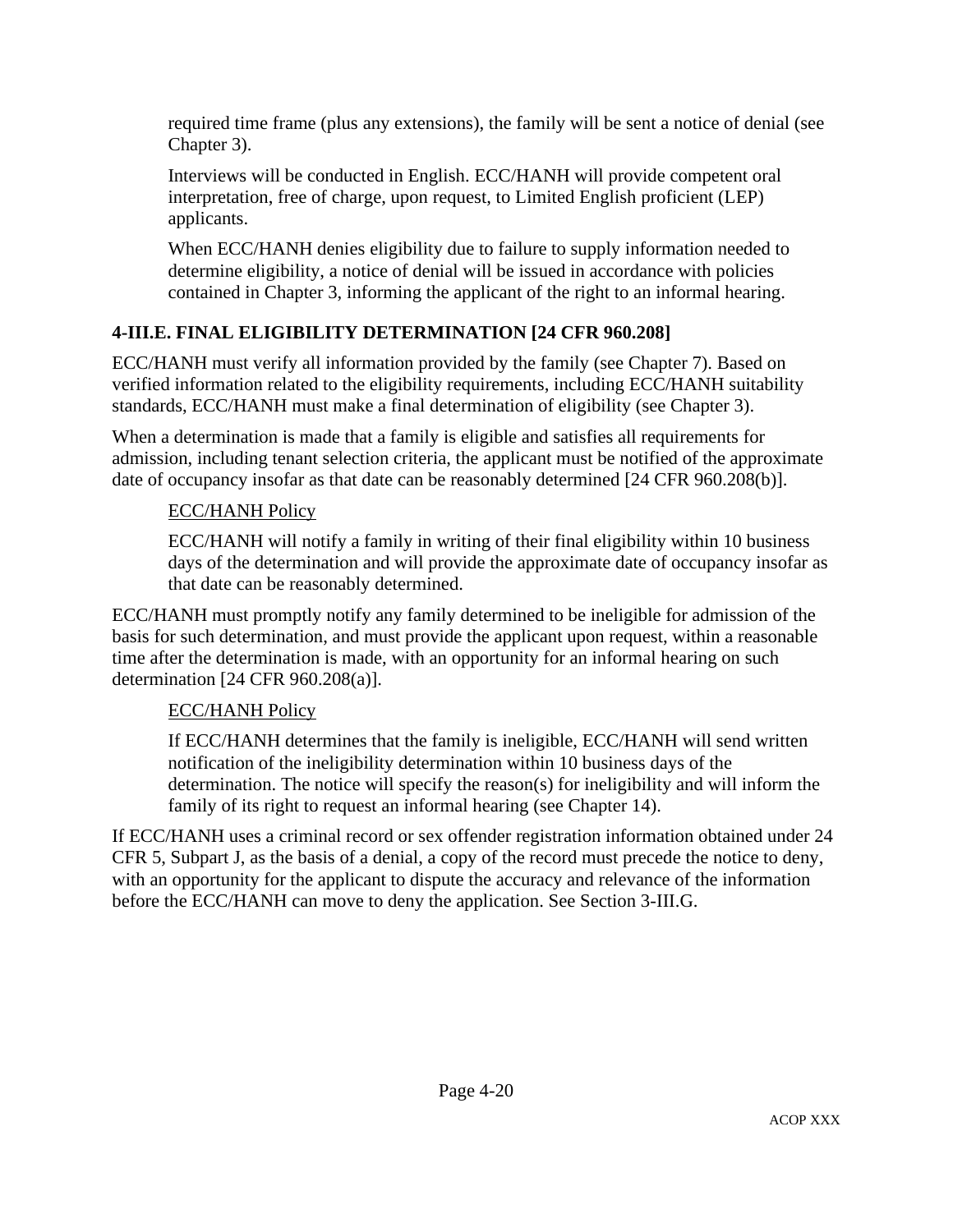### **PART 4-IV**

### **VAWA APPLICANT WAITLIST AND TRANSFER WAITLIST PREFERENCE**

## **INTRODUCTION**

In support of The Violence Against Women Act, 42 U. S. C. 13701, ECC/HANH has implemented a waitlist preference for victims of domestic violence (VAWA). The preference applies to:

- all site based low income public housing waitlists for developments owned and managed by ECC/HANH,
- ECC/HANH's in-house transfer waitlists
- current applicants on the HCV waitlist.

### **Preference Qualifications**

To qualify for the VAWA preference an incident of domestic violence must have taken place no more than 90 calendar days prior to date of ECC/HANH's receipt of the VAWA application, and the applicant must be currently homeless or at risk of being homeless as a result of domestic violence.

### **Supporting Documents**

The applicant must provide supporting documentation of incident(s) of domestic violence including certification from a federal, state, tribal, territorial or local police; or protective order; or a signed certification by a person who has assisted the victim in addressing domestic violence, dating violence, sexual assault, or stalking, or the effects of such abuse. This person may be an employee, agent, or volunteer of a victim service provider; an attorney; or a medical professional. Acceptable documentation also includes a record of an administrative agency, and documentation from a mental health professional. The person signing the documentation must attest under penalty of perjury to the person's belief that the incidents in question are bona fide incident(s) of abuse, and that the applicant is homeless or at risk of becoming homeless as a result of the domestic violence. The victim must also sign the documentation.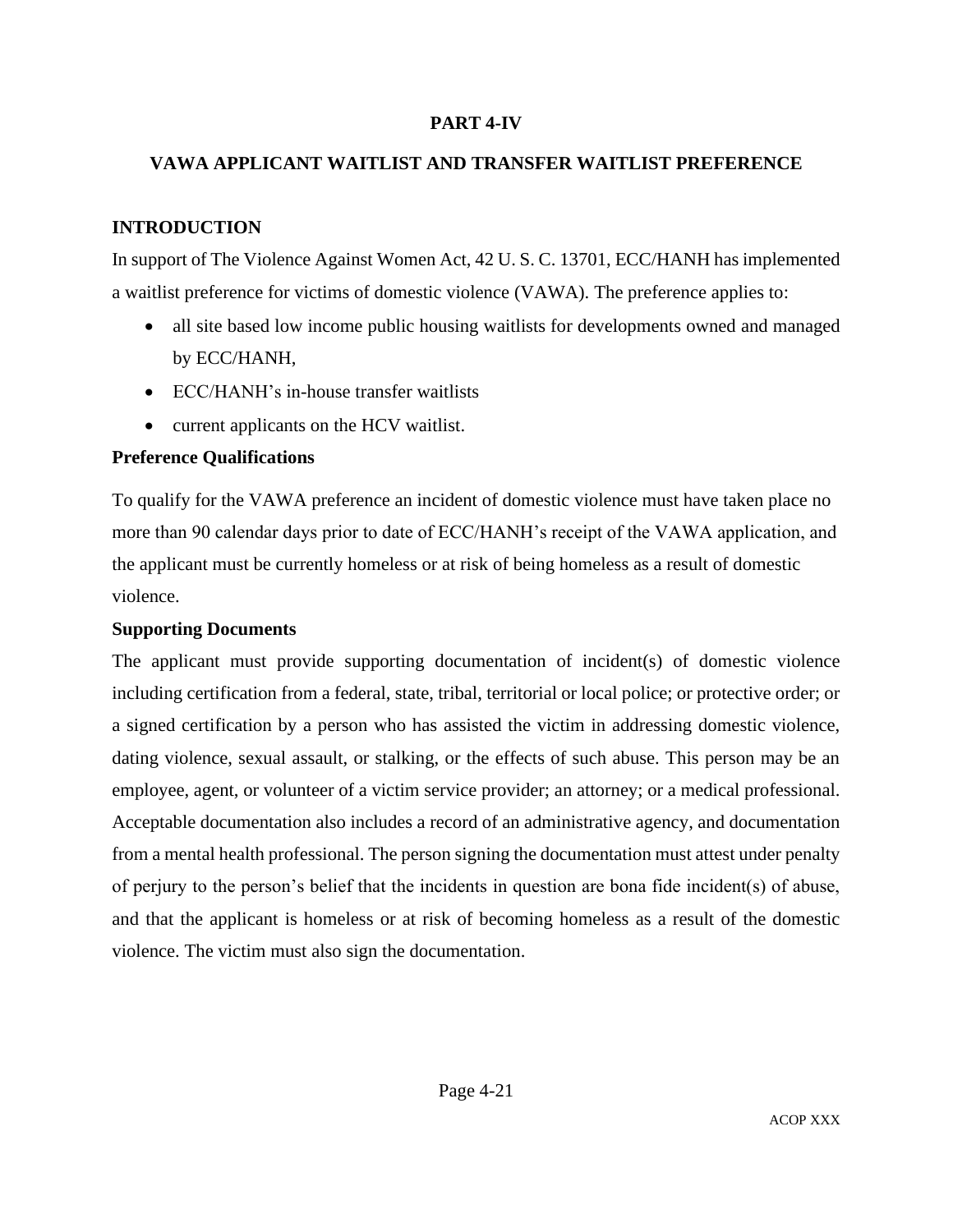#### **Request for Preference**

To begin the VAWA preference application process, the applicant may visit our office at 360 Orange Street, New Haven, CT 06511 to obtain a VAWA certification packet. If unable to visit the office, the applicant may contact ECC/HANH's Reasonable Accommodations Manager (RAM) at 498-8800 and request the VAWA Certification Form be mailed.

Once the applicant has received, the VAWA certification form he/she must fill out the form in its entirety, sign and return along with required proof of domestic violence incident(s). All incomplete requests will be denied.

The completed certification packet and supporting documentation are to be mailed or hand delivered to:

 **Reasonable Accommodations Manager Elm City Communities/Housing Authority of the City of New Haven 360 Orange Street New Haven, Connecticut 06511**

### **If the applicant cannot mail or hand-deliver the completed form, please contact the Reasonable Accommodations Manager to discuss other methods of delivery.**

### **Denial of Preference**

Notification of Rejection will be sent by ECC/HANH's RAM within 10 business days of receipt. The notice will inform the applicant of the basis for such determination and will offer an opportunity for an informal review (see ECC/HANH ACOP for Informal Hearing of Rejected Applicants).

#### **Approval of Preference**

When the VAWA preference is approved, the applicant will receive notification of approval as well as the pre-application. Approved families will be added to every wait list for which the family qualifies for by ECC. If an applicant is already on the ECC/HANH applicant waitlist as a result of having previously applied for LIPH, the preference will be applied, and the applicant will be repositioned on the applicant waitlist as outlined in the agency's LIPH Admission and Continued Occupancy Policy (ACOP), based on the date of the original approval date.

**An applicant who is not yet on the LIPH or HCV applicant waitlist will be added only to the LIPH applicant site-based waitlist as outlined in the ACOP.** If a Public Housing unit of appropriate size is unavailable at any Public Housing development managed by ECC/HANH, the agency President may choose to provide the applicant with a Housing Choice Voucher.

Page 4-22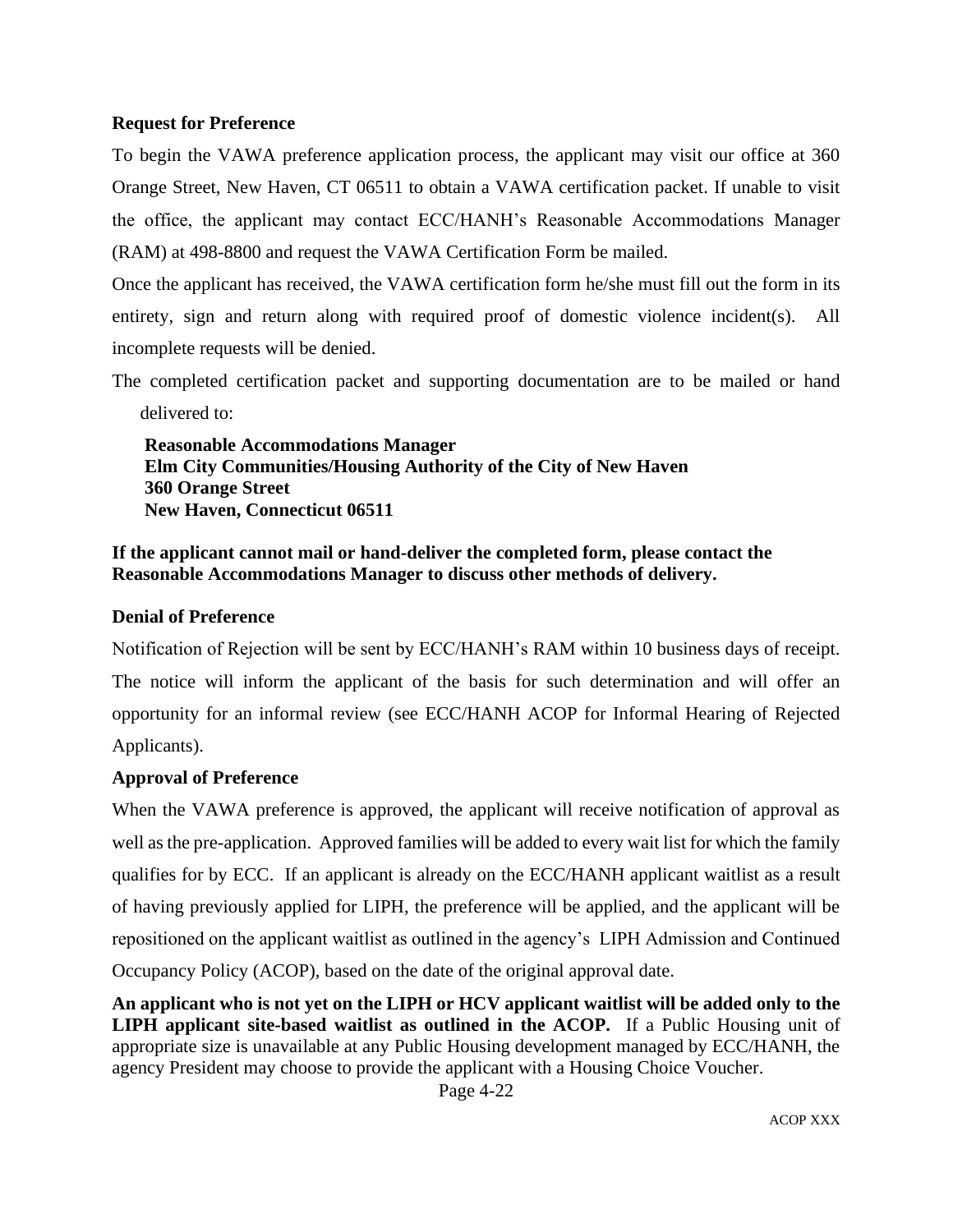*New applicants will not be added to the HCV waitlist, however, once on the LIPH waitlist, families may potentially have a one-time opportunity to opt for vouchers if vouchers are available.*

### **TRANSFERS FOR CURRENT ECC RESIDENTS APPROVED FOR VAWA PROTECTIONS TO ANOTHER ECC/HANH OWNED SITE**

Current residents of properties owned and/or managed by ECC who experience new incident(s) of domestic violence may request a unit transfer as a protection.

The resident would submit a completed VAWA certification or Form 5383 for Emergency Transfer Request to ECC's Reasonable Accommodations Manager. The submission must also include supporting documentation of incident(s) of domestic violence including certification from a federal, state, tribal, territorial or local police; or protective order; or a signed certification by a person who has assisted the victim in addressing domestic violence, dating violence, sexual assault, or stalking, or the effects of such abuse.

Resident families approved for protections will be added to ECC's LIPH transfer list. The resident families will be offered units in LIPH and RAD properties, and ECC owned properties managed by a 3rd party entity.

## **LIPH/HCV OPTION FOR APPLICANTS ON LIPH SITE BASED WAITING LISTS WITH VAWA WAIT LIST PREFERENCE**

Each Month, the Reasonable Accommodations Manager (RAM) or designee will determine how many families have been on a site based LIPH wait lists for a period of 90 days. The RAM will then contact the HCV Manager or designee to determine if vouchers are available for said families.

When vouchers are available, the Reasonable Accommodations Manager will contact families from the top of the wait list that have not previously been contacted for a Section 8 voucher (using date of receipt of pre-app, since family will have a different position number on each development list). These families will be invited to an informational session to discuss their choice of receiving a voucher or waiting for a LIPH unit. Families will then indicate their preference in writing within 10 business days of the informational session by using the election form provided at the session. The offer to opt for a Housing Choice Voucher will only occur once for each family.

The names of the Applicants choosing vouchers will be provided to the HCV department for inclusion on the HCV wait list with the VAWA preference. The HCV department will conduct briefings and voucher issuances for the families. Families that choose a voucher but later opts to stay on the LIPH waitlist, instead of using the voucher, will be able to do so. The family must provide written notification of such decision to ECC prior to the lease & Housing Assistance Contract signing with ECC/HANH's HCV staff.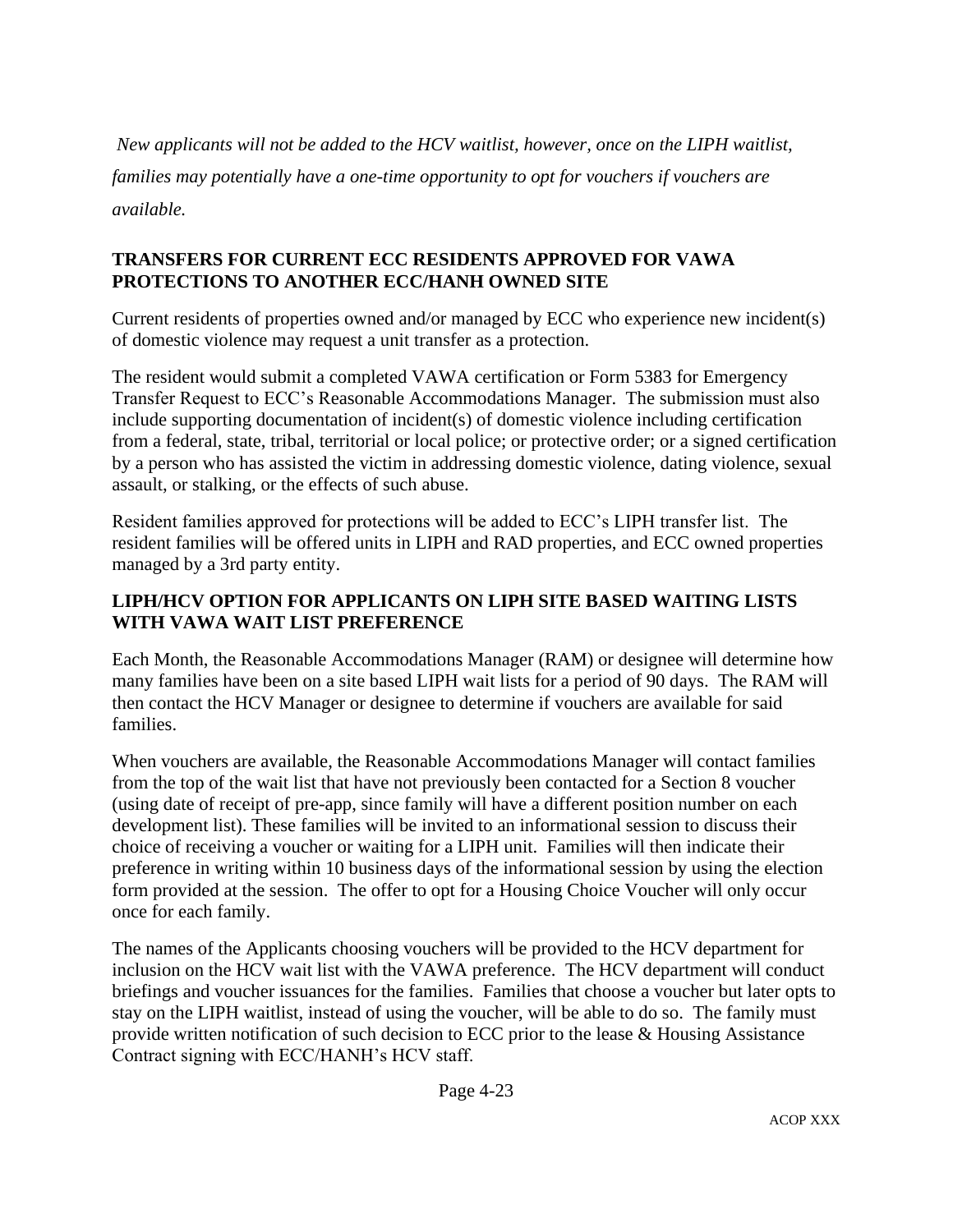Applicants who choose and utilize the voucher will remain on the LIPH wait lists without a preference unless the family requests, in writing, to be removed from the waitlist, or when other circumstances outlined in the ACOP warranting removal from the waitlist occur. Families who opt out of receiving a voucher and choose to remain on LIPH wait lists will do so with the VAWA preference.

# **LIPH to HCV OPTIONS FOR RESIDENTS**

## **Option 1**

ECC will offer two relocation options to resident families who experience new incidents of domestic violence and are approved for inclusion on the LIPH transfer list.

Per Notice PIH 2021-15 (HA), issued May 5, 2021.

The Emergency Housing Voucher (EHV) program is available through the. **American Rescue Plan Act of 2021 (P.L. 117-2) (ARP).**

The U.S. Department of Housing and Urban Development (HUD) has awarded 37 of Emergency Housing Vouchers (EHVs) to the ECC/HANH to be used to assist individuals and families who are:

- (1) homeless;
- (2) at risk of homelessness

# **Option 2**

Each month, the Reasonable Accommodations Manager (RAM) or designee will determine how many families were on the LIPH Transfer wait list for more than 90 days. The RAM will then contact the HCV Manager or designee to determine if vouchers are available for said families.

When vouchers are available, the RAM will contact families from the LIPH transfer wait list who was on the list for more than 6 months with a VAWA preference, did not receive and accept a unit transfer offer and not previously contacted for a housing voucher option (using date of the approval for VAWA protections).

These families will be invited to an informational session to discuss their option of receiving a voucher or remaining on the transfer list awaiting a transfer unit offer. Families will indicate their preference in writing within 10 business days of the informational session by using the election form provided at the session. The offer to opt for a Housing Choice Voucher will only occur once for each family.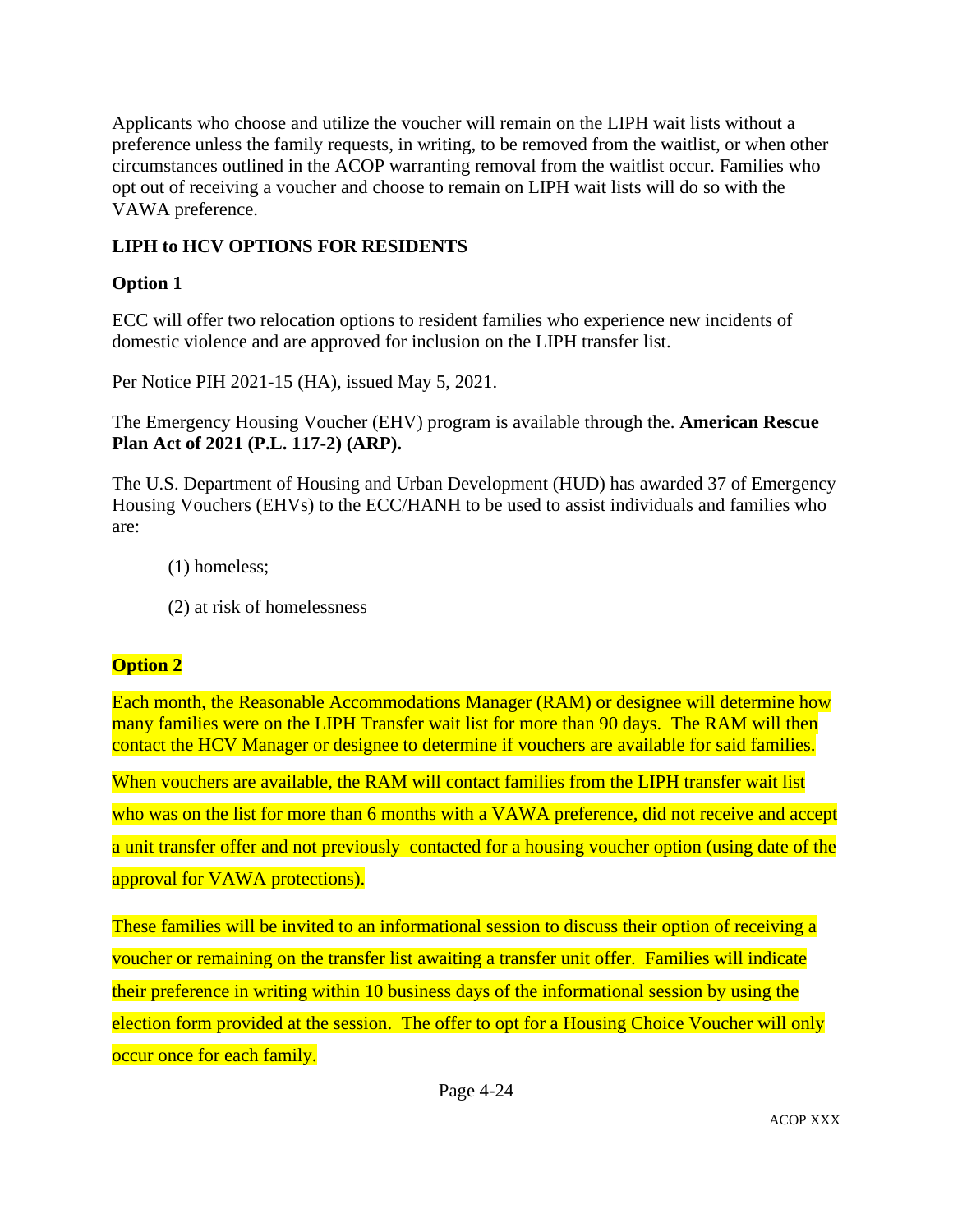Those resident families choosing vouchers will be referred to HCV department for inclusion on the HCV VAWA transfer list. The families will be invited to a briefing and voucher issuance by HCV. The family remains a LIPH family with no loss of rights until another unit is identified by the family, the unit is approved by ECC to lease and a HAP contract is executed by ECC and a property owner on behalf of the family. If a family chooses a voucher but later opts to stay on the LIPH transfer list instead of using the voucher, the family will be able to do so. The written notification by the family must occur prior to the lease signing with another property owner and execution of a Housing Assistance Contract by ECC/HANH HCV staff and property owner.

### **INTERAGENCY RELOCATION AGREEMENT WITH COOPERATING PHAS**

## **VAWA ADMISSIONS**

ECC/HANH has executed agreements with a cooperating Connecticut PHAs to house each PHA's residents who are victims of domestic violence. This would occur after the initial PHA has unsuccessfully exercised all efforts to safely relocate the family.

### **Families Referred to ECC**

ECC/HANH will require a referring PHA, that has made several attempts to relocate a family who is current victim of domestic violence to ECC/HANH. ECC/HANH will require the referring PHA to submit a statement that outlines what relocation attempts were made, including dates and outcomes.

Upon the receipt of a referral from the cooperating PHA, ECC will:

- 1. Add the referred applicant to the site-based waiting lists with a VAWA preference
- 2. Offer a unit accordingly as the family reaches the top of the waiting list

ECC/HANH will advise the PHA and family of their status on the wait list and that they will be housed accordingly.

Once the family reaches the top of the ECC/HANH site-based wait list, ECC/HANH will advise the cooperating PHA and family, of the availability of a unit and will proceed to house the family accordingly.

ECC/HANH will follow the Eligibility Determination, Unit Offer and Lease Up policy and procedures.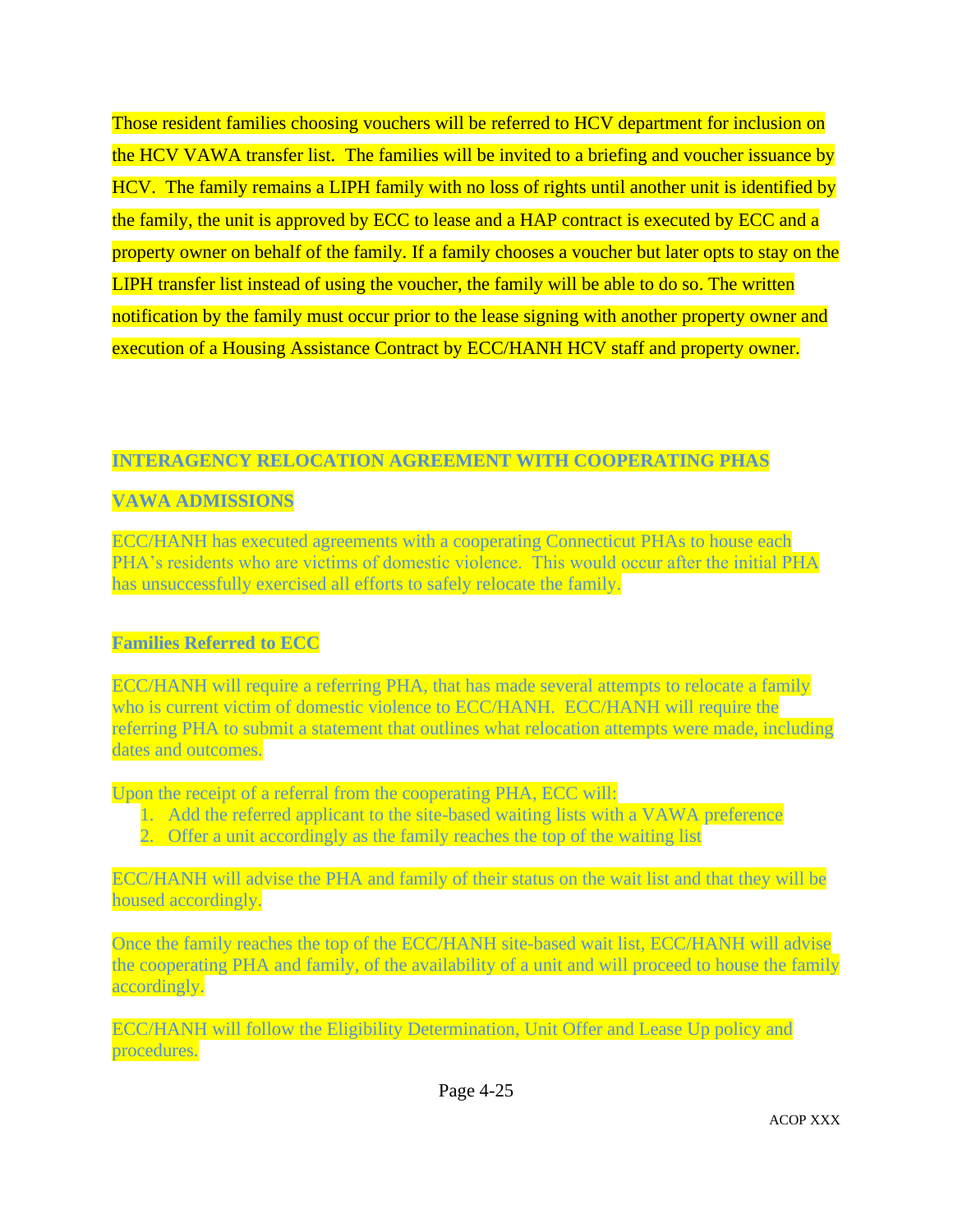When the unit is ready to be leased by the Family, ECC/HANH and the referring PHA will coordinate an End of Participation recertification by the referring PHA and a New Admission recertification by ECC/HANH for PIC submission.

Each referred family will receive 1 unit offer from ECC/HANH unless mitigating circumstances exist.

#### **ECC referrals to cooperating PHA**

When an ECC/HANH resident family has experienced new incidents of domestic violence and ECC has made several unsuccessful attempts to relocate the Family, ECC/HANH will refer the family to the cooperating PHA for relocation. At the time of the referral, ECC/HANH will provide a statement of all efforts made to relocate the Family to a safe environment.

The cooperating PHA will house the ECC/HANH resident according to their policies and procedures and admission criteria

*Note: VAWA requirements and PHA policies including definitions, notification, documentation, and confidentiality can be found in chapter 16. Specific VAWA requirements and PHA policies are located in Chapter 3, "Eligibility" (sections 3-I.C and 3-III.F); Chapter 5, "Occupancy Standards and Unit Offers" (section 5-II.D); Chapter 8, "Leasing and Inspections" (section 8-I.B); Chapter 12, "Transfer Policy" (sections 12-III.C, 12-III.F, and 12-IV.D); and Chapter 13, "Lease Terminations" (sections 13-III.F and 13-IV.D).*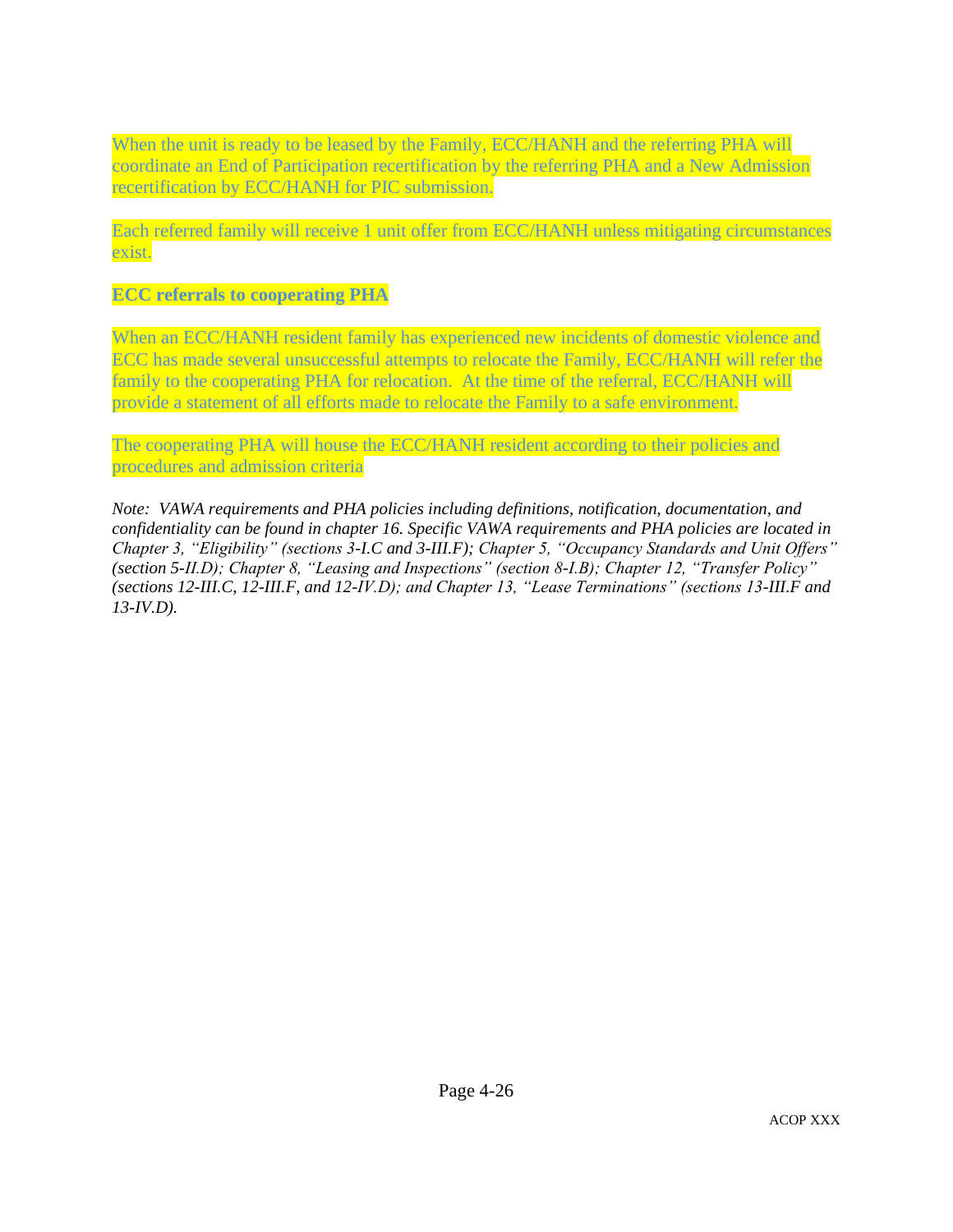# **Chapter 12**

# **TRANSFER POLICY**

## **INTRODUCTION**

This chapter explains the ECC/HANH'S's transfer policy, based on HUD regulations, HUD guidance, and ECC/HANH policy decisions.

This chapter describes HUD regulations and ECC/HANH policies related to transfers in four parts:

Part I: Emergency Transfers. This part describes emergency transfers, emergency transfer procedures, and payment of transfer costs.

Part II: ECC/HANH Required Transfers. This part describes types of transfers that may be required by the ECC/HANH, notice requirements, and payment of transfer costs.

Part III: Transfers Requested by Residents. This part describes types of transfers that may be requested by residents, eligibility requirements, security deposits, payment of transfer costs, and handling of transfer requests.

Part IV: Transfer Processing. This part describes creating a waiting list, prioritizing transfer requests, preferences the unit offer policy, examples of good cause, deconcentration, transferring to another development and reexamination.

ECC/HANH may require the tenant to move from the unit under some circumstances. There are also emergency circumstances under which alternate accommodations for the tenant must be provided, that may or may not require a transfer.

The tenant may also request a transfer, such as a request for a new unit as a reasonable accommodation.

ECC/HANH must have specific policies in place to deal with acceptable transfer requests.

### ECC/HANH Policy

ECC/HANH's transfer list is an agency-wide transfer list and not a site-based list. A separate transfer list is maintained for scattered site transfers.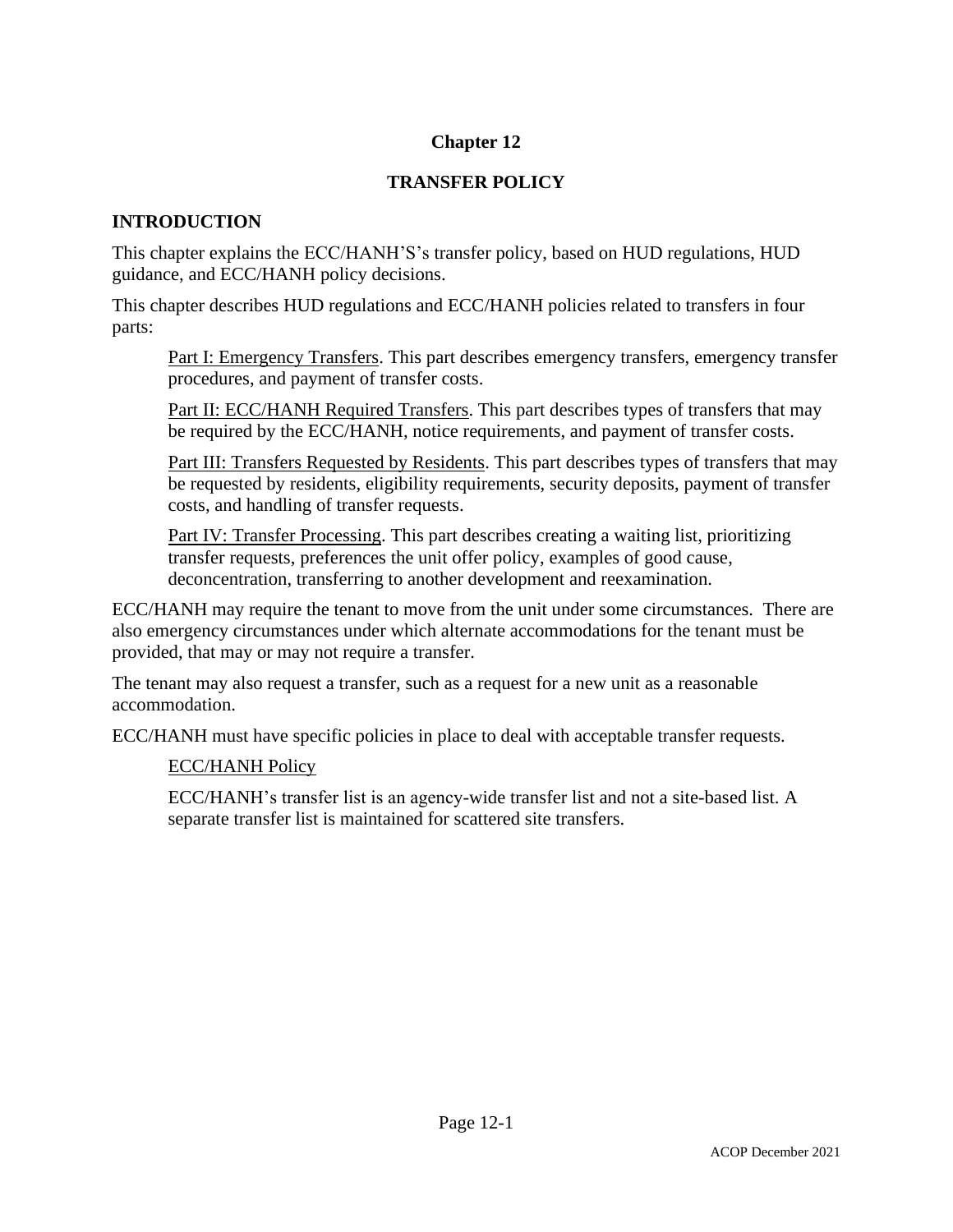### **PART I: EMERGENCY TRANSFERS**

### **12-I.A. OVERVIEW**

HUD categorizes certain situations that require emergency transfers [PH Occ GB, p. 147]. The emergency transfer differs from a typical transfer in that it requires immediate action by ECC/HANH.

In the case of a structural emergency, it may be unlikely that ECC/HANH will have the time or resources to immediately transfer a tenant. Due to the immediate need to vacate the unit, placing the tenant on a transfer waiting list would not be appropriate. Under such circumstances, if an appropriate unit is not immediately available, ECC/HANH should find alternate accommodations for the tenant until the emergency passes, or a permanent solution, i.e., return to the unit or transfer to another unit, is possible.

## **12-I.B. EMERGENCY TRANSFERS**

If the structure of the dwelling unit is damaged to the extent that conditions are created which are hazardous to life, health, or safety of the occupants, ECC/HANH must offer standard alternative accommodations, if available, where necessary repairs cannot be made within a reasonable time [24 CFR 966.4(h)].

### ECC/HANH Policy

Emergency transfers must be approved by the Executive Director/President or designee.

The following is considered an emergency circumstance warranting an immediate transfer of the tenant or family:

Maintenance conditions in the resident's unit, building or at the site that pose an immediate, verifiable threat to the life, health or safety of the resident or family members that cannot be repaired or abated within 24 hours. Examples of such unit or building conditions would include but is not limited to: a gas leak; no heat in the building during the winter; no water; toxic contamination; and serious water leaks.

ECC/HANH is not required to give prior notice of an emergency transfer.

Emergency conditions that occur due to abuse or neglect will be grounds for emergency transfer, however resident will be charged for the damages caused to the apartment.

## **12-I.C. EMERGENCY TRANSFER PROCEDURES**

### ECC/HANH Policy

If the transfer is necessary because of maintenance or other life-threatening conditions defined above, and an appropriate unit is not immediately available, ECC/HANH will provide temporary accommodations to the tenant by arranging for temporary lodging at a hotel or similar location. If the conditions that required the transfer cannot be repaired, or the condition cannot be repaired in a reasonable amount of time, ECC/HANH will transfer the resident to the first available and appropriate unit after the temporary relocation.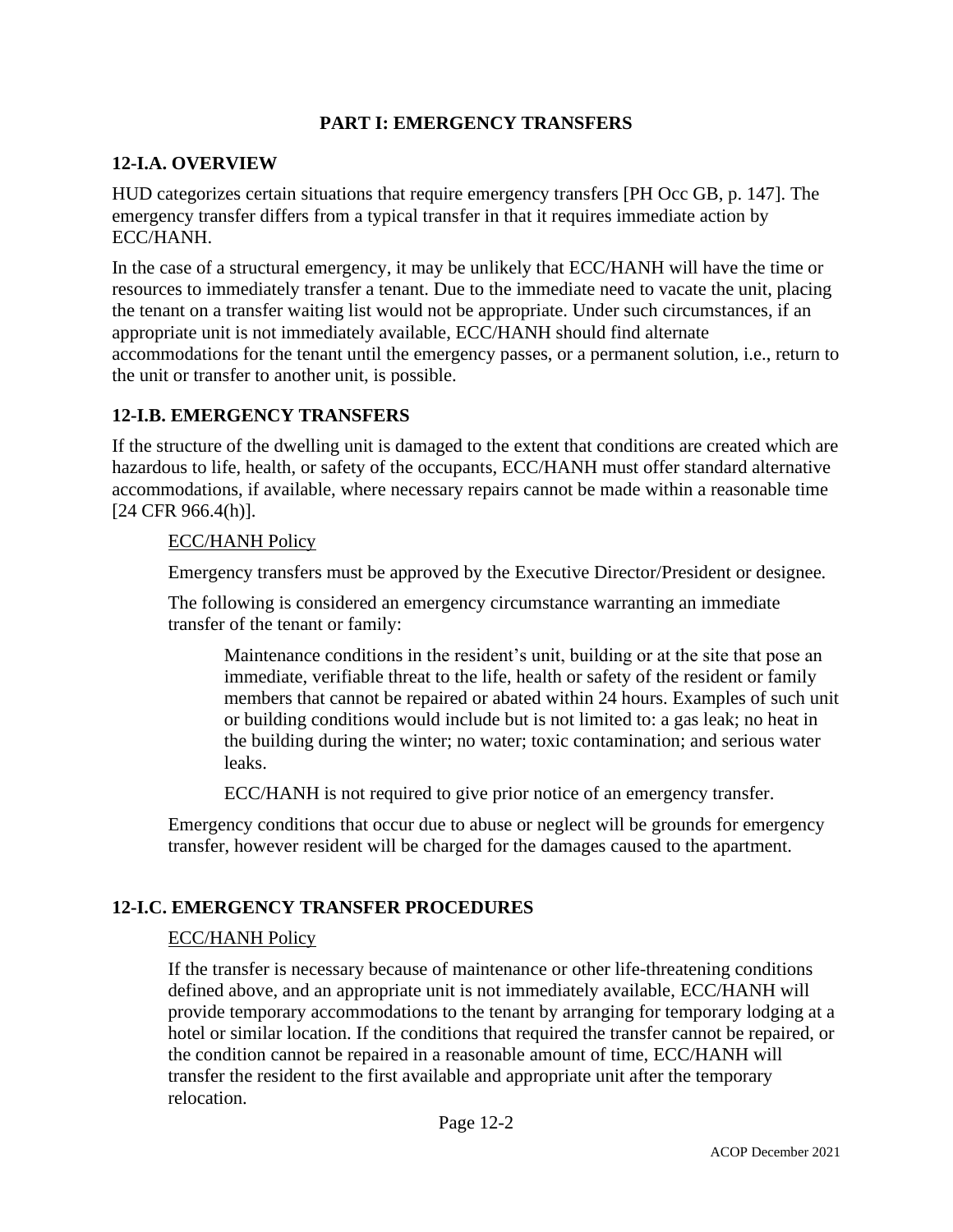Emergency transfers are mandatory for the tenant. Refusal of a resident to accept an emergency transfer is grounds for termination of assistance or lease termination and eviction.

In cases where ECC/HANH does not have a unit available for an emergency transfer ECC/HANH can transfer the resident to one of its affiliated entities.

Emergency transfers from one LIHTC/RAD/PBV/LIPH development are allowable for Emergencies that cannot be immediately mediated and are subject to applicable LIHTC/LIPH income guidelines. Emergency transfers will be placed on a centralized transfer list for LIHTC/RAD/PBV/LIPH residents.

### **12-I.D. COSTS OF TRANSFER**

#### ECC/HANH Policy

ECC/HANH will bear the reasonable costs of temporarily accommodating the tenant and of long term transfers, if any, due to emergency conditions.

The reasonable cost of transfers includes the cost of packing, moving, and unloading.

ECC/HANH will move the family at ECC/HANH's expense.

All amounts owed under tenancy will follow the family regardless of transfer.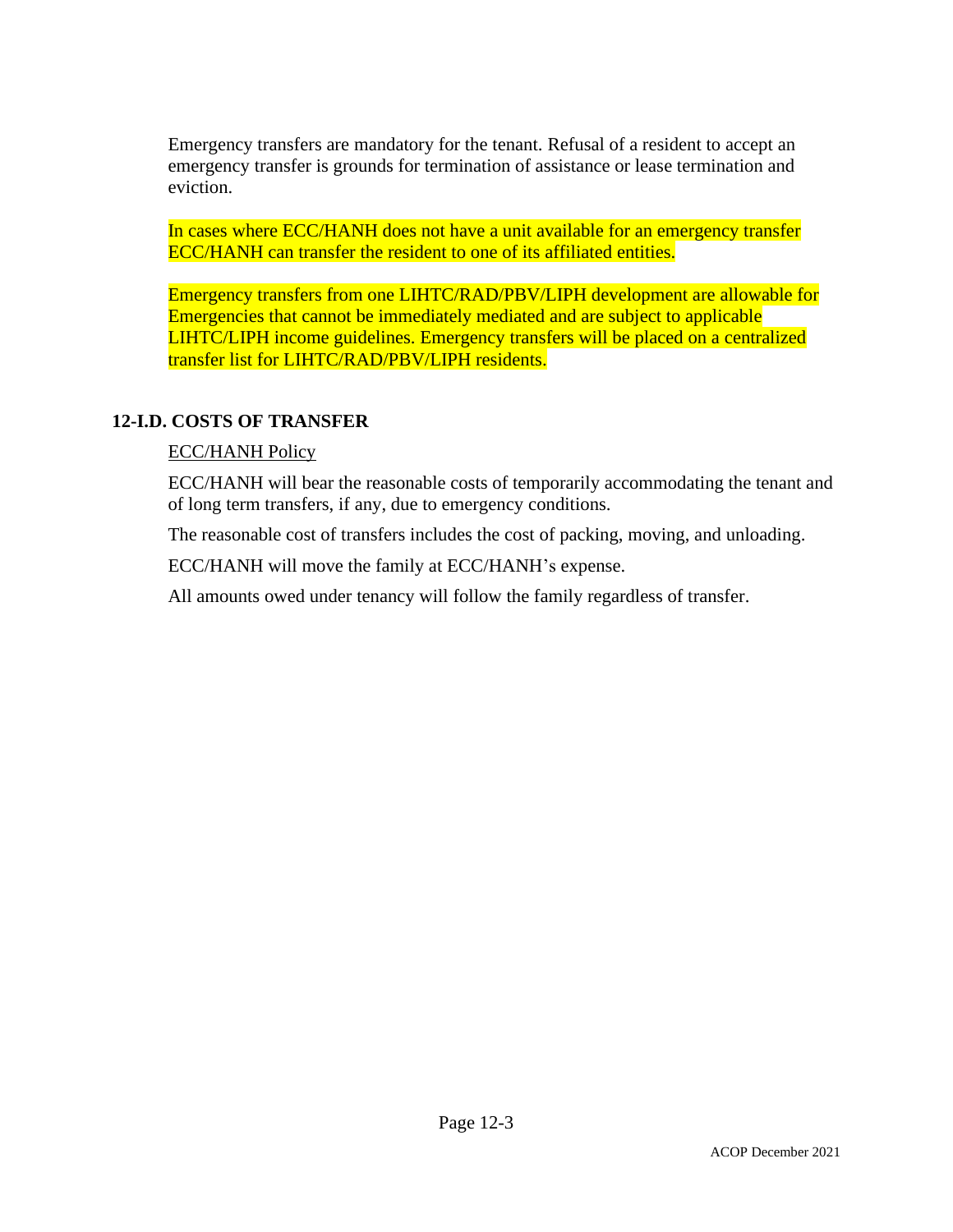## **PART II: ECC/HANH REQUIRED TRANSFERS**

## **12-II.A. OVERVIEW**

ECC/HANH may require that a resident transfer to another unit under some circumstances. For example, ECC/HANH may require a resident to transfer to make an accessible unit available to a disabled family or may transfer a resident in order to maintain occupancy standards based on family composition or may transfer residents in order to demolish or renovate the unit.

A transfer that is required by ECC/HANH is an adverse action, and is subject to the notice requirements for adverse actions [24 CFR 966.4(e)(8)(i)].

# **12-II.B. TYPES OF ECC/HANH REQUIRED TRANSFERS**

## ECC/HANH Policy

The types of transfers that may be required by ECC/HANH, include, but are not limited to:

- transfers to make an accessible unit available for a disabled family
- transfers to comply with occupancy standards
- transfers for demolition, disposition, revitalization, or rehabilitation
- emergency transfers as discussed in Part I of this chapter.

Transfers required by ECC/HANH are **mandatory** for the tenant.

### **Transfers to Make an Accessible Unit Available**

When a family is given an accessible unit, but does not require the accessible features, ECC/HANH may require the family to agree to move to a non-accessible unit when it becomes available. ECC/HANH's lease must include the tenant's agreement to transfer to an appropriately sized unit if a family who needs the accessible unit is identified.

### ECC/HANH Policy

When a non-accessible unit becomes available, ECC/HANH will transfer a family living in an accessible unit that does not require the accessibility features to an available unit that is not accessible. ECC/HANH may wait until a disabled resident or applicant requires the accessible unit before transferring the family that does not require the accessible features out of the unit. ECC/HANH will give the family a 30 day notice to move, with the right to request a grievance hearing and a reasonable accommodation to remain in the unit if applicable.

### **Occupancy Standards Transfers**

ECC/HANH may require a resident to move when an interim or reexamination indicates that there has been a change in family composition, and the family is either overcrowded or overhoused according to ECC/HANH policy [24 CFR 960.257(a)(4)].

On some occasions, the ECC/HANH may initially place a resident in an inappropriately sized unit at lease-up, where the family is over-housed, to prevent vacancies. The ECC/HANH lease must include the tenant's agreement to transfer to an appropriately sized unit based on family composition [24 CFR 966.4(c)(3)].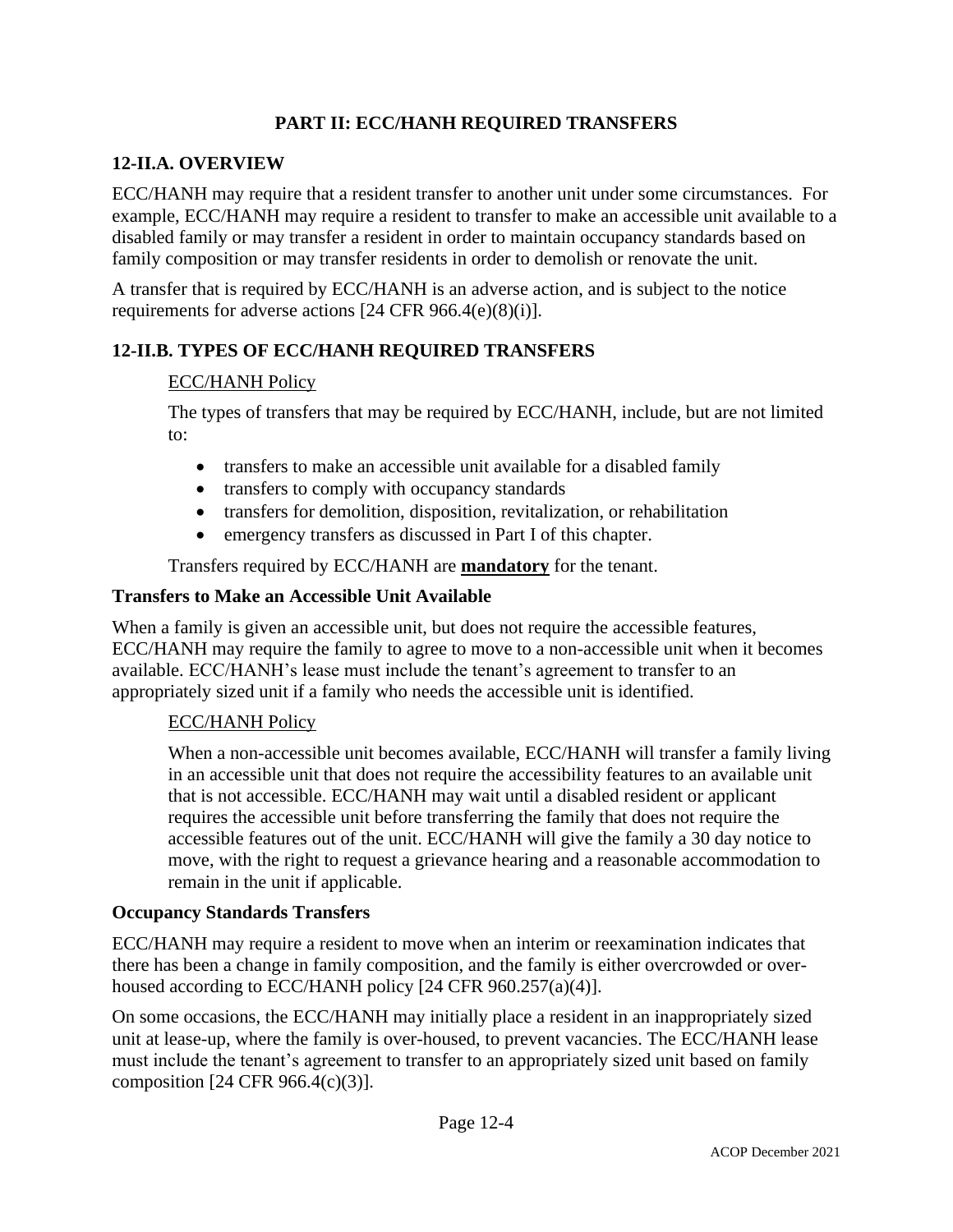### ECC/HANH Policy

ECC/HANH will transfer a family when the family size has changed, and the family is now too large (overcrowded) or too small (over-housed) for the unit occupied by at least two (2) degrees.

For purposes of the transfer policy, overcrowded and over-housed are defined as follows:

*Overcrowded*: the number of household members exceeds the maximum number of persons allowed for the unit size in which the family resides, according to the chart in Section 5-I.B, plus one person so the living room may be used as a sleeping room. For example, 5 persons could occupy a two-bedroom unit if the family wishes.

*Over-housed:* the family no longer qualifies for the bedroom size in which they are living based on the ECC/HANH'Ss occupancy standards as described in Section 5-I.B.

ECC/HANH may also transfer a family who was initially over-housed to a unit of an appropriate size based on ECC/HANH's occupancy standards, when ECC/HANH determines there is a need for the transfer.

ECC/HANH may also elect not to transfer an over-housed family in order to prevent vacancies.

A family that is required to move due to occupancy standards will be advised by ECC/HANH that a transfer is necessary and that the family has been placed on the transfer list.

Families that request and are granted an exception to the occupancy standards (for either a larger or smaller size unit) in accordance with the policies in Section 5-I.C. will only be required to transfer if it is necessary to comply with the approved exception.

Scattered site in house transfers supersede scattered site wait list applicants.

### **Demolition, Disposition, Revitalizations, or Rehabilitation Transfers**

These transfers permit ECC/HANH to demolish, sell or do major capital or rehabilitation work at a building site [PH Occ GB, page 148].

### ECC/HANH Policy

ECC/HANH will relocate a family when the unit or site in which the family lives is undergoing major rehabilitation that requires the unit to be vacant, or the unit is being disposed of or demolished. ECC/HANH's relocation plan may or may not require transferring affected families to other available public housing units.

If the relocation plan calls for transferring public housing families to other public housing units, affected families will be placed on the LIPH transfer list.

In cases of revitalization or rehabilitation, the family may be offered a temporary relocation if allowed under Relocation Act provisions, and may be allowed to return to their unit, depending on contractual and legal obligations, once revitalization or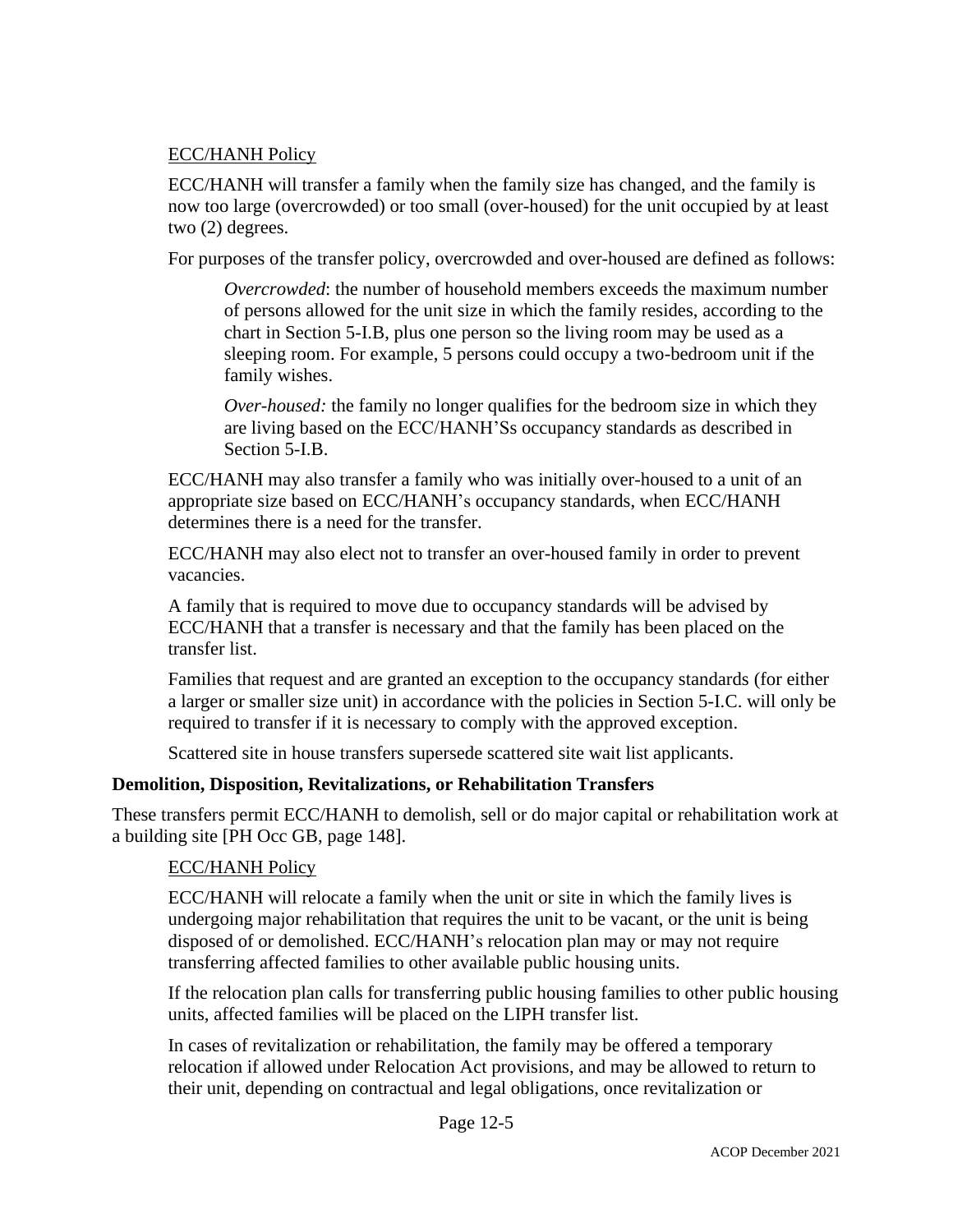rehabilitation is complete.

## **12-II.C. ADVERSE ACTION [24 CFR 966.4(e)(8)(i)]**

A ECC/HANH required transfer is an adverse action. As an adverse action, the transfer is subject to the requirements regarding notices of adverse actions. If the family requests a grievance hearing within the required timeframe, ECC/HANH may not take action on the transfer until the conclusion of the grievance process.

## **12-II.D. COST OF TRANSFER**

### ECC/HANH Policy

ECC/HANH will bear the cost of transfers that ECC/HANH requires.

ECC/HANH will bear the cost of transfer related to occupancy standards if ECC/HANH initiates the transfer.

The reasonable costs of transfers include the cost of packing, moving, and unloading.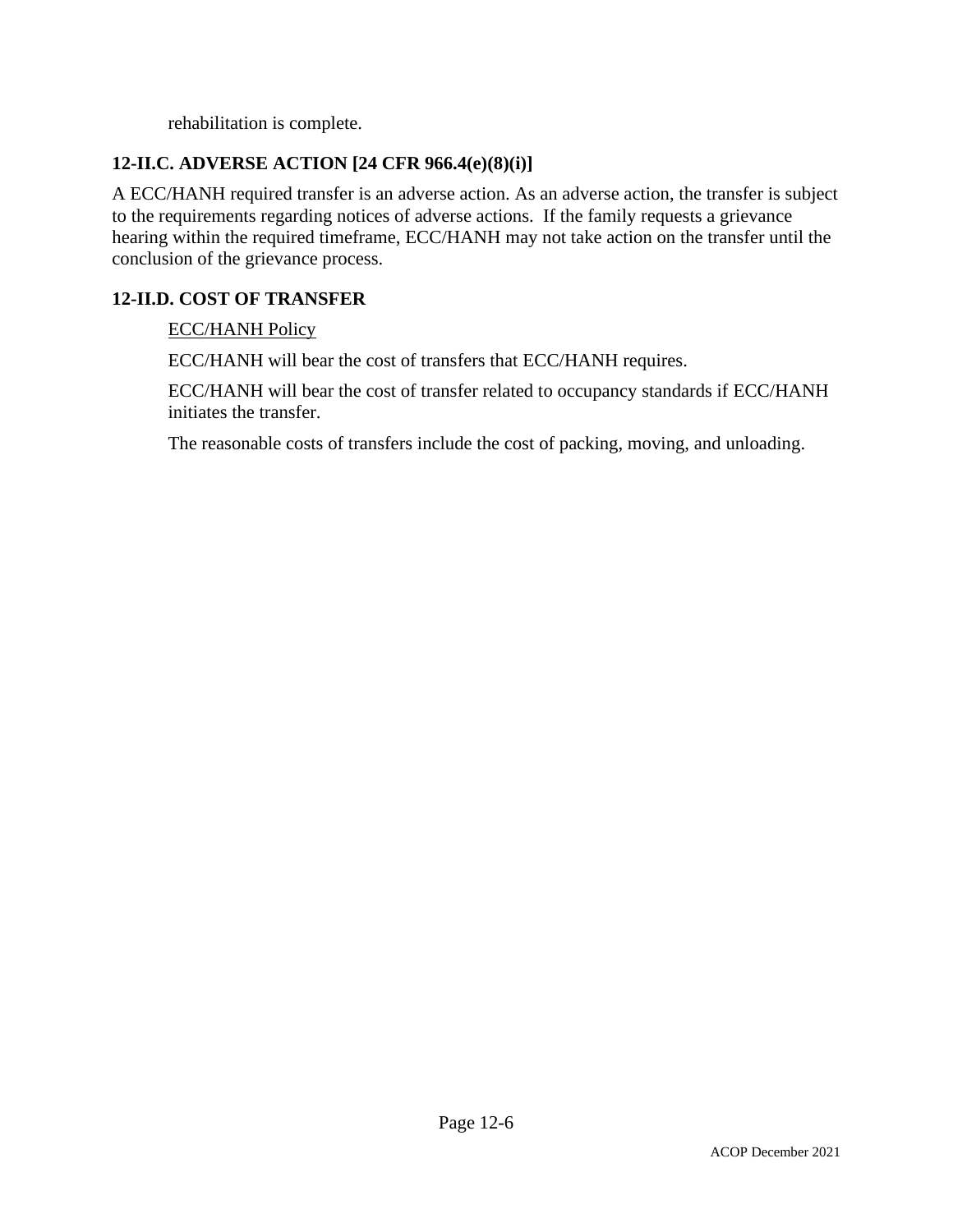## **PART III: TRANSFERS REQUESTED BY TENANTS**

### **12-III.A. OVERVIEW**

HUD provides ECC/HANH with discretion to consider transfer requests from tenants. The only requests that ECC/HANH is required to consider are requests for reasonable accommodation. All other transfer requests are at the discretion of ECC/HANH. To avoid administrative costs and burdens, this policy limits the types of requests that will be considered by ECC/HANH.

Some transfers that are requested by tenants should be treated as higher priorities than others due to the more urgent need for the transfer.

## **12-III.B. TYPES OF RESIDENT REQUESTED TRANSFERS**

### ECC/HANH Policy

The types of requests for transfers that ECC/HANH will consider are limited to requests for

- transfers to alleviate a serious or life threatening medical condition
- transfers to a different unit size as long as the family qualifies for the unit according to ECC/HANH's occupancy standards
- transfers to a location closer to employment
- ECC/HANH will also consider a request for transfer from a family that simply wishes to change locations as long as they meet the criteria defined later in this chapter.

### **12-III.C. HIGH PRIORITY RESIDENT REQUESTED TRANSFERS**

#### ECC/HANH Policy

ECC/HANH will consider the following as high priority transfer requests:

1). In the event of an urgent transfer, involving violence or criminal activity against a family, the family will be placed on the transfer list with LIPH – Crime and Safety preference and moved to an appropriately sized unit accordingly.

Such circumstances will include:

- Targeted violence- a family member is the actual or potential victim of a criminal attack, retaliation for testimony or hate crime and the threat of violence is verified by a law enforcement professional and/or agency.
- Inadvertent violence- to protect a family member from criminal activity that is occurring at the property of the community in which they are not the targeted victim but request to be transferred for their safety and the threat of violence is verified by a law enforcement professional or agency.

#### 2) Reasonable Accommodations:

When a transfer is needed to give a person with a disability an equal opportunity to use and enjoy a dwelling unit or common area as required by federal and state fair housing laws.

A family may request a transfer as a reasonable accommodation for a disability.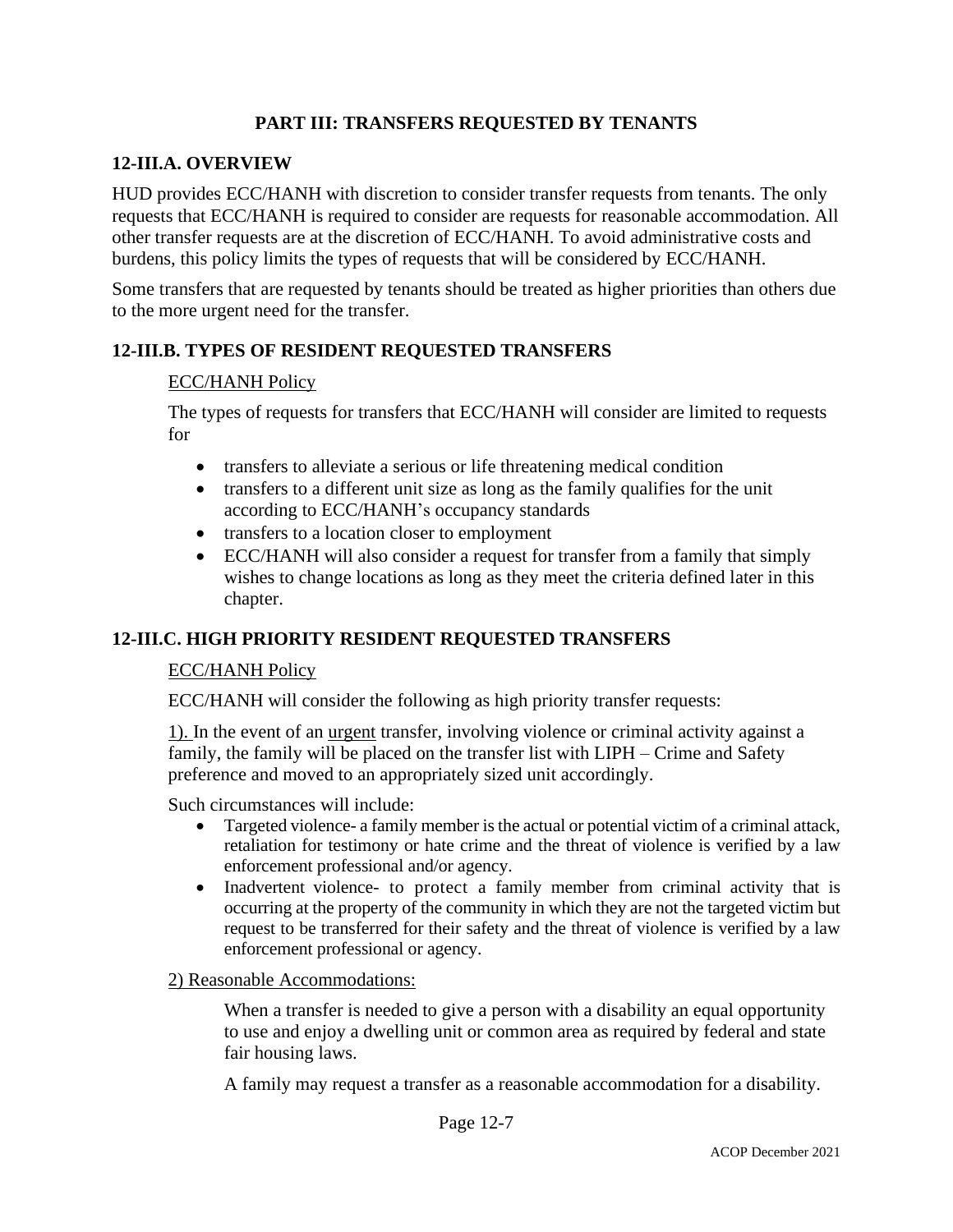Examples of a reasonable accommodation transfer include, but are not limited to:

• a transfer to accommodate a person with a mobility impairment such as a transfer to a first floor unit, a unit without stairs or to a unit with a bed and bath on the first floor

or, in the case of person who uses a wheelchair for mobility

• a transfer to a unit with accessible features.

Once a family's reasonable accommodation has been approved, the family will be placed on the Reasonable Accommodation Transfer List based on the date the family was approved for the reasonable accommodation and the bedroom size(s) and type of unit, approved for such family and will be offered an available unit that meet's such family's approved disability and bedroom size needs in a Low Income Public Housing (LIPH which includes the Scattered Site units), Project Based Voucher (PBV) or RAD/PBV development/portfolio accordingly..

If it is determined that ECC/HANH cannot accommodate the family's approved disability-related needs in the LIPH, PBV or RAD/PBV portfolio, the family may be added to the HCV/TBV Reasonable Accommodation List for an opportunity for a Tenant Based Voucher (TBV).

The family will be given the option for a TBV or may choose to remain on the Reasonable Accommodation Transfer list until a unit that meets their needs becomes available.

### 3) VAWA:

When there has been a verified threat of physical harm or criminal activity. Such circumstances may, at ECC/HANH's discretion, include an assessment by law enforcement or social service agency indicating that a family member is the actual or potential victim of domestic violence, dating violence, sexual assault, or stalking.

The threat may also be established through documentation outlined in section 16- VII.D, or by any proof accepted by ECC/HANH.

To qualify for the VAWA preference, the incident must have taken place no more than 90 calendar days prior to date of ECC/HANH's receipt of transfer request.

## **12-III.D. REGULAR PRIORITY RESIDENT-REQUESTED TRANSFERS**

### ECC/HANH Policy

The regular priority resident requested transfer list is maintained in a first-come, firstserved basis.

ECC/HANH will consider the following as regular priority transfer requests:

• When a family requests a larger bedroom size unit even though the family does not meet ECC/HANH's definition of overcrowded, as long as the family meets ECC/HANH's occupancy standards for the requested size unit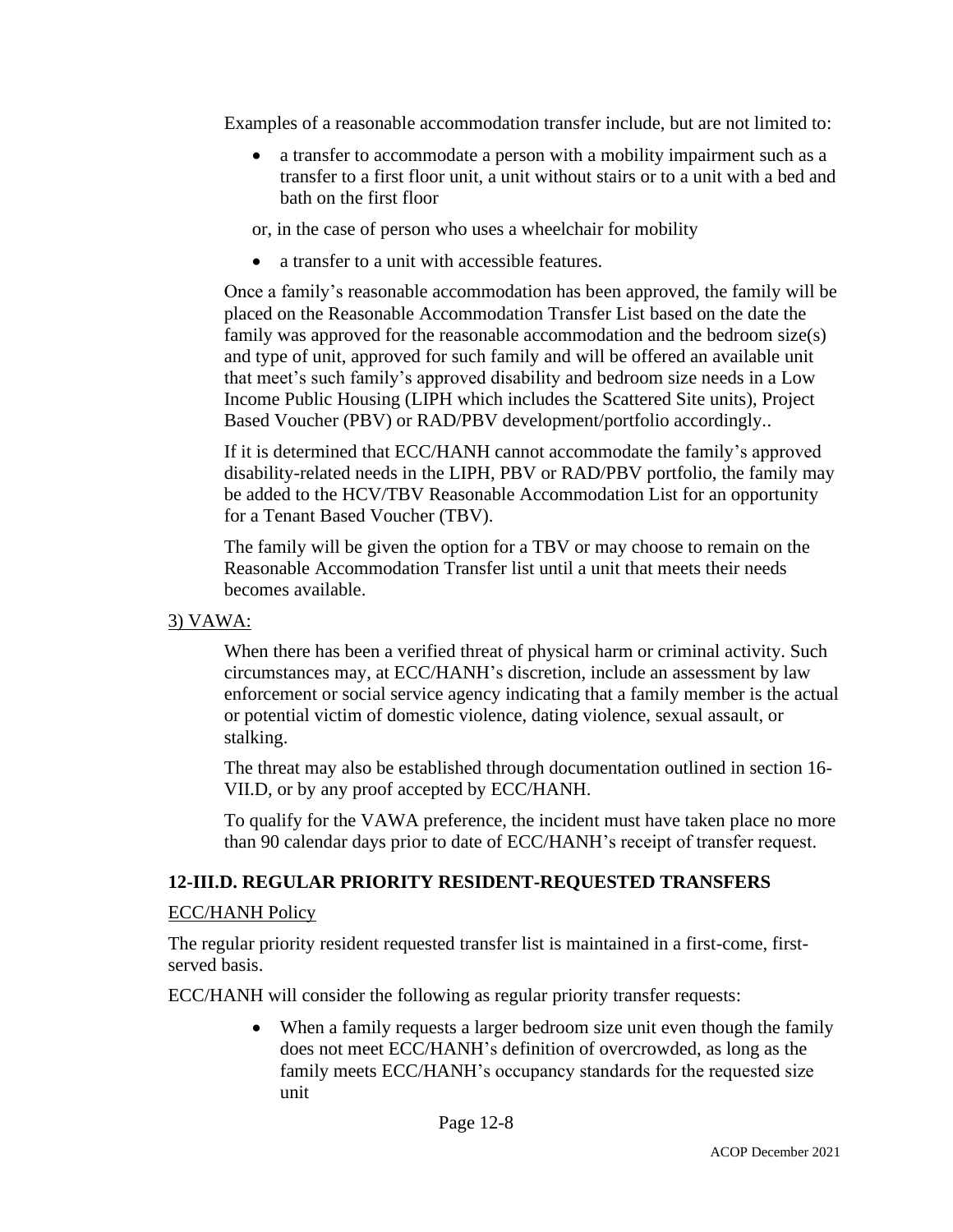- When the head of household or spouse is employed 25 miles or more from the public housing unit, has no reliable transportation, and public transportation is not adequate.
- When a family wishes to move to another development for any reason.

Transfers requested by the tenant are considered optional for the tenant.

## **12-III.E. ELIGIBILITY FOR TRANSFER**

Transferring residents do not have to meet the admission eligibility requirements pertaining to income or preference. However, ECC/HANH may establish other standards for considering a transfer request [PH Occ GB, p. 150].

### ECC/HANH Policy

ECC/HANH will only consider transfer requests from residents that meet the following requirements, also referred to as a tenant in "good standing".:

- Have not engaged in criminal activity that threatens the health and safety or residents and staff
- Owe no back rent or other charges, or have a pattern of late payment as defined in the public housing residential lease
- Have no housekeeping lease violations or history of damaging property (a resident with housekeeping standard violations will not be transferred until the resident passes a follow up housekeeping inspection.
- Can get utilities turned on in the name of the head of household (applicable only to properties with tenant-paid utilities)

Emergency transfers and transfers for reasonable accommodations are exempt from these requirements.

Exceptions to the good standing requirement may also be made when it is to ECC/HANH's advantage to make the transfer.

Exceptions may also be made when ECC/HANH determines that a transfer is necessary to protect the health or safety of a resident who is a victim of domestic violence, dating violence, sexual assault, or stalking and who provides documentation of abuse in accordance with section 16-VII.D of this ACOP.

If a family requested to be placed on the waiting list for a unit size smaller than designated by the occupancy guidelines, the family will not be eligible to transfer to a larger size unit for a period of one year from the date of admission, unless they have a change in family size or composition, or it is needed as a reasonable accommodation.

### **12-III.F. SECURITY DEPOSITS**

#### ECC/HANH Policy

When a family transfers from one unit to another, ECC/HANH will transfer their security deposit to the new unit. The tenant will be billed for any maintenance or others charges due for the "old" unit.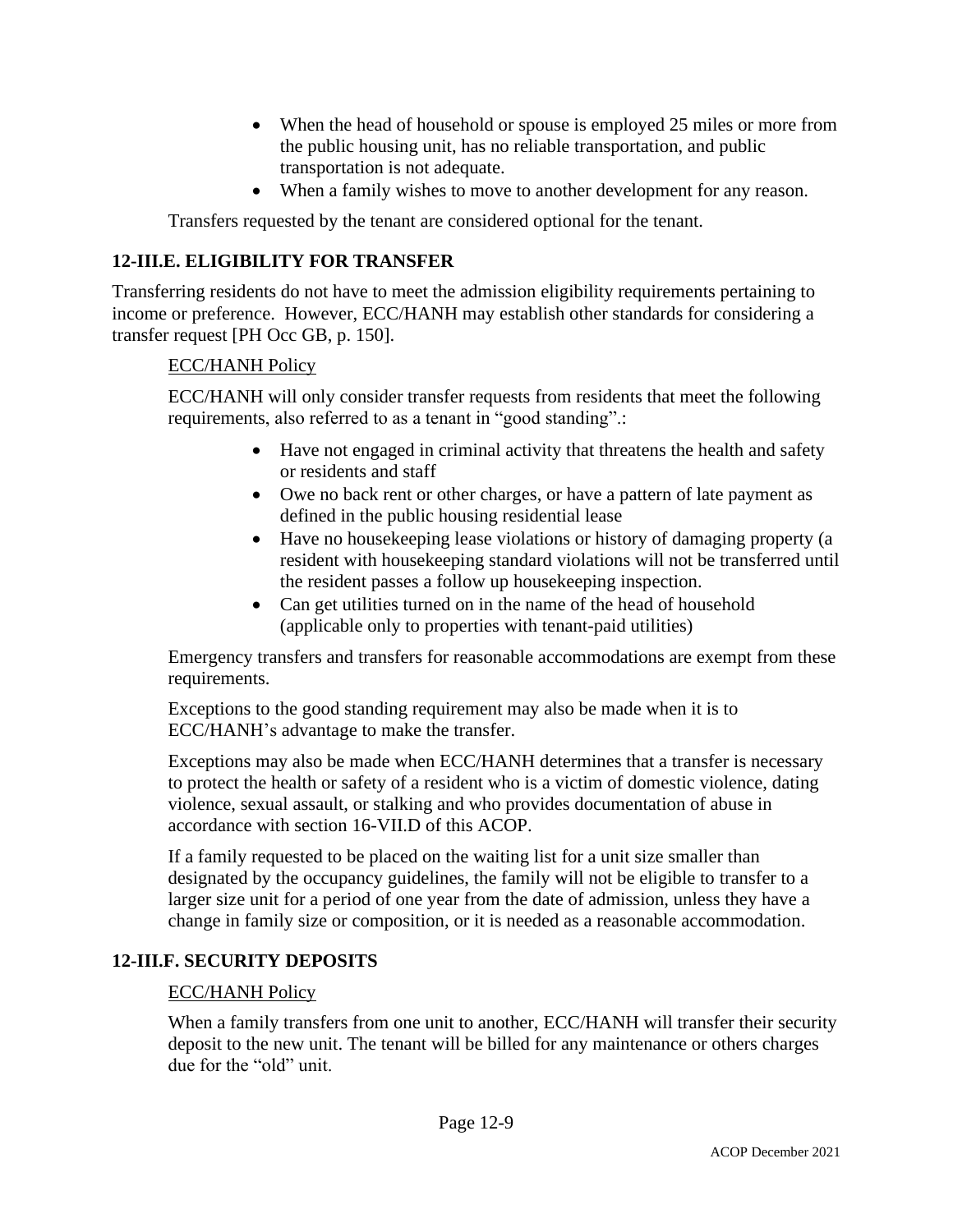### **12-III.G. COST OF TRANSFER**

ECC/HANH must pay moving expenses to transfer a resident with a disability to an accessible unit as an accommodation for the resident's disability [Notice PIH 2010-26].

### ECC/HANH Policy

The resident will bear all of the costs of transfer s/he requests. However, ECC/HANH will bear the transfer costs when the transfer is done as a reasonable accommodation.

### **12-III.H. HANDLING OF REQUESTS**

#### ECC/HANH Policy

Residents requesting a transfer to another unit or development will be required to submit a written request for transfer.

In case of a reasonable accommodation transfer, ECC/HANH will encourage the resident to make the request in writing using a reasonable accommodation request form. However, ECC/HANH will consider the transfer request any time the resident indicates that an accommodation is needed whether or not a formal written request is submitted.

#### ECC/HANH will respond by

- approving the transfer and putting the family on the transfer list
- by denying the transfer,
- or by requiring more information or documentation from the family, such as documentation of domestic violence, dating violence, sexual assault, or stalking in accordance with section 16-VII.D of this ACOP.

Failure to provide adequate documentation will lead to a finding of "no action" by ECC/HANH.

If the family does not meet the "good standing" requirements under Section 12-III.C., the manager will deny the request and address the problem. Once resolved, the family may request the transfer again.

ECC/HANH will acknowledge the receipt of the tenant initiated transfer request within 10 business days. If ECC/HANH denies the request for transfer, the family will be informed of its grievance rights. Transfers which are requested as a reasonable accommodation to the family's disability-related needs will be verified by a  $3<sup>rd</sup>$  party professional, as necessary, and ECC/HANH will respond within 10 business days of the approval of the reasonable accommodation request.

## **12-III.I. SCATTERED SITE DEVELOPMENTS (SELF-SUFFICIENCY SCATTERED SITES)**

### ECC/HANH Policy

Scattered sites are ECC/HANH designated self-sufficiency units and are eligible only to Tier III transfer families and applicant families (families who are between 50% and 80% of AMI) or families granted a Reasonable Accommodation to reside in such property.

Scattered sites are located throughout the jurisdiction ECC/HANH serves. In addition to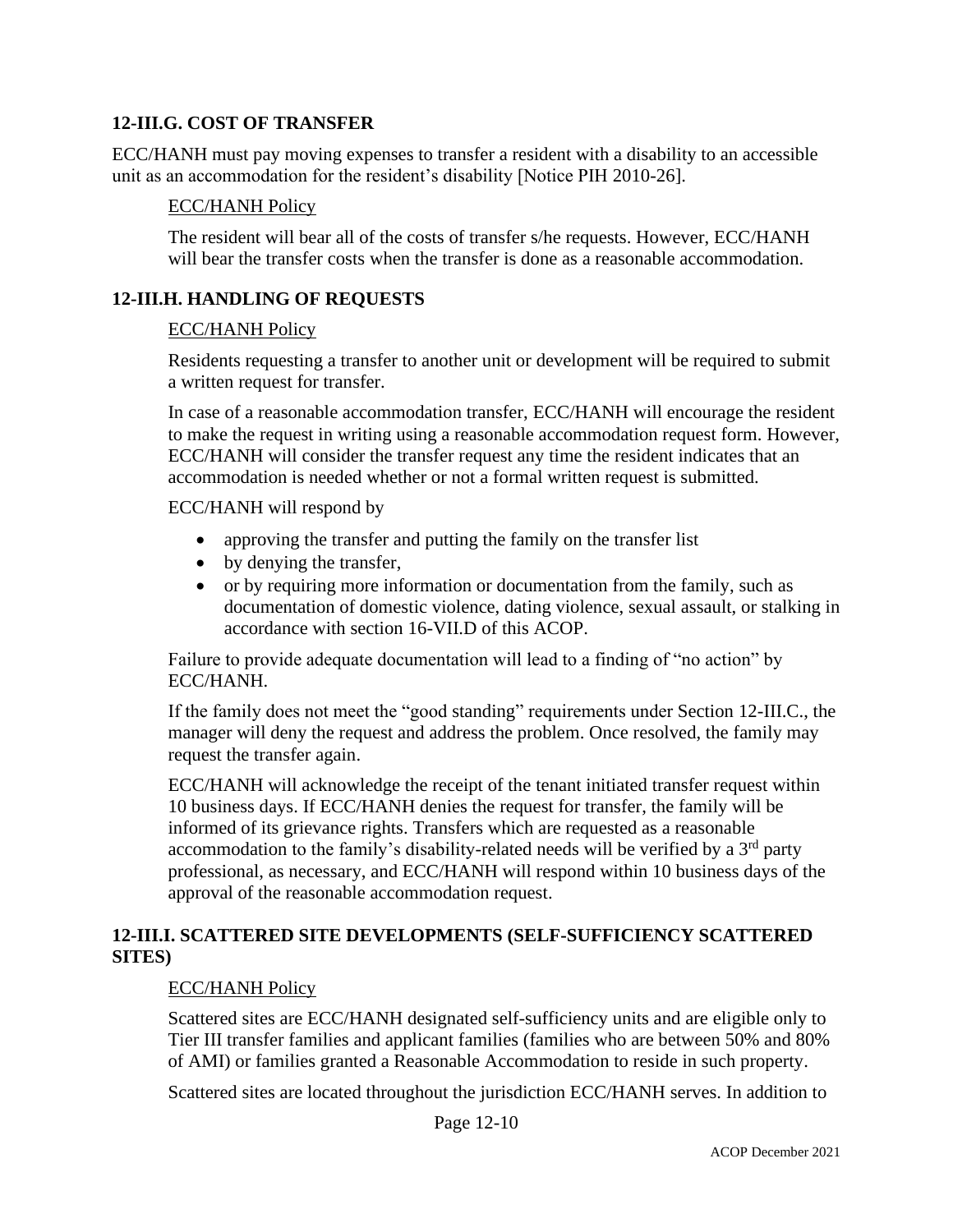transfer criteria described in 12.III.E., 12.III.F. and 12.III.G., eligibility for transfer to a scattered site requires:

- Residency in ECC/HANH public housing for a minimum of one year before requesting transfer to a scattered site unit
- Head of house, spouse, cohead or adult is currently employed and has been employed for at least one year
- Demonstrated ability to put and maintain utilities in an adult family member's name

The lease may provide that the tenant shall perform seasonal maintenance or other maintenance tasks, as specified in the lease, where performance of such tasks by tenants of dwellings units of a similar design and construction is customary: Provided that such provision is included in the lease in good faith and not for the purpose of evading the obligations of ECC/HANH. ECC/HANH shall exempt tenants who are unable to perform such tasks because of age or disability  $[966.4(g)]$ .

# ECC/HANH Policy

Perform seasonal tasks such as mowing the lawn, raking and removal of leaves and snow removal, as required in the lease, unless approval granted through a reasonable accommodation not to have to perform these functions..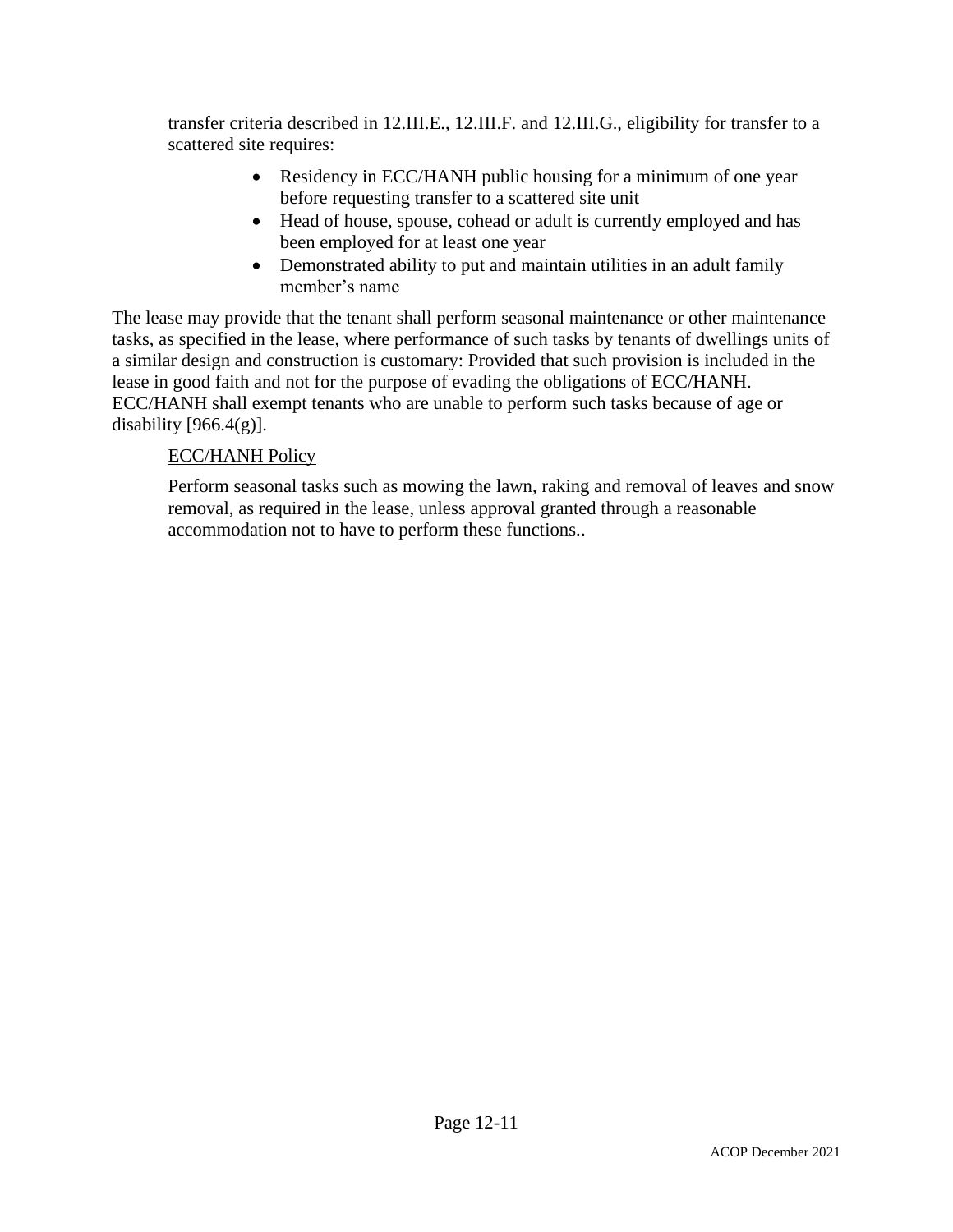### **PART IV: TRANSFER PROCESSING**

### **12-IV.A. OVERVIEW**

Generally, families who request a transfer should be placed on a LIPH transfer list and processed in a consistent and appropriate order. The transfer process must be clearly auditable to ensure that residents do not experience inequitable treatment.

### **12-IV.B. TRANSFER LIST**

### ECC/HANH Policy

ECC/HANH will maintain a centralized LIPH transfer list to ensure that transfers are processed in the correct order and that procedures are uniform across all properties.

ECC/HANH will also maintain a centralized transfer list specifically for Reasonable Accommodation transfers, to include families from the LIPH, PBV and RAD/PBV portfolios with the ability to transfer a family with a disability to an available unit within all portfolios.

Emergency transfers will not automatically go on the transfer list. Instead emergency transfers will be handled immediately, on a case by case basis, upon approval by the Executive Director/President or designee.

If the emergency cannot be resolved by a temporary accommodation, and the resident requires a permanent transfer, the family will be placed at the top of the transfer list, with an "Emergency" preference.

Transfers will be processed in the following order:

1. Emergency transfers (hazardous maintenance and life-threatening conditions). See Section 12-I.B.

- 2. ECC/HANH -required transfers (demolition, disposition, accessibility). See Section 12-II.B.
- 3. High priority resident-requested transfers. See Section 12-III.C.
- 4. Regular priority resident-requested transfers. See Section 12-III.D.

Generally, for categories 3 and 4 above, transfers will be processed in order of the date a family was placed on the transfer list, starting with the earliest date.

With the approval of the Executive Director/President or designee, ECC/HANH may, on a case-by-case basis, transfer a family without regard to its placement on the transfer list in order to address the immediate need of a family in crisis.

Demolition and renovation transfers will gain the highest priority as necessary to allow ECC/HANH to meet the demolition or renovation schedule.

Emergency transfers required transfer and high-priority transfers take precedence over waiting list applicants.

Excluding the transfers listed above, one out of every ten offers will be made to a resident-requested transfer.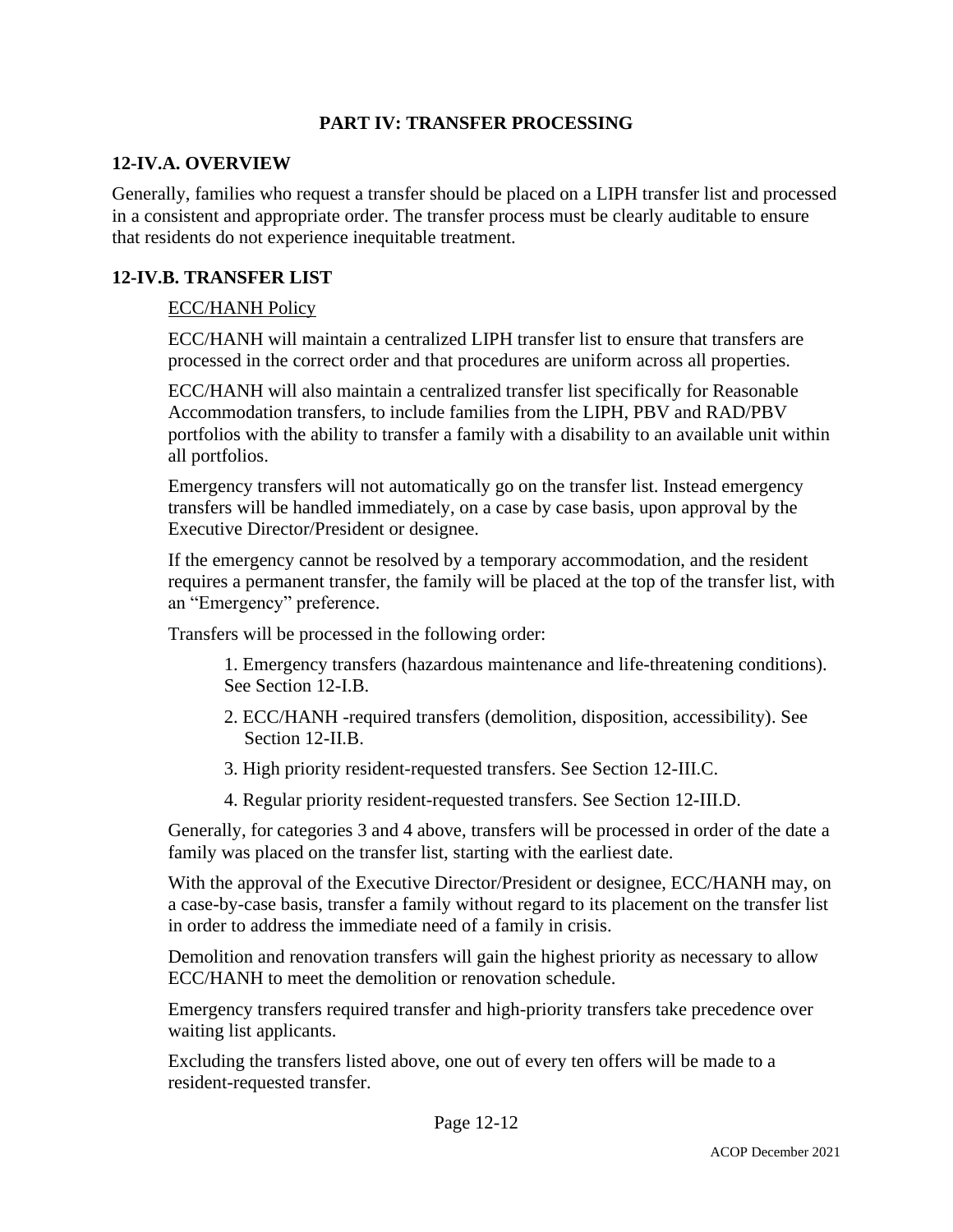Existing elderly families transferring to elderly-designated properties are not subject to the one-in-ten transfer vs. applicant policy.

### Preferences for Resident Transfers are as follows:

- 1) Emergency
- 2) Reasonable Accommodation for Accessible Units
- 3) Reasonable Accommodation for other than those needing accessible units or units with accessible features
- 4) Transfers mandated by modernization projects
- 5) VAWA transfers
- 6) Urgent- Non-VAWA Crime and Safety related transfers
- 7) Transfers due to over and under housing by more than two degrees
- 8) Other administrative transfers

# **Transfers from an LIPH development to another LIPH development or a LIHTC ACC, PBV or RAD/PBV development are allowable for all preferences, subject to LIHTC income guidelines and applicable Tenant Selection Plans**.

The transfer list is an agency-wide transfer list and not a site-based list. One out of every ten offers will be made to a resident-requested transfer.

Per the development Resident Selection Plan, a resident who resides in a development and requires a different unit size or type will have a priority over other households on the Site based Waitlist for the unit that has become vacant in that Development.

### **12-IV.C. TRANSFER OFFER POLICY**

#### ECC/HANH Policy

Emergency transfers and ECC/HANH-required transfers to make an accessible unit available, and for demolition/disposition, will provide one offer of transfer.

High priority transfer residents will receive one offer of a transfer.

ECC/HANH required transfers for occupancy standards (over-housed or under-housed) and regular priority transfer residents will receive two offers of transfer.

High priority transfer residents will receive one offer of transfer.

Regular priority transfer residents will receive two offers of transfer.

For emergency transfers and when the transfer is required by ECC/HANH, the refusal of that offer without good cause will result in lease termination.

When the transfer has been requested by the resident, the refusal of two offer(s) without good cause will result in the removal of the family from the transfer list.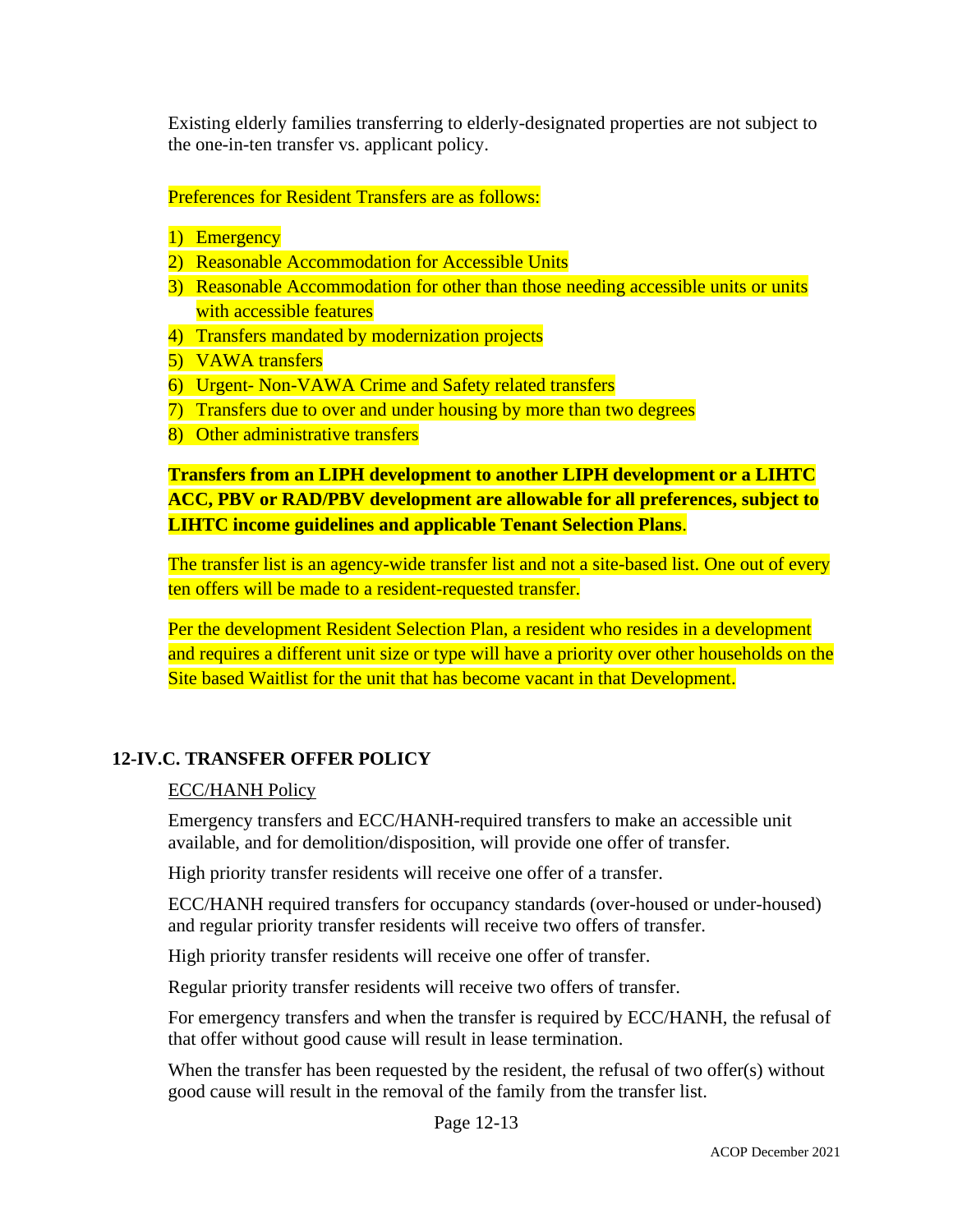In such cases, the family must wait one year to reapply for a transfer, with the exception of families who requested a transfer for a reasonable accommodation and were withdrawn for refusing a unit offer without good cause. The family can reapply for a transfer for a reasonable accommodation at any time

### **12-IV.D. GOOD CAUSE FOR UNIT REFUSAL**

### ECC/HANH Policy

Examples of good cause for refusal of a unit offer include, but are not limited to:

- The family demonstrates to ECC/HANH's satisfaction that accepting the unit offer will require an adult family member to quit a job, drop out of an educational institution or job training program, or take a child out of day care or an educational program for children with disabilities.
- The family demonstrates to ECC/HANH's satisfaction that accepting the offer will place a family member's life, health, or safety in jeopardy. The family should offer specific and compelling documentation such as restraining orders, other court orders, risk assessments related to witness protection from a law enforcement agency, or documentation of domestic violence, dating violence, or stalking in accordance with section 16-VII.D of this ACOP. Reasons offered must be specific to the family. Refusals due to location alone do not qualify for this good cause exemption.
- A health professional verifies temporary hospitalization or recovery from illness of the principal household member, other household members (as listed on final application) or live-in aide necessary to the care of the principal family member.
- The unit is inappropriate for the applicant's disabilities or approved reasonable accommodation, or the family does not need the accessible features in the unit offered and does not want to be subject to a 30-day notice to move.
- The unit has lead-based paint and the family includes children under the age of six.
- Other compelling reasons as approved by ECC/HANH.

ECC/HANH will require documentation of good cause for unit refusals.

### **12-IV.E. DECONCENTRATION**

#### ECC/HANH Policy

If subject to deconcentration requirements, ECC/HANH will consider its deconcentration goals when transfer units are offered.

When feasible, families above the Established Income Range will be offered a unit in a development that is below the Established Income Range, and vice versa, to achieve ECC/HANH's deconcentration goals.

### **12-IV.F. REEXAMINATION POLICIES FOR TRANSFERS**

#### ECC/HANH Policy